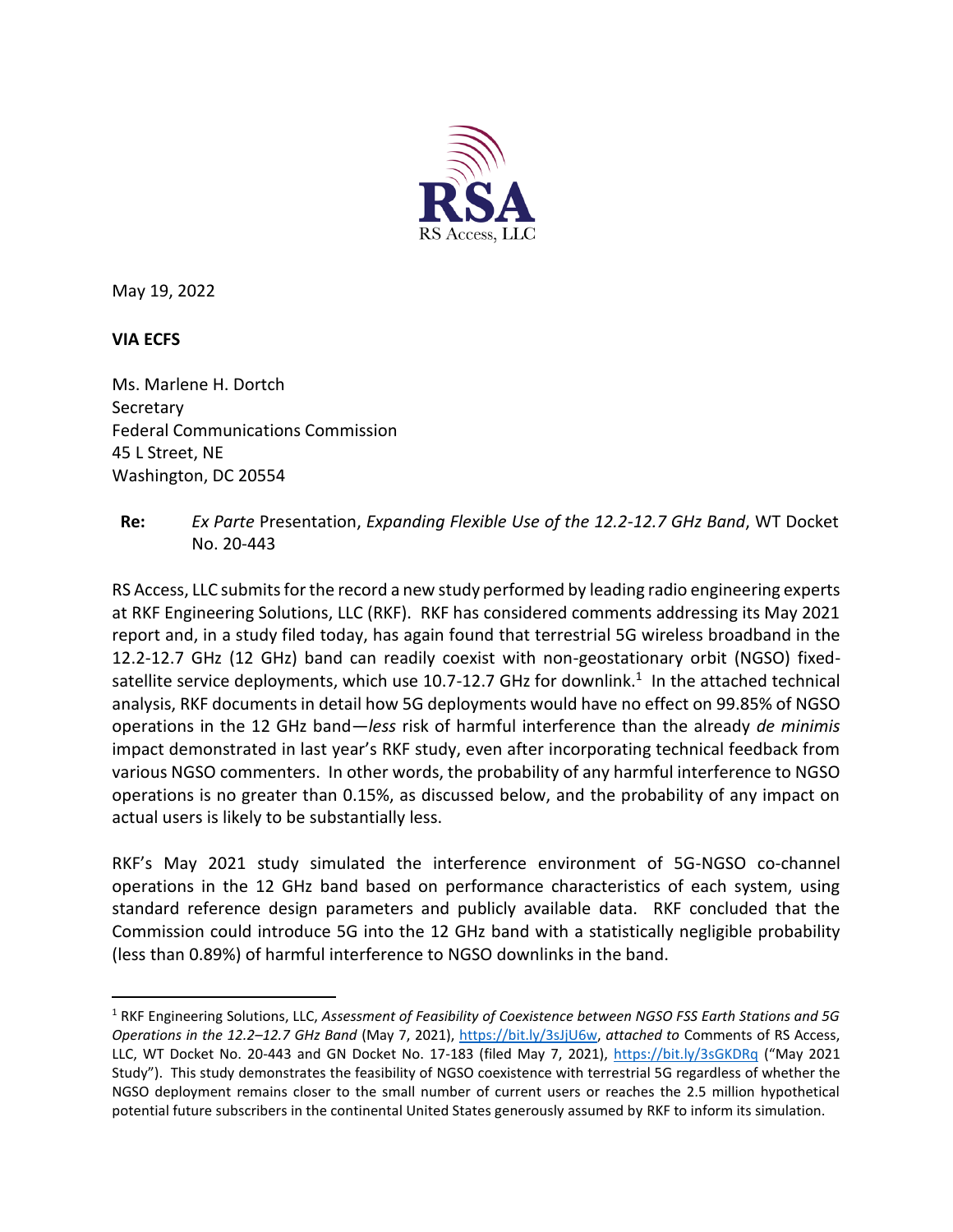In the year since RKF filed its initial report, satellite companies opposed to terrestrial 5G have failed to submit their own technical analyses into the record. They have, however, asserted that RKF should have used different satellite design parameters to model satellite operations that have the general effect of increasing the likelihood of interference.

To remove any doubt about the feasibility of 5G-NGSO coexistence, and despite serious questions about the claims made by opposing satellite companies, RKF's new analysis reflects two principal refinements to last year's study:

*First*, RKF uses technical assumptions put forward by Starlink about the nature and operation of NGSO terminals that inherently *increase* the likelihood of interference. Although the assumptions advanced by Starlink are contrary to what publicly available data show about how NGSO systems operate in the real world, RKF uses those assumptions and models Starlink terminals that: (i) more frequently use lower elevation angles close to the minimum elevation angle of 25 degrees; (ii) are deployed on rooftops more than half of the time, reflecting greater antenna heights; (iii) use an unusual antenna gain pattern that makes the terminals more vulnerable to interference. Despite numerous, well-documented reasons to doubt the merit of each of these assumptions, including contrary instructions in Starlink's own installation manual, $^2$ RKF uses each of Starlink's purported operating parameters for purposes of the updated simulation.

*Second*, RKF accounts for current-generation 5G equipment and technologies that terrestrial wireless operators use to reduce the potential for interference. For example, terrestrial wireless operators use 5G beamforming antennas to achieve sidelobe suppression and antenna nulling toward the horizon to mitigate emissions that might occur outside the intended path of the signal. Similarly, terrestrial wireless operators typically deploy 5G macro-cell base stations with an effective isotropic radiated power (EIRP) that is closer to 65 dBm, rather than base stations with the maximum permissible power assumed in the 2021 RKF study.

Despite the use of technical parameters advanced by Starlink that are uniformly weighted against coexistence, RKF's Monte Carlo simulation finds that 99.85% of NGSO terminals deployed over

<sup>2</sup> *See, e.g.,* Letter from David Marshack, Managing Director and Chief Operating Officer, RKF Engineering Solutions, LLC to Marlene Dortch, Secretary, Federal Communications Commission, WT Docket No. 20-443 (Aug. 9, 2021), <https://bit.ly/3yLRxs7> ("SpaceX's default installation is a ground deployment. The Starlink kit includes no mounting tools beyond a mounting tripod that 'is designed for ground level installation.' Any other type of deployment requires the purchase of additional equipment and, more likely than not, a professional installation to address the cabling and building penetration issues associated with rooftop mounting, including an 'acknowledg[ment of] the potential risks associated with [a roof mount] installation.'….And yet, without providing an affidavit, citation, or any data whatsoever, SpaceX claims that 'most current users install antennas as high as possible (typically rooftop).' Here, as throughout its filing, SpaceX makes vague assertions attacking the [May 2021 RKF] study's assumptions but does not provide even basic information to show how those assumptions should be changed. If SpaceX has valid data to use, we urge the Commission to require that data to be shared with us or, better yet, placed in the record.") (citations omitted).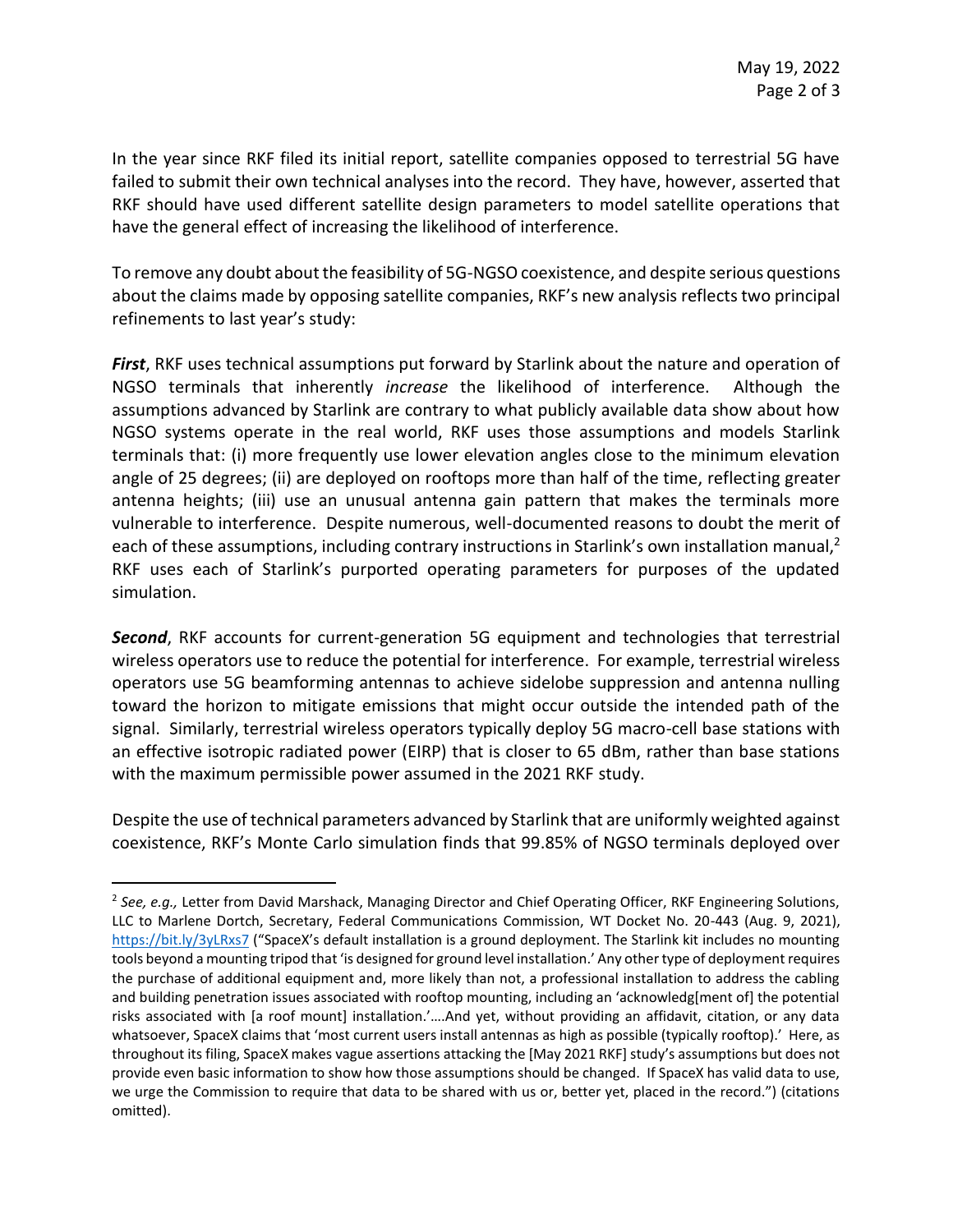the contiguous United States do not even experience a technical "exceedance event" in the 12 GHz part of the 2,000 megahertz of Ku-band downlink spectrum they can use.

As a general matter, an "exceedance event" occurs when an incumbent terminal receives a radio emission that surpasses a nominal threshold established by governing bodies in radio engineering. An "exceedance event" is not the same as "harmful interference"—exceedance probabilities simply represent the *upper-bound* of the likelihood of harmful interference. That is, when RKF says that 99.85% of Starlink terminals experience no exceedance from 5G operations in 12.2-12.7 GHz, it means that 99.85% of those terminals will not be subject to even a technical "exceedance event," let alone harmful interference from 5G. Further, even for the 0.15% of Starlink terminals identified as experiencing an exceedance event in the 12 GHz portion of the Ku-band downlink, service would not be affected unless the exceedance event both rose to a level of actual harmful interference *and* all other 250-megahertz channels assigned to NGSO licensees in the 10.7-12.7 GHz band were simultaneously unavailable. Therefore, even the exceedingly small number of users with NGSO terminals that might be subject to a technical exceedance event are unlikely to notice any impact on their service.

RKF's latest study reaffirms that terrestrial mobile broadband can readily share the 12 GHz band with NGSO services. The different target markets and network architectures of terrestrial and satellite services in the 12 GHz band limit the potential for harmful interference. NGSO service does not yet operate at scale, and its growth will be unaffected by 5G given the vanishingly small chance of any adverse impact in the 12.2-12.7 GHz portion of the 2,000 megahertz of Ku-band NGSO downlink spectrum accessible by Starlink and other potential Ku-band NGSO operators.

Sincerely,

#### */s/ V. Noah Campbell*

V. Noah Campbell CEO RS Access, LLC 1 Vanderbilt Ave, 26th Floor New York, NY 10017‑5407

Attachment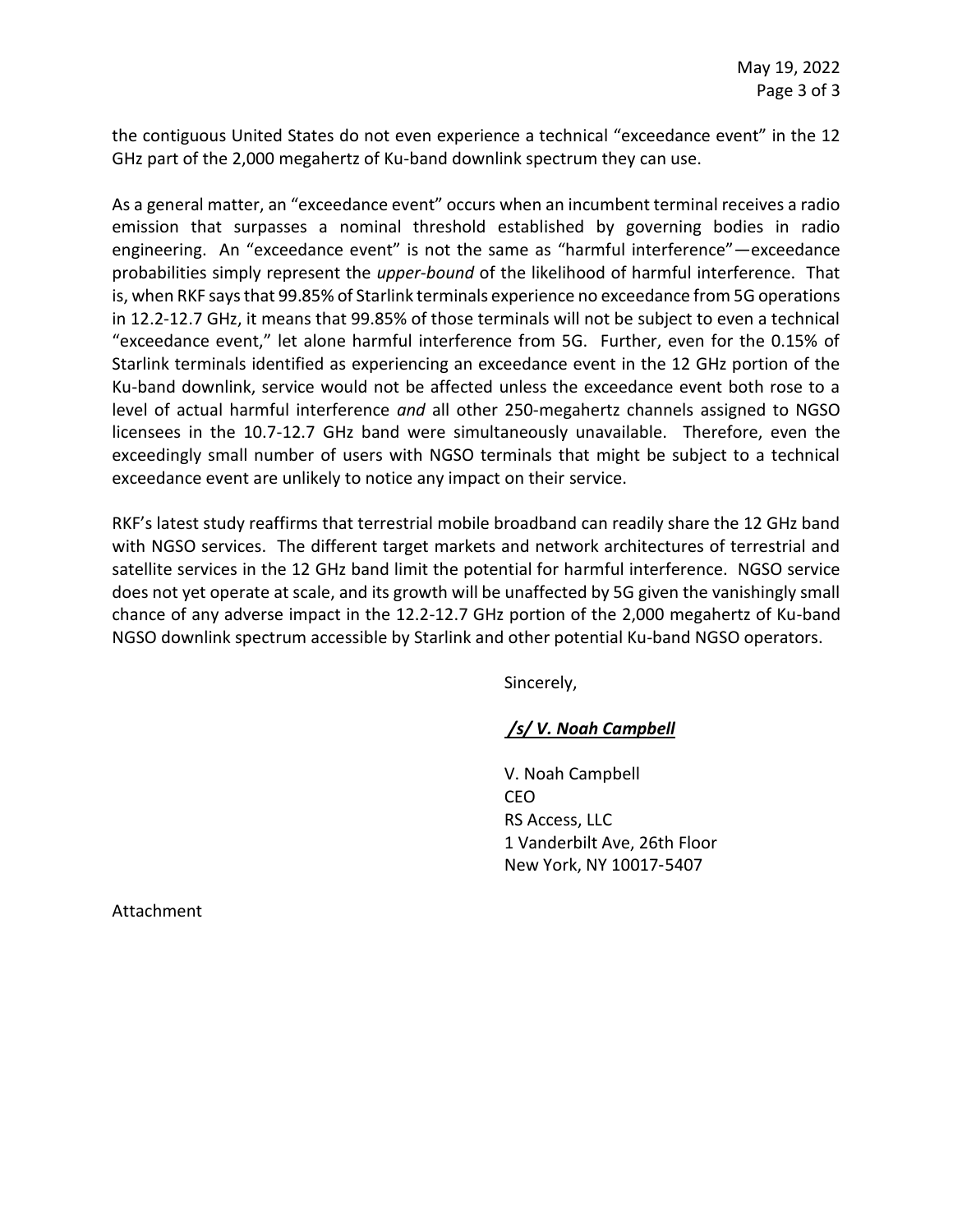# **The Effect of 5G Deployment on NGSO FSS Downlink Operations in the 12.2 – 12.7 GHz Band**

May 19, 2022



Prepared by:

**RKF Engineering Solutions, LLC** 7500 Old Georgetown Road Bethesda, MD 20814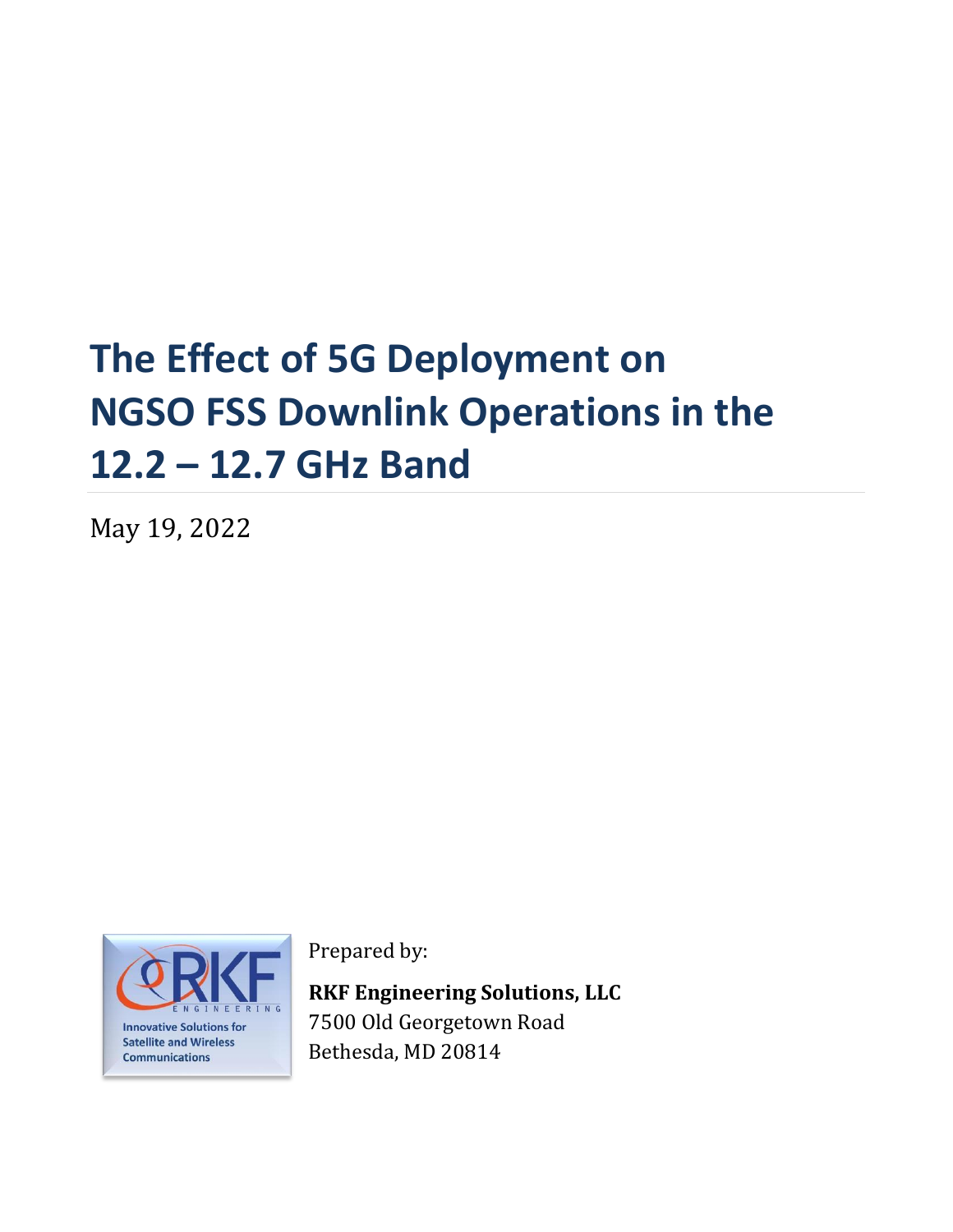# **Executive Summary**

RKF Engineering Solutions, LLC (RKF) prepared this study to update and refine its assessment of the impact of deploying terrestrial 5G in the 12.2-12.7 GHz (12 GHz) band to emerging nongeostationary orbit fixed-satellite service (NGSO FSS or NGSO) deployments that are also coprimary in the band.

**This study establishes the upper-bound probabilities that 5G might harmfully interfere with NGSO terminals in the 12 GHz band.** To quantify 5G's effect on NGSO services, this study conducts a nationwide Monte Carlo simulation that models: (1) a robust 5G network consisting of nearly 50,000 macro-cell base stations, nearly 90,000 small-cell base stations, nearly 2 million simultaneously active mobile devices, and almost 7,000 point-to-point backhaul links; and (2) 2.5 million Starlink NGSO terminals throughout the contiguous United States (CONUS). These numbers provide a statistically robust sample to generalize the results below, no matter the number of devices or terminals actually deployed. To model antenna patterns and propagation characteristics, this study incorporates extremely detailed inputs that reflect real-world conditions; values based on Federal Communications Commission (FCC or Commission), International Telecommunication Union (ITU), and 3GPP reference materials; and, where public information is not available, algorithmically derived parameters based on commercially reasonable assumptions and the current state of the art. These inputs are generally chosen conservatively to err on the side of overestimating the likelihood of interference. Based on this nationwide, probabilistic modeling, this study finds:

• **No impact to 99.85% of NGSO terminals.** In particular, this study finds that only 0.15% of Starlink terminals that might hypothetically be deployed in the future throughout CONUS experience an exceedance of the ITU's interference-to-noise ratio (I/N) threshold from 5G operations in the 12.2-12.7 GHz portion of the NGSO downlink band. As explained below, "exceedance" is neither equivalent to harmful interference, nor does it mean there is any harmful effect on the subscriber.

In its May 2021 Study, RKF found that 5G would cause almost no interference to NGSO services, based on the performance characteristics of each system, standard reference design parameters, and publicly available data.<sup>1</sup> RKF has reviewed the technical comments submitted in the record following the May 2021 Study and considered the variables stakeholders identified as relevant to refining the analysis. This study presents a holistic perspective of the 12 GHz band's proposed

<sup>1</sup> RKF Engineering Solutions, LLC, *Assessment of Feasibility of Coexistence between NGSO FSS Earth Stations and 5G Operations in the 12.2–12.7 GHz Band* (May 7, 2021) *attached to* Comments of RS Access, LLC, WT Docket No. 20-443 and GN Docket No. 17-183 (filed May 7, 2021) ("May 2021 Study").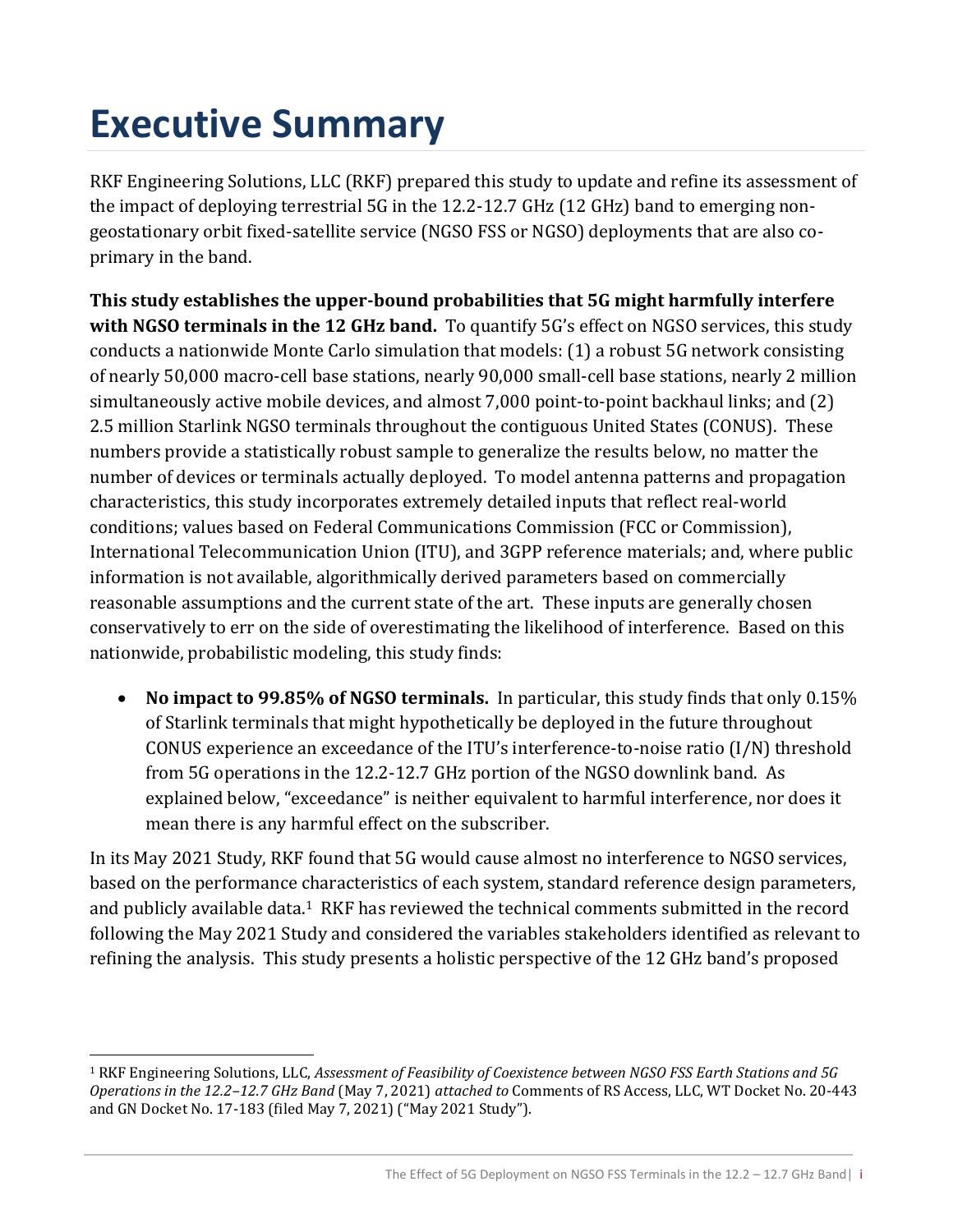operating environment, based on the best available inputs regarding NGSO and 5G system performance, including:

- **NGSO terminal assumptions that err on the side of overestimating the likelihood of interference.** This study incorporates several suggestions made by Starlink following the filing of the original May 2021 Study (even though RKF remains skeptical that they reflect actual NGSO deployments). *First*, this study now assumes Starlink terminals more frequently use lower elevation angles closer to the minimum elevation angle of 25°. Terminals that point closer to the horizon instead of the sky are more susceptible to interference because 5G devices operate closer to the ground. *Second*, this study now assumes that more than half of Starlink terminals would have a rooftop deployment. A rooftop NGSO terminal would not be shielded by clutter that might otherwise block 5G emissions. *Third*, this study assumes that NGSO terminals use an antenna gain pattern suggested by Starlink that would make such terminals more prone to interference.
- **5G technologies and inputs that are commercially available and proven to reduce interference.** 5G beamforming antennas can use sidelobe suppression and antenna nulling toward the horizon to mitigate inadvertent interference that might occur outside the intended path of the signal. This study also uses an effective isotropic radiated power (EIRP) of 65 dBm for 5G macro-cell base stations, which is more commercially reasonable than the value used in the May 2021 Study.

**RKF's findings represent the upper-bound probabilities of 5G's potential impact on NGSO terminals.** As noted above, RKF's simulations find that 99.85% of NGSO terminals do not experience an "exceedance event." As a general matter, an "exceedance event" occurs when an incumbent terminal receives an emission that surpasses a nominal threshold established by governing bodies in radio engineering. For NGSO systems, this study uses the ITU's exceedance threshold of -8.5 dB I/N. "Exceedance" values are heuristics intended to capture the possibility of disruption. It is important to understand that "exceedance" of the FCC or ITU thresholds does not imply that "harmful interference" has been experienced by any user. The Commission's rules define "harmful interference" qualitatively as an emission, radiation, or induction that "*seriously degrades, obstructs or repeatedly interrupts* a radiocommunications service."2 Exceedance values, therefore, provide the upper-bound probabilities of potential harmful interference. A terminal for which the model predicts an exceedance event may not experience service degradation that is noticeable to a consumer in practice. But a terminal that does not experience an exceedance event will not encounter harmful interference. A 12 GHz exceedance event would also affect no more than two of the up to eight available 250-megahertz Ku-band NGSO FSS channels. Even in the unlikely, worst-case scenario where a 12 GHz exceedance event were to produce actual harmful interference on both channels in the 12.2-12.7 GHz portion of the NGSO FSS downlink

<sup>2</sup> *See* 47 C.F.R. §§ 2.1(c), 15.3(m) (emphasis added).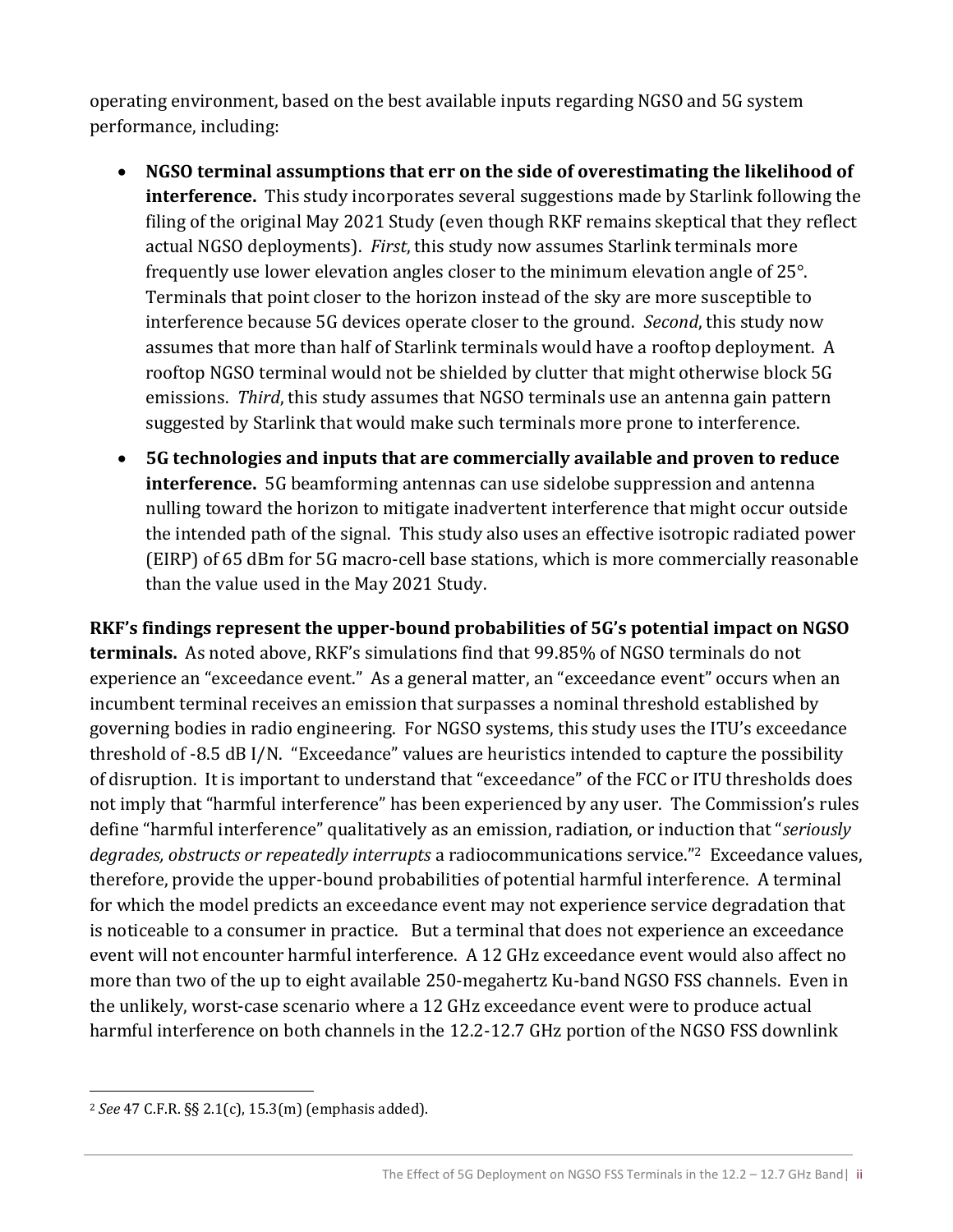band, an NGSO FSS user would not necessarily experience any service degradation so long as one or more of the other six Ku-band downlink channels remain available.

**Several factors explain why 5G's likely impact on NGSO terminals is so low.** *First*, 5G base station antennas point downward below the horizon, whereas NGSO terminals point to the sky. *Second,* 5G macro-cell base stations will beamform toward the individual 5G user equipment and can simultaneously null in the direction of NGSO earth station locations. *Third*, 12 GHz 5G will have a relatively limited propagation distance at 12 GHz compared to lower frequency bands. *Finally*, 12 GHz 5G deployment and satellite terminals have limited geographic overlap due to their use-cases—12 GHz 5G services will be deployed most heavily in denser population centers, while satellite services are most useful in lower density population centers. These factors help explain why 5G is unlikely to cause harmful interference to NGSO services using the 12 GHz band.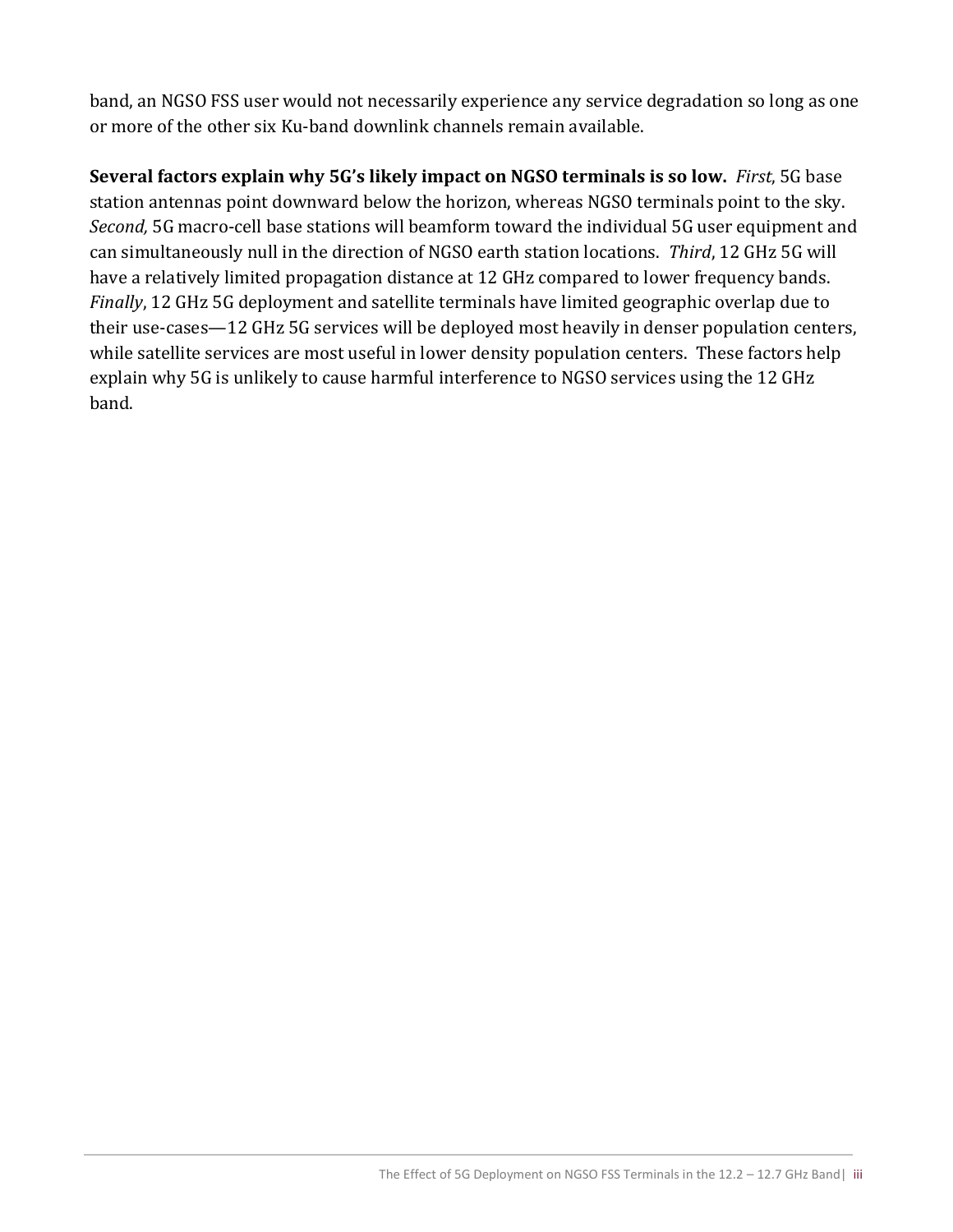# **Table of Contents**

| 1. |      |  |  |
|----|------|--|--|
|    | 1.1. |  |  |
|    | 1.2. |  |  |
|    | 1.3. |  |  |
| 2. |      |  |  |
|    | 2.1. |  |  |
|    | 2.2. |  |  |
|    |      |  |  |
|    |      |  |  |
|    |      |  |  |
|    |      |  |  |
| 3. |      |  |  |
|    | 3.1. |  |  |
|    | 3.2. |  |  |
|    |      |  |  |
|    |      |  |  |
|    |      |  |  |
|    |      |  |  |
|    |      |  |  |
|    | 3.3. |  |  |
|    |      |  |  |
|    |      |  |  |
| 4. |      |  |  |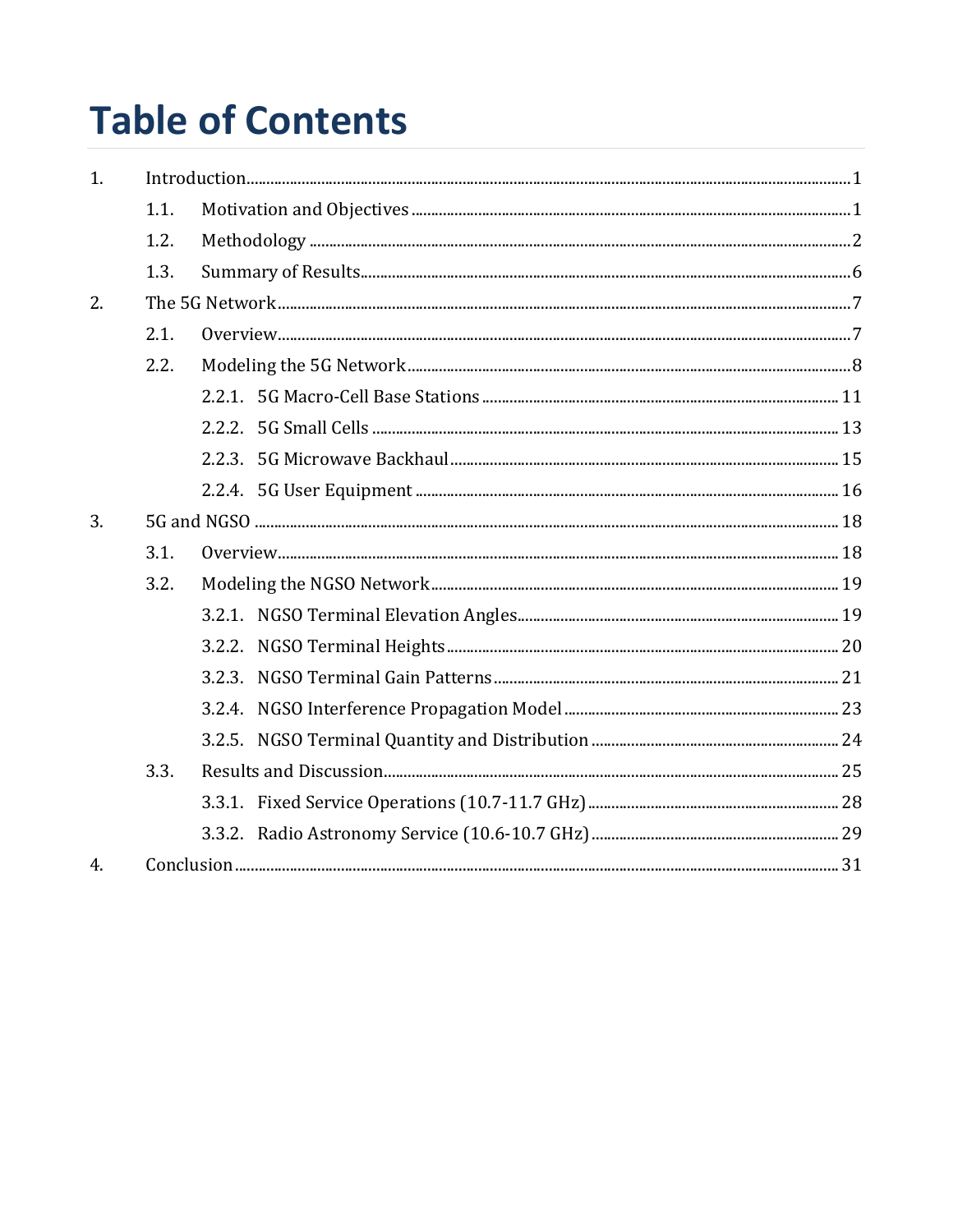# <span id="page-8-0"></span>**1.Introduction**

# <span id="page-8-1"></span>**1.1. Motivation and Objectives**

The Federal Communications Commission (FCC or Commission) allocated the 12.2-12.7 GHz (12 GHz) band for Broadcasting Satellite Service (better known in the United States as DBS) in the early 1980s.<sup>1</sup> In 2000, the Commission added allocations for Fixed Service (FS) and nongeostationary satellite orbit (NGSO) fixed-satellite service (FSS) operations.2 The resulting FS, terrestrial Multi-Channel Video and Data Distribution Service (MVDDS), and NGSO FSS are coprimary with each other but must operate on a non-interfering basis with Ku-band DBS.3 The 12 GHz band also already has an international allocation for mobile except for aeronautical mobile.

To assist the Commission in a timely manner, RS Access, LLC submitted a study from RKF Engineering Solutions, LLC (RKF) that simulated the interference environment of 5G-NGSO cochannel operations in the 12 GHz band based on, among other things, performance characteristics of each system consistent with standard reference design parameters and publicly available data.4 That study concluded that the Commission could introduce 5G into the 12 GHz band with a statistically negligible risk of harmful interference to NGSO FSS operations.

With the benefit of additional time, RKF has refined its 5G-NGSO analysis to reflect feedback from the record and incorporate additional observations about advances in real-world deployment conditions. For this report, RKF re-executes its 5G-NGSO model using updated assumptions based on new claims from Starlink about its system, including its purported operations at lower elevation angles and terminal antenna patterns. RKF also accounts for assertions that "the majority of [Starlink] users install their terminals as high as possible, and most frequently on rooftops."5 These updated assumptions are summarized in Section [3.1.](#page-25-1) 

<sup>1</sup> *See Inquiry into the Development of Regulatory Policy in Regard to Direct Broadcast Satellites for the Period Following the 1983 Regional Administrative Radio Conference*, Report and Order, 90 FCC 2d 676 ¶ 7 (1982).

<sup>2</sup> *See Amendment of Parts 2 and 25 of the Commission's Rules to Permit Operation of NGSO FSS Systems Co-Frequency with GSO and Terrestrial Systems in the Ku-Band Frequency Range et al.*, First Report and Order and Further Notice of Proposed Rulemaking, 16 FCC Rcd 4096 ¶ 2 (2000).

<sup>&</sup>lt;sup>3</sup> "Ku-band" spectrum is generally understood to include the bands allocated for satellite services between 11-14 GHz. "Ka-band" spectrum is generally understood to include the bands allocated for satellite services between 18- 30 GHz. Satellite video services are delivered to homes using the 12.2-12.7 GHz band and Ka-band spectrum.

<sup>4</sup> RKF Engineering Solutions, LLC, *Assessment of Feasibility of Coexistence between NGSO FSS Earth Stations and 5G Operations in the 12.2–12.7 GHz Band* (May 7, 2021) *attached to* Comments of RS Access, LLC, WT Docket No. 20-443 and GN Docket No. 17-183 (filed May 7, 2021) ("May 2021 Study").

<sup>5</sup> Reply Comments of Space Exploration Holdings LLC, WT Docket No. 20-443 and GN Docket No. 17-183, at 11 (filed July 7, 2021) ("SpaceX Reply Comments").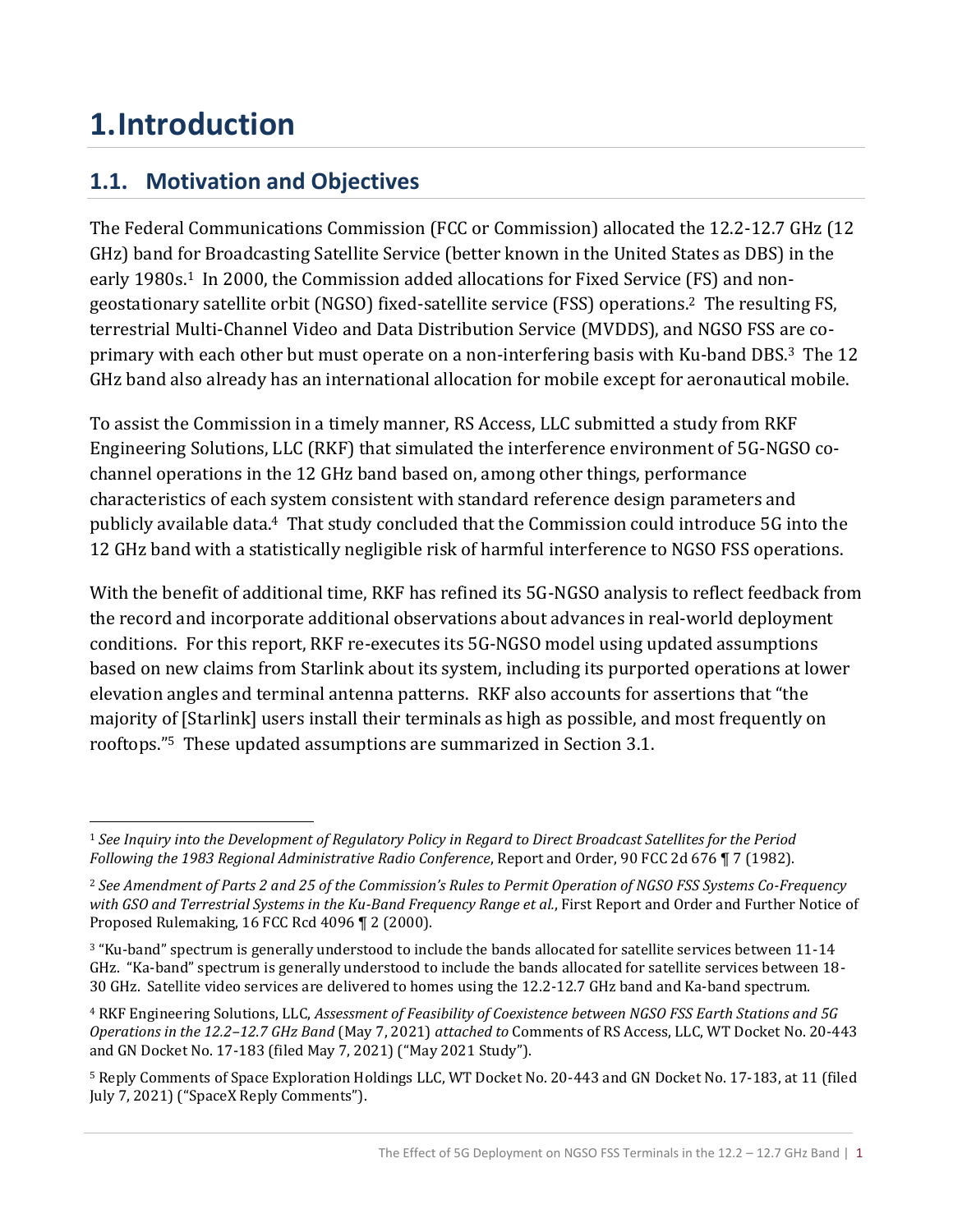RKF also updates several parameters in the 5G deployment model to reflect commercially available technologies, including a macro-cell base station effective isotropic radiated power (EIRP) of 65 dBm per 100 MHz, horizon nulling for macro-cell base stations, optimized beamforming patterns for small-cell base stations, and other refinements. These updated assumptions are summarized in Section [2.1.](#page-14-1)

# <span id="page-9-0"></span>**1.2. Methodology**

This section provides a general description of the approach RKF uses to model the interference environment caused by terrestrial 5G to NGSO operations in the 12 GHz band. Sections [2.1](#page-14-1) and [3.1](#page-25-1) summarize methodological changes to the 5G and NGSO network models, respectively, since the May 2021 Study. Further details about the overall modeling framework are available in the sections below and, as relevant to the 5G and NGSO network models, in the May 2021 Study.

In simulating how 5G systems might interact with NGSO terminals, RKF has brought the latest computational resources to a big-data problem, conducting massive, geographically granular, nationwide simulations that require some 11.7 billion instructions and vastly improves on methodologies that rely on generalized models or highly localized samples. The tools available to handle the computational requirements of such big-data challenges have improved many times over since the Commission first adopted the existing 12 GHz band allocations in 2000. The quality of the current results provides a high level of confidence about the feasibility of solutions to challenges that were previously deemed too complex to solve.

To simulate Ku-band 5G-NGSO operations, RKF models a statistically significant population of nearly 2.1 million 5G devices, including approximately 2 million simultaneously active UEs, 90,000 fixed small-cell base stations, 50,000 fixed macro-cell base stations, and 7,000 point-topoint backhaul links. RKF also models 2.5 million NGSO terminals in CONUS using a Monte Carlo analysis—a computationally demanding, probabilistic technique that affords many advantages over simple, deterministic modeling. In recent years, the Commission has favored Monte Carlo simulations over worst-case analysis—a choice that federal courts have upheld as within the Commission's expertise as the nation's spectrum policymaker.6 For this study, RKF's Monte Carlo modeling involves four steps:

**First**, RKF stochastically distributes a representative sample of 5G user equipment (UE), macrocell and small-cell base stations, and fixed microwave backhaul sites in a computer-simulated terrain database of CONUS that includes the ground height at each specified latitude and longitude. In identifying where to position the terrestrial infrastructure, RKF uses an algorithm to generate a realistic network of terrestrial 5G base stations across CONUS by placing them randomly in the most densely populated areas comprising at least 10% of the population of each

<sup>6</sup> *See AT&T Servs., Inc. v. FCC*, No. 20-1190, 2021 WL 6122734, at \*849 (D.C. Cir. 2021).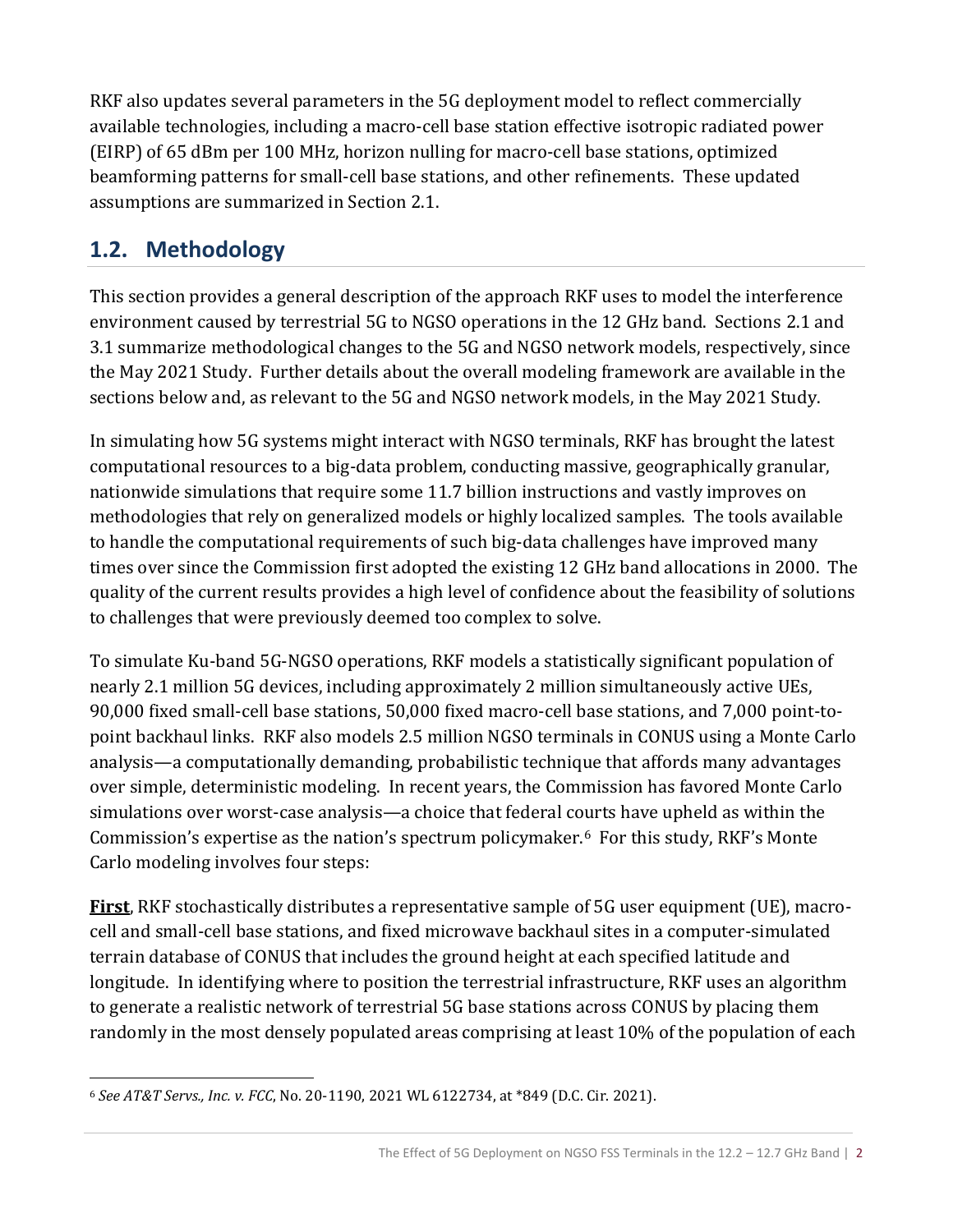Partial Economic Area (PEA),<sup>7</sup> approximating the siting of a terrestrial 12 GHz network operator's macro-cell base stations. As a result, the 5G model covers population centers in very rural areas, which results in a 12 GHz deployment that includes smaller cities and towns, as well as the largest and most populous cities in CONUS. The algorithm then adds 12 GHz small-cell infrastructure in areas of high traffic density.

The study also incorporates mobile UEs in the service area of the macro-cell base stations and small-cells. Nearly 1.5 million UEs are "dropped" in locations that are randomly selected in proportion to the population density within the base station cell area. The model also simulates beamforming of 5G macro cells to the UEs and accounts for the assumed omnidirectional nature of 5G small-cell base stations. Finally, the study adds wireless point-to-point links for backhaul to macro- or small-cells based on known requirements for wireless backhaul in the United States. Each of these types of infrastructure equipment transmits in the 12 GHz band and is, therefore, a potential source of interference to satellite terminals. In sum, RKF places nearly 2.1 million 5G devices, comprising 1,499,910 simultaneously active macro-cell UEs, 49,997 fixed macro-cell base stations, 89,970 fixed small-cell base stations, 6,999 point-to-point backhaul links, and 449,850 simultaneously active small-cell UEs, capturing the diverse ways a nationwide 5G network could utilize the 12 GHz band.<sup>8</sup>

**Second**, RKF adds NGSO user terminals into the geographic simulation database. As with the 5G network model, NGSO user terminals are algorithmically distributed throughout CONUS. Inputs regarding the number, location, and technical specifications of NGSO user terminals are informed by the FCC authorizations and the public plans for the Starlink NGSO constellation, the largest and most developed system in operation today. Starlink is currently authorized to operate 4,408 satellites in orbit with a primary operational altitude in the 540-570 km range.<sup>9</sup> The Starlink constellation will operate globally in the Ku- and Ka- bands, including—in some countries—the 12 GHz band segment assigned to MVDDS and DBS in the United States.<sup>10</sup>

For both the terrestrial and NGSO services, the model includes all areas within CONUS, *i.e.*, 5G macro-cell base stations, small cells, and point-to-point backhaul links appear in the more populous "rural" areas, and NGSO user terminals appear in "urban" areas.<sup>11</sup>

<sup>7</sup> The methodology resulted in significantly higher population coverage in most large PEAs since population density was the primary criterion.

<sup>8</sup> *See* May 2021 Study at 48, Table 4-1.

<sup>9</sup> *See Space Exploration Holdings, LLC Request for Modification of the Authorization for the SpaceX NGSO Satellite System*, Order and Authorization and Order on Reconsideration, 36 FCC Rcd 7995 (2021) ("*SpaceX Mod2 Order*").

<sup>10</sup> *Space Exploration Holdings, LLC Application for Approval for Orbital Deployment and Operating Authority for the SpaceX NGSO Satellite System*, Memorandum Opinion, Order, and Authorization, 33 FCC Rcd 3391 (2018).

<sup>11</sup> *See infra* Section [2.2.](#page-15-0)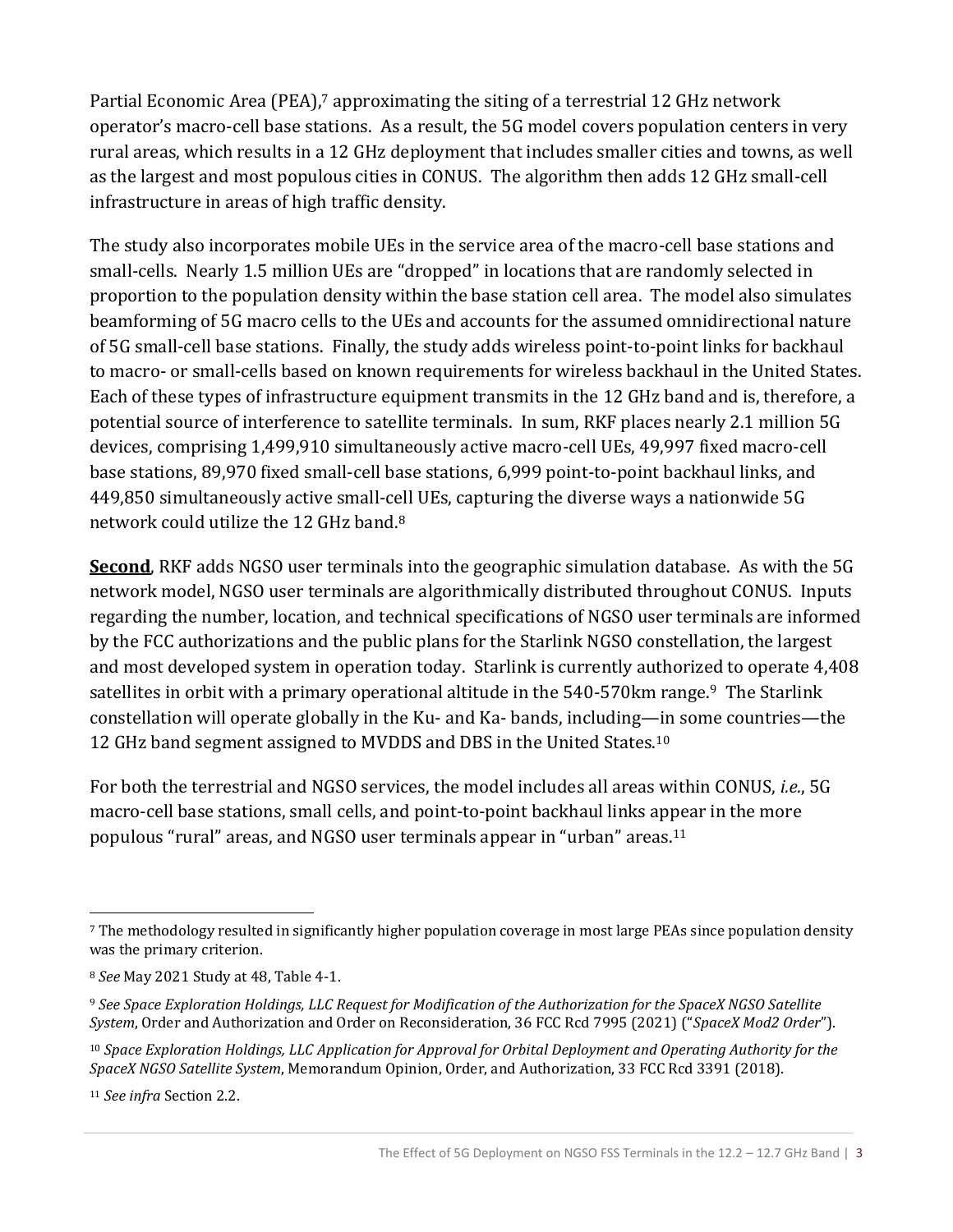This study models a generous hypothetical future deployment of 2.5 million fixed NGSO end-user terminals throughout CONUS (versus an estimated 250,000 that are currently deployed around the world) that use 10.7-12.7 GHz satellite downlink spectrum to receive signals from the thousands of NGSO space stations in the Starlink satellite system.12 Simulating the effects of 5G on 2.5 million Starlink terminals provides a statistically significant sample size to generalize the results, no matter the actual number of NGSO terminals actually deployed.13 RKF also assumes, based on recent assertions from Starlink, that 45% of NGSO terminals would have a HAGL of 1.5m, and 55% would have a HAGL of 4.5m. NGSO users are weighted toward: (1) areas where Starlink has committed to offering service under the Rural Digital Opportunity Fund (RDOF) program; and (2) areas where the fixed-satellite service value proposition relative to existing fixed broadband infrastructure is likely to result in the highest degree of market penetration.

The 5G transmissions are assumed to operate in time-division-duplex (TDD) mode with all the base stations coordinated such that uplink and downlink transmissions are synchronized. For this reason, uplink and downlink simulations are considered separately. RKF's preliminary analyses found that exceedance events were almost entirely caused by the downlink transmissions, whereas uplink exceedances were only a small fraction (< 1%) of downlink exceedances; accordingly, only 5G downlink simulation results are presented. In calculating the aggregate interference-to-noise ratio (I/N), this study's results account for all active 5G transmitters within 50km of a Starlink terminal. The downlink calculations include transmissions from macro-cell and small-cell base stations and point-to-point links.

**Finally**, with 5G and NGSO terminals incorporated into the computer model, RKF's simulations identify "exceedance events" in 12.2-12.7 GHz. As a general matter, an "exceedance event" occurs when a satellite terminal experiences an event that surpasses a nominal emission threshold. For NGSO systems, this study uses the ITU threshold of -8.5 dB I/N.14 It is critical to note that such exceedance events would, of course, not occur in any satellite operations utilizing frequencies outside the 12.2-12.7 GHz band. NGSO downlink operations in the 10.7-12.2 GHz band, the Ka-band, and the V-band would be completely unaffected.

#### **Critical to an understanding of this study is a recognition that exceedance does not necessarily imply harmful interference.** An "exceedance event" is not equivalent to harmful

<sup>12</sup> *See, e.g.,* Elon Musk (@elonmusk), Twitter (Feb. 14, 2022, 4:54 PM); Rachael Zisk, *SpaceX Increases Launch and Starlink Prices*, PAYLOAD SPACE (Mar. 24, 2022), [https://bit.ly/3KcfA5W.](https://bit.ly/3KcfA5W)

<sup>13</sup> The number of ordinary-course (non-beta) commercial U.S. subscribers to Starlink's service remains low. *See, e.g.,* Karl Bode, *Elon Musk's Starlink Gets Even More Expensive*, TECHDIRT (Mar. 29, 2022)[, https://bit.ly/3L4EiGo.](https://bit.ly/3L4EiGo)  Although Starlink may never achieve a subscriber base of 2.5 million, this figure provides a generous upper limit for service uptake by other NGSO FSS providers.

<sup>14</sup> *See infra* Section [3.3](#page-32-0) and accompanying discussion. Although some commentators have suggested an exceedance threshold of -12.2 dB, that value would not materially affect this study's findings.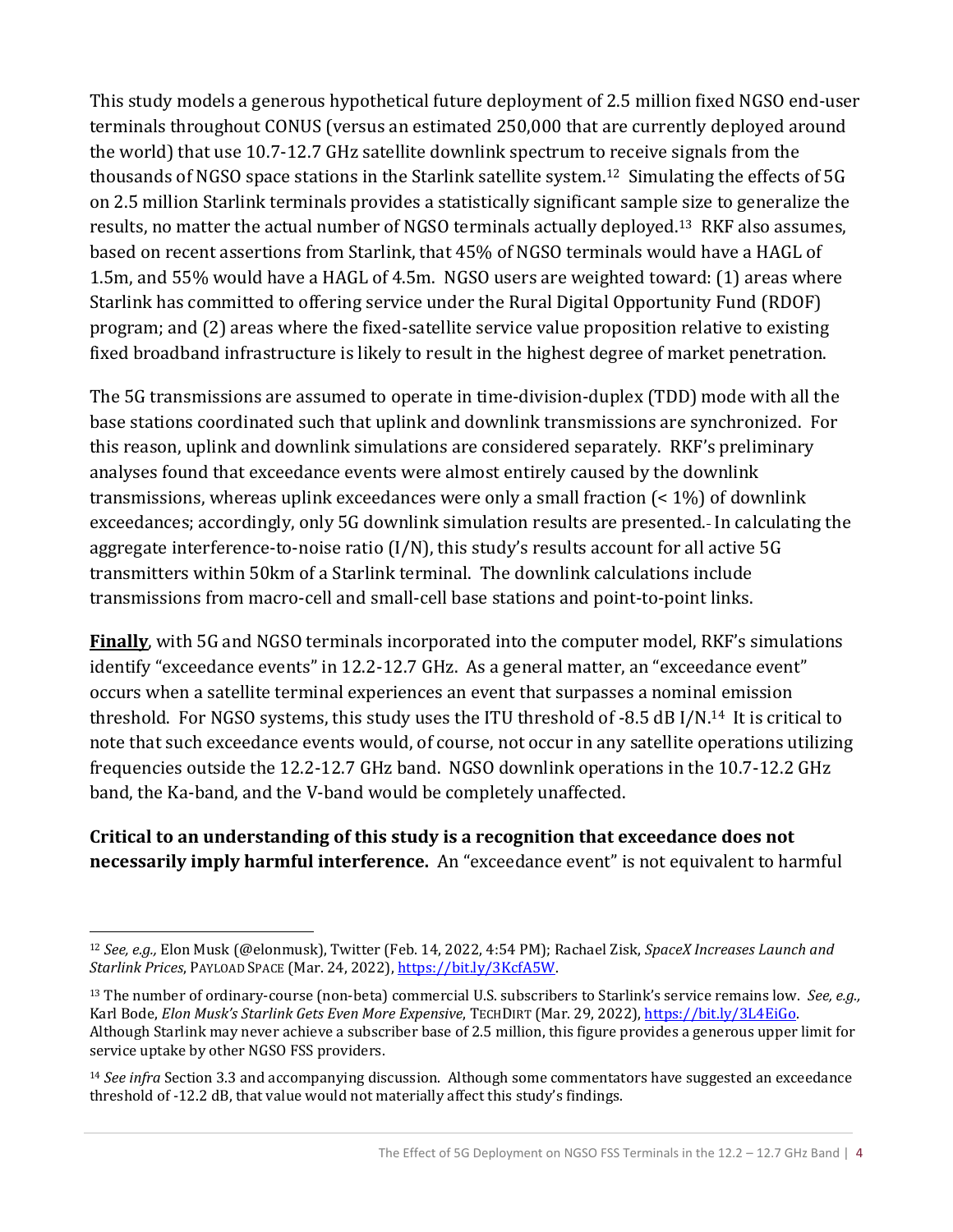interference.15 It occurs when an incumbent terminal receives an emission that surpasses a nominal threshold established by governing bodies in radio engineering. As noted above, this study uses the ITU's exceedance threshold of -8.5 dB I/N for NGSO systems. Whether an exceedance of -8.5 dB I/N is harmful depends on the desired signal strength and fading. Exceedance events may not result in actual service disruption or degradation.

"Exceedance" is intended to capture the possibility of disruption and does not mean that "harmful interference" will occur. The Commission's rules define "harmful interference" as an emission, radiation, or induction that "*seriously degrades, obstructs or repeatedly interrupts* a radiocommunications service."16 Exceedance is a far lesser threshold that provides the upperbound probabilities of the risk of harmful interference. A terminal that experiences an exceedance event may not suffer serious degradation, obstruction, or repeated interruption in practice. Thus, while an exceedance event does not necessarily imply harmful interference, the absence of exceedance, by definition, means no harmful interference will occur.

Any exceedance event that might occur in the 12 GHz band would also affect no more than two of the up to eight available 250-megahertz Ku-band NGSO FSS channels. Even in the worst-case scenario where a 12 GHz exceedance event were to rise to a level of actual harmful interference on both channels in the 12.2-12.7 GHz portion of the NGSO FSS downlink band, an NGSO FSS user would not necessarily experience any service degradation so long as one or more of the other Ku-band downlink channels remain available.

[Figure 1-1](#page-13-1) shows the assumed channel plan for the simulation. The figure shows the eight Starlink 250-MHz channels from 10.7-12.7 GHz and 5G use of the 12 GHz band.17 Each macrocell sector is assumed to have access to five 100 MHz channels from 12.2 to 12.7 GHz. Macro cells that do not have fiber access are assumed to use 12 GHz point-to-point backhaul. In this simulation, the backhaul has access to the same spectrum as the macro-cell base station, modeling the possibility that macro-cell beamforming will allow the same spectrum to be used for backhaul, which is the worst-case scenario from an interference perspective. To match the TDD four-to-one downlink-to-uplink ratio, the macro-cell backhaul connection operating in frequency division duplex (FDD) mode allocates 400 MHz (from 12.2 to 12.6 GHz) to the downlink and 100 MHz (from 12.6 to 12.7 GHz) to the uplink. Small-cell links are modeled to use ten 25 MHz channels for a total of 250 MHz (from 12.20 to 12.45 GHz). This enables separate spectrum for point-to-point small-cell backhaul links (from 12.45 to 12.70 GHz). Small cells are assumed not to have the same level of dynamic beamforming flexibility that macro cells will have

<sup>15</sup> *See, e.g.*, 47 C.F.R. § 2.1(c) (distinguishing between "Interference" and "Harmful Interference").

<sup>16</sup> *See* 47 C.F.R. §§ 2.1(c), 15.3(m) (emphasis added).

<sup>17</sup> Starlink is authorized for channels with an occupied bandwidth of 240 megahertz. For ease of reference, Starlink is described as having 250-megahertz channels because the eight channels occupy 2,000 megahertz of spectrum available for NGSO downlink use as depicted in Figure 1-1 (2000 MHz / 8 = 250 MHz).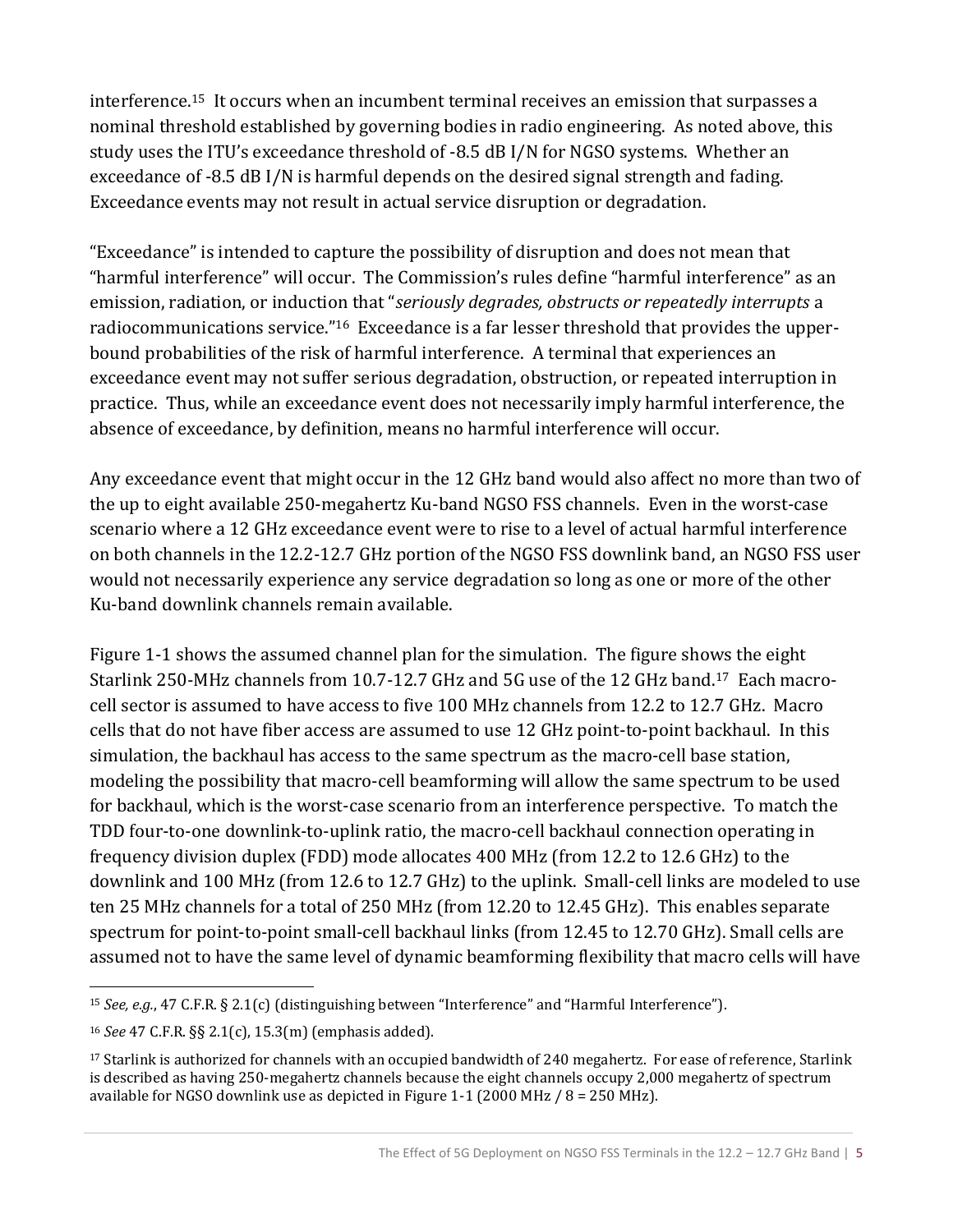and are therefore less likely to be able to operate with co-frequency backhaul. To match the TDD four-to-one downlink-to-uplink ratio, the small-cell backhaul connection allocates 200 MHz (from 12.45 to 12.65 GHz) to the downlink and 50 MHz (from 12.65 to 12.70 GHz) to the uplink.

<span id="page-13-1"></span>

*Figure 1-1: 12 GHz Base Station/UE/Point-to-Point and Starlink (NGSO) Channel Plan*

## <span id="page-13-0"></span>**1.3. Summary of Results**

The May 2021 Study's simulations found that only 0.89% of hypothetical Starlink terminals deployed over CONUS received emissions in excess of a nominal I/N value of -8.5 dB. Said another way, at least 99.11% of hypothetical Starlink terminals experienced no exceedance events.

This study strengthens RKF's level of confidence in the statistically negligible risk of harmful interference from 5G to NGSO. Taking into account current-day 5G operating parameters and interference-prone NGSO assumptions provided by Starlink, RKF's simulation finds that only 0.15% of Starlink terminals hypothetically deployed over CONUS experience an exceedance event in the 12.2-12.7 GHz portion of the NGSO downlink, affecting no more than two of the eight 250-megahertz Ku-band NGSO FSS channels. Thus, even if these rare exceedance events were somehow to rise to a level of harmful interference on both NGSO channels inside of the 12.2-12.7 GHz band, the NGSO system would still have up to six Ku-band downlink channels outside of the 12.2-12.7 band available to support the link, which would leave the user experience unaffected. In absolute terms, fewer than 4,000 NGSO terminals out of the hypothetical (and generous) future modeled base of 2.5 million experience any exceedance event in the simulation. **Put**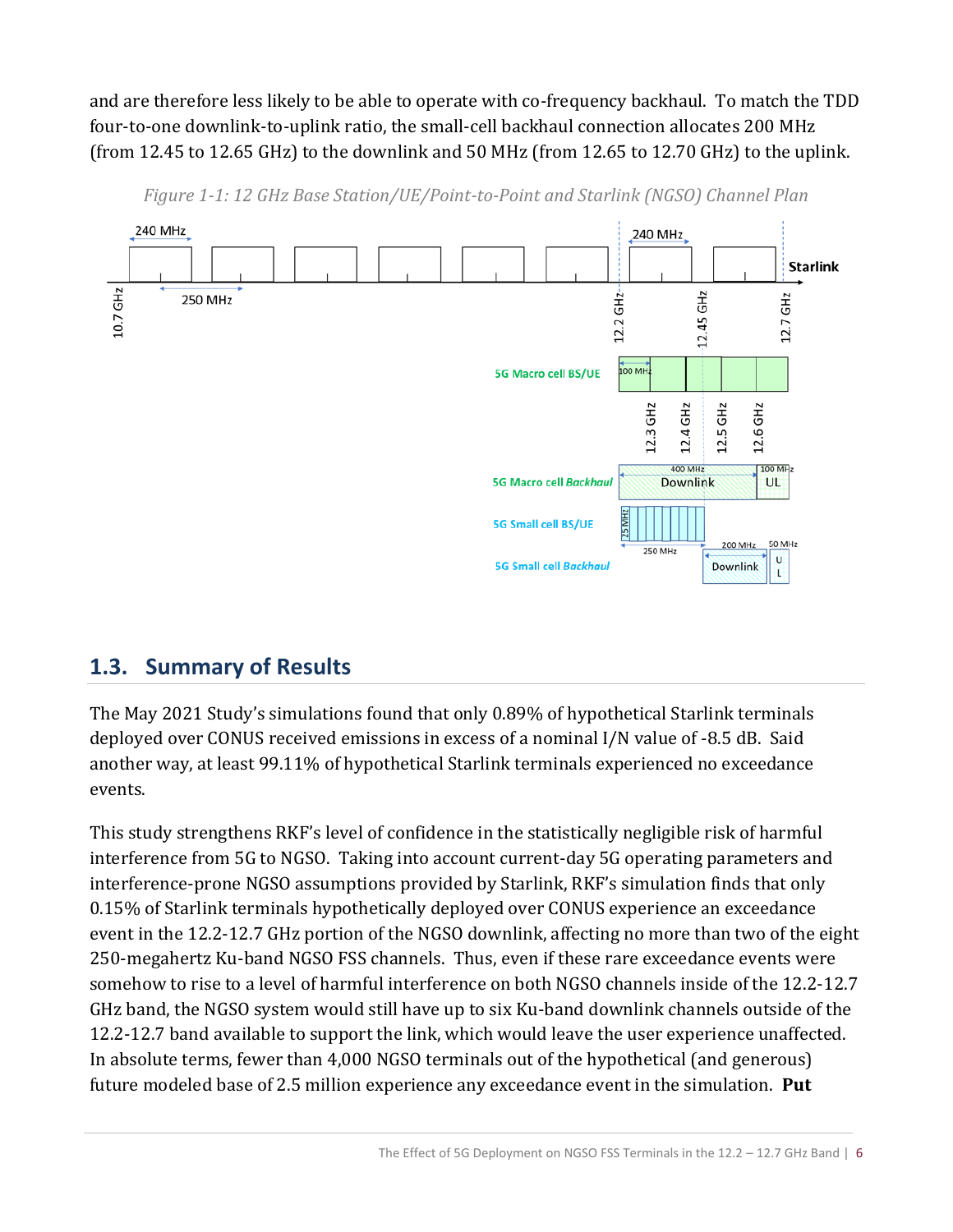#### **differently, at least 99.85% of Starlink terminals experience no harmful interference from**

**5G.** Because not all exceedance events will cause harmful interference, this analysis yields an upper bound on the likelihood of harmful interference to NGSO terminals.

Several factors account for the highly favorable environment in the 12 GHz band for NGSO and 5G including the following:

- Large antenna discrimination resulting from NGSO antennas pointing with high elevation angle and the 5G base station downtilted;
- Interference mitigation achieved through 5G base station sidelobe suppression and antenna nulling toward the horizon; and
- Relatively localized 5G coverage due to the 12 GHz band's propagation characteristics.
- Complementary Ku-band use cases between 5G and NGSO due to market-driven geographic separation between terrestrial and satellite uses of the 12 GHz band;

# <span id="page-14-0"></span>**2.The 5G Network**

### <span id="page-14-1"></span>**2.1. Overview**

This study largely uses the same 5G network deployment and operation assumptions used in the May 2021 Study, with some improvements (shown in [Table 2-1\)](#page-14-2) to reflect more precisely commercially available technologies in network architecture that would be used in actual 12 GHz 5G deployments.

| <b>Parameter</b>                             | May 2021 Study             | <b>April 2022 Study</b>                                                                     |
|----------------------------------------------|----------------------------|---------------------------------------------------------------------------------------------|
| Macro-Cell Horizon<br><b>Nulling</b>         | No                         | Yes                                                                                         |
| Macro-Cell Base<br><b>Station EIRP</b>       | 75 dBm / 100 MHz           | 65 dBm / 100 MHz                                                                            |
| Uplink-Downlink Duty<br>Factor <sup>18</sup> | 80% downlink<br>20% uplink | Simulations assume TDD<br>operation of macro and small<br>cells. Therefore, separate uplink |

<span id="page-14-2"></span>*Table 2-1: Summary of Improvements to Assumptions between RKF's May 2021 Study and This Study*

<sup>&</sup>lt;sup>18</sup> TDD operation only applies to the macro cells and small cells. Point-to-point 5G backhaul links operate in FDD mode.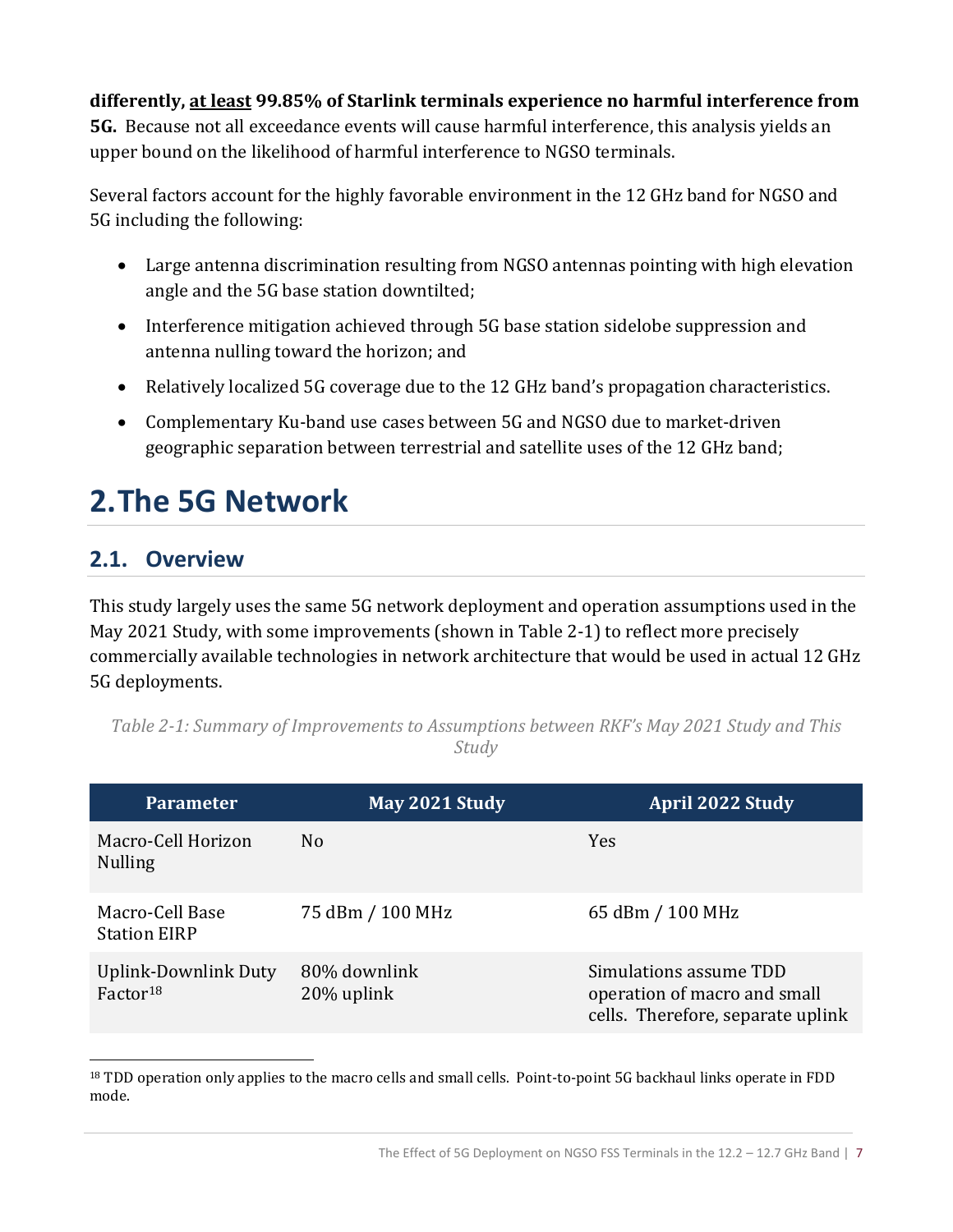|                                               |                                                                                                                                                                                                                                                | and downlink simulations are<br>performed. The TDD duty factor<br>is not taken into account when<br>calculating aggregate<br>exceedance.                                                                                                             |
|-----------------------------------------------|------------------------------------------------------------------------------------------------------------------------------------------------------------------------------------------------------------------------------------------------|------------------------------------------------------------------------------------------------------------------------------------------------------------------------------------------------------------------------------------------------------|
| <b>Small-Cell Base Station</b><br>Peak Gain   | $15$ dBi                                                                                                                                                                                                                                       | 18 dBi                                                                                                                                                                                                                                               |
| <b>Small-Cell Base Station</b><br><b>EIRP</b> | 45 dBm / 100 MHz                                                                                                                                                                                                                               | 48 dBm / 100 MHz                                                                                                                                                                                                                                     |
| Small-Cell Antenna<br>Pattern                 | ITU-R Rec. F.1336 recommends<br><b>T</b> 2.2, average sidelobe pattern<br>for stations with omnidirectional<br>(in azimuth) antennas using the<br>modifications in <i>recommends</i><br>$\P$ 2.4 for operating with an<br>electrical downtilt. | Omnidirectional azimuth and<br>elevation pattern with nulling<br>toward the horizon                                                                                                                                                                  |
| <b>Clutter Loss</b>                           | UEs experience clutter loss when<br>their heights are less than 1.5m<br>HAGL.                                                                                                                                                                  | Outdoor UEs (all at 1.5m HAGL)<br>experience clutter loss.<br>Indoor UEs experience clutter<br>loss when their heights are less<br>than 3m HAGL. <sup>19</sup><br>Small-cell base stations<br>experience clutter loss from<br>surrounding buildings. |

## <span id="page-15-0"></span>**2.2. Modeling the 5G Network**

The 5G network deployment and operational assumptions in this study follow those used in the May 2021 Study, with a few improvements summarized above and in the subsections below. Rather than repeat the unchanged assumptions in their entirety, key elements of the May 2021 5G network model are summarized below:

<sup>19</sup> *See* Sectio[n 2.2.4.](#page-23-0)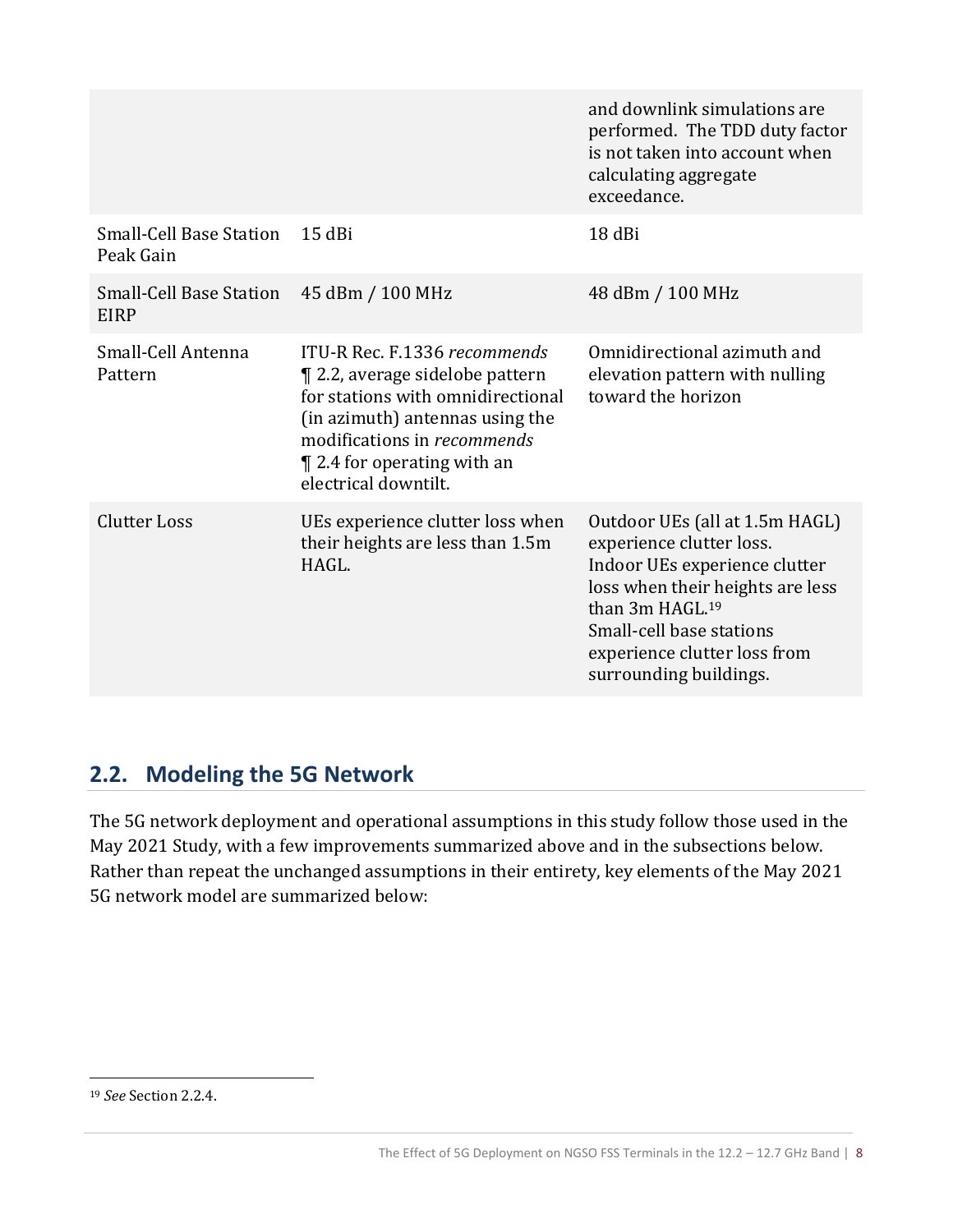- This study models 49,997 5G macro base stations throughout CONUS.<sup>20</sup> These are distributed in the most densely populated areas of each PEA, comprising at least 10% of the population of the PEA.<sup>21</sup>
- This study models an outdoor small-cell deployment. The number of small cells is assumed to be 89,970—approximately double the number of urban macro cells.<sup>22</sup>
- This study models 1,499,910 macro-cell simultaneously active UEs and 449,850 small-cell simultaneously active UEs within the coverage area of macro-cell and outdoor small-cell 12 GHz base stations.<sup>23</sup>
- This study models 6,999 wireless point-to-point backhaul connections for macro- and small-cell base stations.<sup>24</sup>
- This study assumes 5G backhaul is provided by fiber or in-band point-to-point microwave links. If sites do not use fiber, they are assumed to use *only* the 12 GHz band for backhaul. This study assumes 5G backhaul operates in FDD mode, and both uplink and downlink paths transmit continuously.<sup>25</sup>
- This study assumes that 5G base stations and UEs operate in TDD mode; therefore, NGSO terminals potentially receive interference from both 5G base stations and mobile terminal UEs. However, base station transmissions are assumed to be synchronized so that the interference into NGSO terminals either comes from base stations or from UEs, but not both at the same time.<sup>26</sup>

An algorithm used in both the May 2021 and the current study positions UEs in the 5G model randomly within the coverage area of each terrestrial base station.<sup>27</sup> The model then calculates the emissions from the macro-cell base station as it beamforms a transmission path toward each UE within the coverage area of that base station. Small-cell emissions are also calculated; these emissions are not beamformed to specific UEs, but are instead transmitted omnidirectionally with fixed downtilt and nulling. Next, the model performs two separate aggregate interference power calculations: (1) from all simultaneously active macro base station beams, all small cells on the downlink, and all point-to-point backhaul transmissions, which continually transmit in FDD mode in both directions; and (2) from all active UEs on the uplink and all point-to-point

- <sup>24</sup> *Id.* at 40.
- <sup>25</sup> *See id.* at 38-40.
- <sup>26</sup> *See id.* at 33.
- <sup>27</sup> *Id.* at 13.

<sup>20</sup> *See* May 2021 Study at 13.

<sup>21</sup> *Id*.

<sup>22</sup> *Id.* at 34.

<sup>23</sup> *Id.* at 37-38.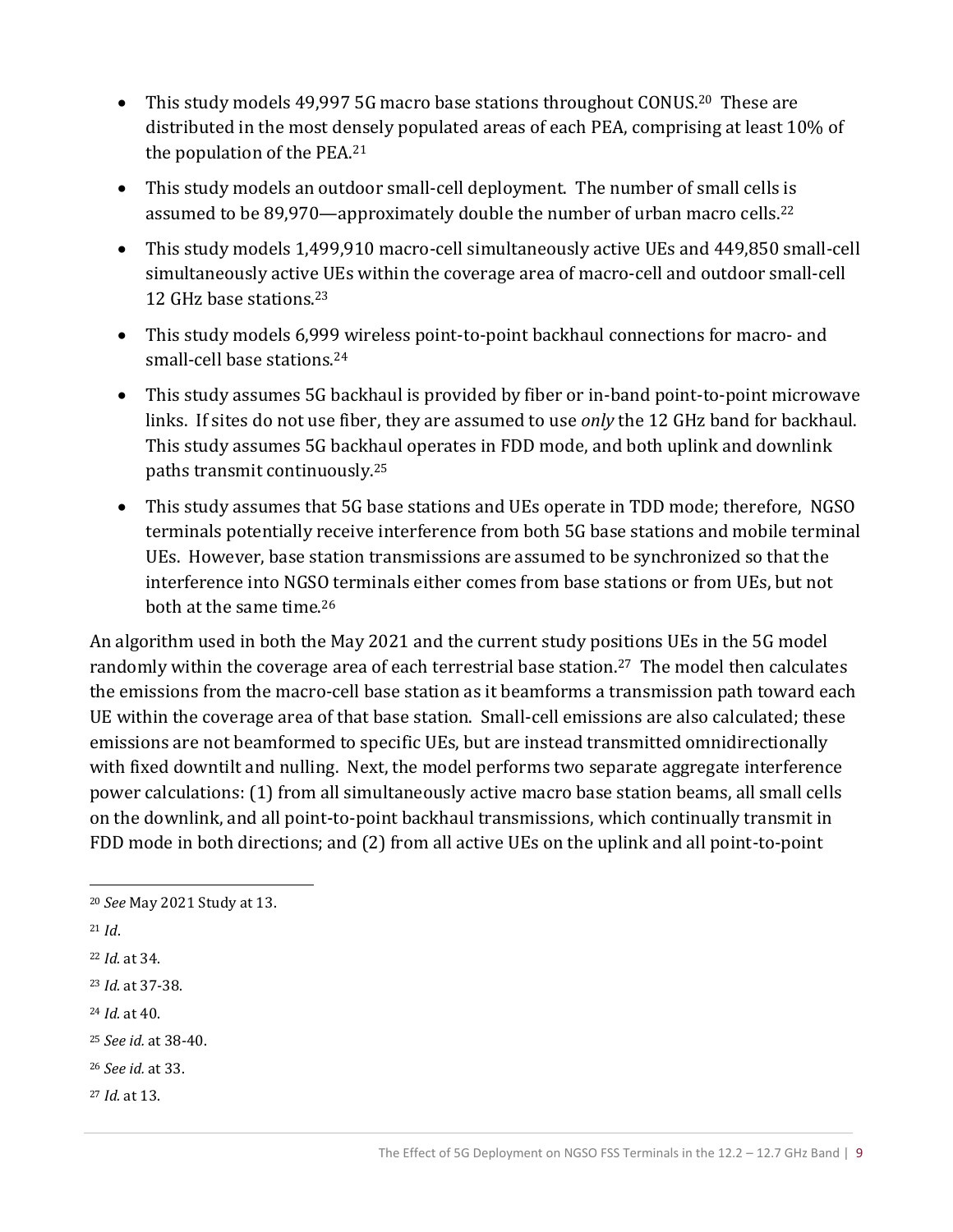backhaul transmissions. The aggregate interference power is computed with respect to each of the NGSO terminals from all 5G emitters within 50 km, and the result is compared to the I/N threshold to determine the percent that exceeds the threshold. The objective of the simulation is to model a large, statistically significant number of interference paths to evaluate the total cumulative risk of interference to the NGSO terminals.

The interference power, *I*, from each 5G transmitter is computed consistent with [Equation 1](#page-17-0) below, which corresponds to the macro-cell base station, the small-cell base station, the backhaul station, or the UE:<sup>28</sup>

*Equation 1:* 

#### *I = Tx Power + G5G-to-Rx + LPathLoss + LBodyLoss + LBuildingLoss + LSpectralOverlap + GRx-to-5G*

<span id="page-17-0"></span>where,

- *I* (dBW) = Interference power from the 5G transmitter (Tx) at the NGSO terminal
- *Tx Power* (dBW) = 5G Tx Power at the antenna input within the 5G Tx channel bandwidth
- *G5G-to-Rx* (dBi) = Gain of the 5G Tx antenna toward the NGSO terminal (Rx) based on the azimuth and elevation angles relative to the boresight direction
- *LPathLoss* (dB) = Propagation path loss including clutter loss from the 5G transmitter to the NGSO terminal<sup>29</sup>
- *LBodyLoss* (dB) = User equipment body loss (=4 dB), not applied for base stations and pointto-point transmissions
- *LBuildingLoss* (dB) = Building penetration loss applied only to indoor UEs<sup>30</sup>
- *L<sub>SpectralOverlap* (dB) = 10<sup>\*</sup>log<sub>10</sub> (spectrum overlap between the 5G Tx channel and the NGSO</sub> terminal occupied channel / 5G Tx channel bandwidth)
- *GRx-to-5G* (dBi) = Gain of the NGSO Rx antenna toward the 5G Tx based on the angle off boresight

Differences from the May 2021 Study include the macro-cell and small-cell base station antenna patterns used and the peak EIRP. In addition, end-point clutter loss is applied at the UEs with an HAGL of less than 3m and at small-cell base stations (typically deployed on poles in the vicinity of buildings). These updated assumptions are summarized in [Table 2-1a](#page-14-2)nd discussed in the subsections below.

<sup>28</sup> *Id.* at 13-14 (Equation 2-1).

<sup>29</sup> *Id.* at 44.

<sup>30</sup> *See id.* (applying Recommendation ITU-R P.2109-1, *Prediction of building entry loss*, ITU (Aug. 2019)).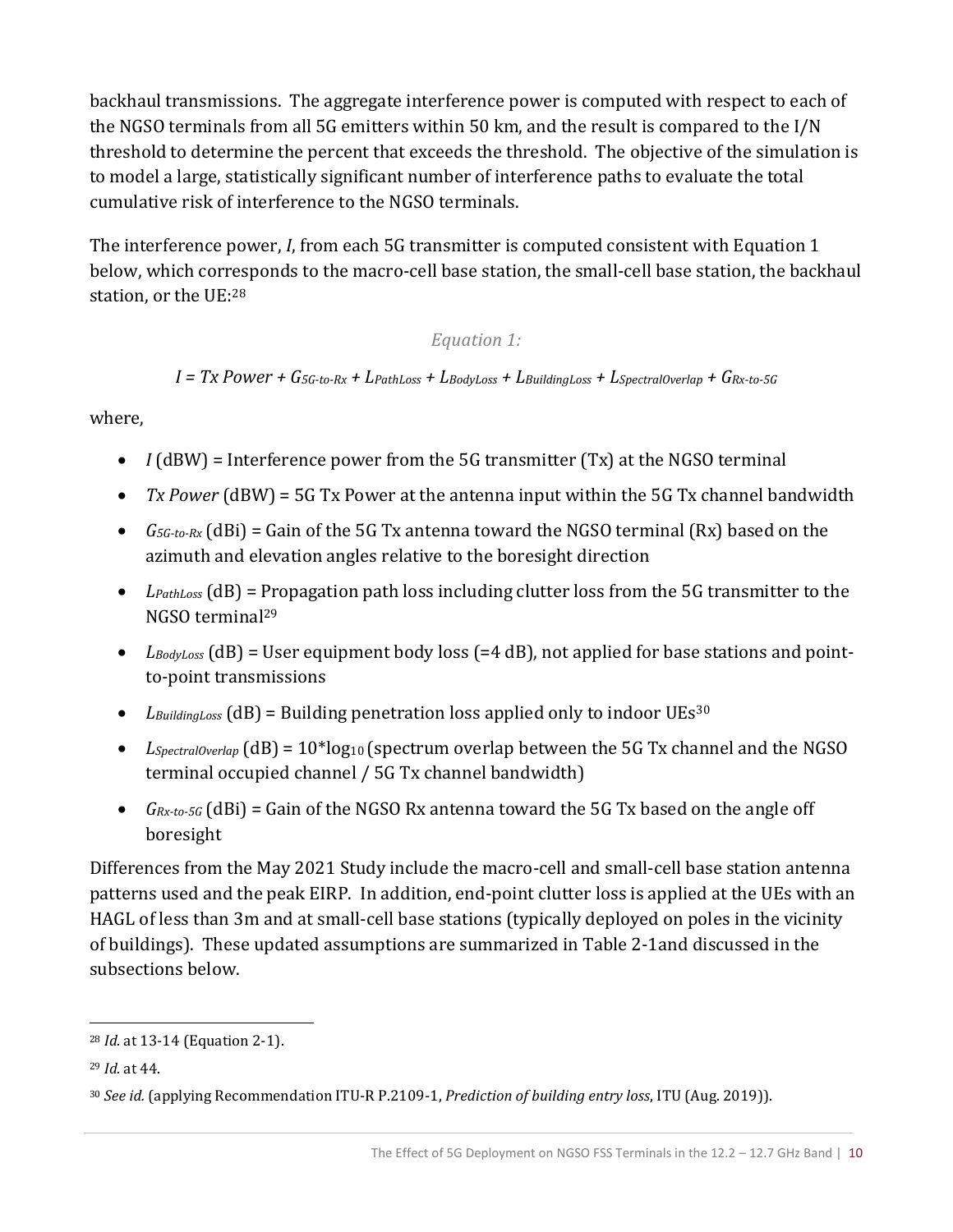#### <span id="page-18-0"></span>**2.2.1. 5G Macro-Cell Base Stations**

This study models 5G macro-cell base stations in a way that is similar to the May 2021 Study, with several updates noted below to more accurately reflect the operating characteristics of 5G macro-cell base stations.

The list below summarizes several key assumptions that have not changed:

- Each 5G macro-cell base station is assumed to be made up of three  $(120$ -degree) sectors.<sup>31</sup> Each sector is assumed to operate with five 100 MHz channels.<sup>32</sup>
- The 5G macro-cell base stations use beamforming. Because the base stations generate narrow beams to each user, the simulation assumes four simultaneous active users per 100-MHz channel and further assumes that each UE has access to 100 MHz of spectrum. In the frequency plan set forth in [Figure 1-1,](#page-13-1) there are five 100-MHz channels for macrocells. Thus, a "fully loaded" 12 GHz sector can serve a maximum of 20 UEs simultaneously. The base stations are assumed to be 50% loaded in the simulation.<sup>33</sup>
- The base station antenna has 256 elements with a peak gain of 27.7 dBi.<sup>34</sup> The antenna beamforms toward each UE but is constrained by the minimum antenna downtilt levels in Table 2-4 of the May 2021 Study.<sup>35</sup> These downtilts are designed so that the gain directed toward a UE at 1.5m HAGL at the edge of coverage of the cell is 10 dB below the peak gain. The resulting gain is sufficient to serve UEs at the edge of coverage.<sup>36</sup>
- Base station transmissions are assumed to be synchronized. Thus, at any given instant, either all base stations are transmitting, or all the UEs are transmitting.<sup>37</sup>
- Macro-cell base stations use a four-to-one downlink-to-uplink ratio for the TDD transmission times.38 That ratio means that the point-to-point macro-cell backhaul connections operating in FDD mode need four times the downlink spectrum compared to the uplink spectrum. This configuration is shown in [Figure 1-1.](#page-13-1)

<sup>37</sup> *Id.* at 33.

<sup>38</sup> *Id.* at 49 n.77.

<sup>31</sup> *Id.* at 33.

<sup>32</sup> *Id.* at 37.

<sup>33</sup> *Id.* at 33.

<sup>34</sup> *Id.*

<sup>35</sup> *Id.* at 32.

<sup>36</sup> *Id.*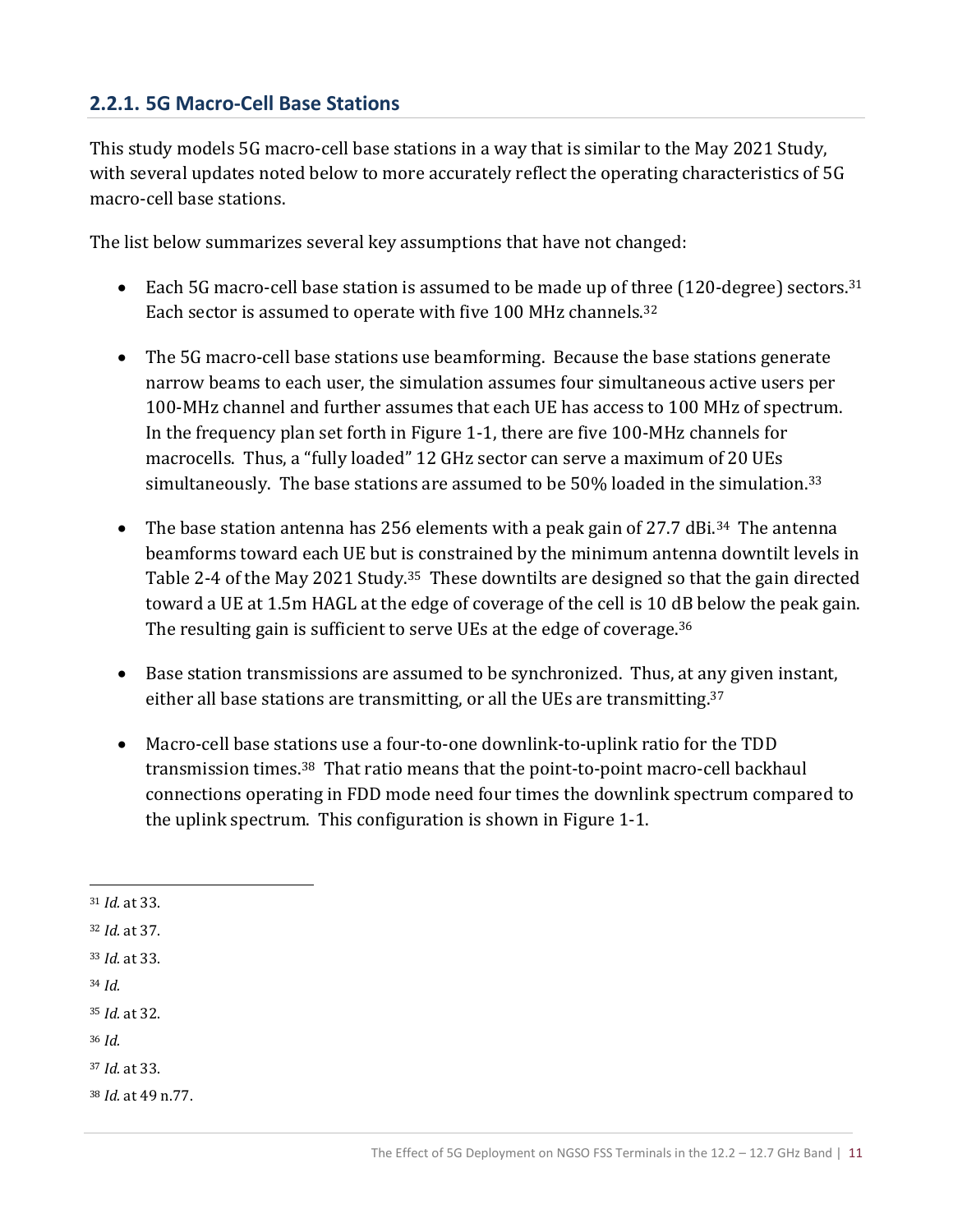Despite the continued assumption that macro-cell base stations use a four-to-one downlink-touplink TDD ratio, the aggregate interference calculations in this study do not take into account the TDD duty factor. Rather, the aggregate interference calculations unrealistically assume 100% downlink and 100% uplink duty cycle factors. Excluding the TDD duty factor represents a change from the May 2021 Study. That change likely overstates the probability of an exceedance event compared to real-world 5G operations because simulated base stations, the dominant source of exceedances, are assumed to be performing downlink transmissions 100% of the time, rather than at a more realistic 80% downlink, 20% uplink duty factor.

This study also updates the May 2021 Study by incorporating horizon nulling into the performance of 5G macro-cell base stations. 5G antennas can null the gain pattern at the horizon at all azimuth angles to mitigate ground-based interference to NGSO terminals. This study finds that, at elevation angles between  $-3^{\circ}$  to  $+1^{\circ}$ , 5G base stations can attenuate the sidelobe gain specified in 3GPP 38.820 by 20 dB in all azimuthal directions.<sup>39</sup> RKF's feasibility analysis, which tested various locations of the macro-cell UE throughout the coverage area, confirms that 20 dB of sidelobe suppression would minimally degrade the base station's gain toward the UE—that is, sidelobe suppression would not impair the 5G base station's ability to transmit a signal to the UE.

Equipment manufacturers like Nokia, Ericsson, and Samsung will use advanced antenna systems, which support interference mitigation technologies, including nulling beams and antenna downtilts that focus the beam toward the coverage area and reduce the impact of sidelobe interference.<sup>40</sup>

This study also updates the 5G network model to incorporate macro-cell base stations that will transmit with an EIRP of 65 dBm per 100 MHz. Although the May 2021 Study used an EIRP of 75 dBm per 100 MHz, a lower transmit power is much more likely for a national deployment as RKF has determined that a maximum sector EIRP of 65 dBm per 100 MHz would support UEs at the Edge of Coverage (EOC) at the defined macro-cell sector radius. With separate beamforming to four UEs per channel, the EIRP to each UE is calculated to be 61 dBm per 100MHz. The typical macro-cell sector today uses an EIRP consistent with that value. Indeed, according to ITU-R Report M.2292-0, the maximum base station output EIRP per sector (with a single beam per sector) is 61 dBm.<sup>41</sup>

<sup>39</sup> *See also* 3GPP TR 38.820 V16.0.0 (2020-06).

<sup>40</sup> *See* Letter from Jeffrey Marks, Vice President, Nokia, to Marlene H. Dortch, Secretary, FCC, GN Docket No. 18-122 (filed Sept. 21, 2021); Letter from Mark Racek, Sr. Director of Spectrum Policy, Ericsson, to Marlene H. Dortch, Secretary, FCC, GN Docket No. 18-122 (filed Sept. 13, 2021); Letter from Robert Kubik, Sr. Director, Samsung, to Marlene H. Dortch, Secretary, FCC, GN Docket No. 18-122 (filed Sept. 20, 2021).

<sup>41</sup> Report ITU-R M.2292-0, *Characteristics of terrestrial IMT-Advanced systems for frequency sharing/ interference analyses*, ITU at 10, 12 (Dec. 2013).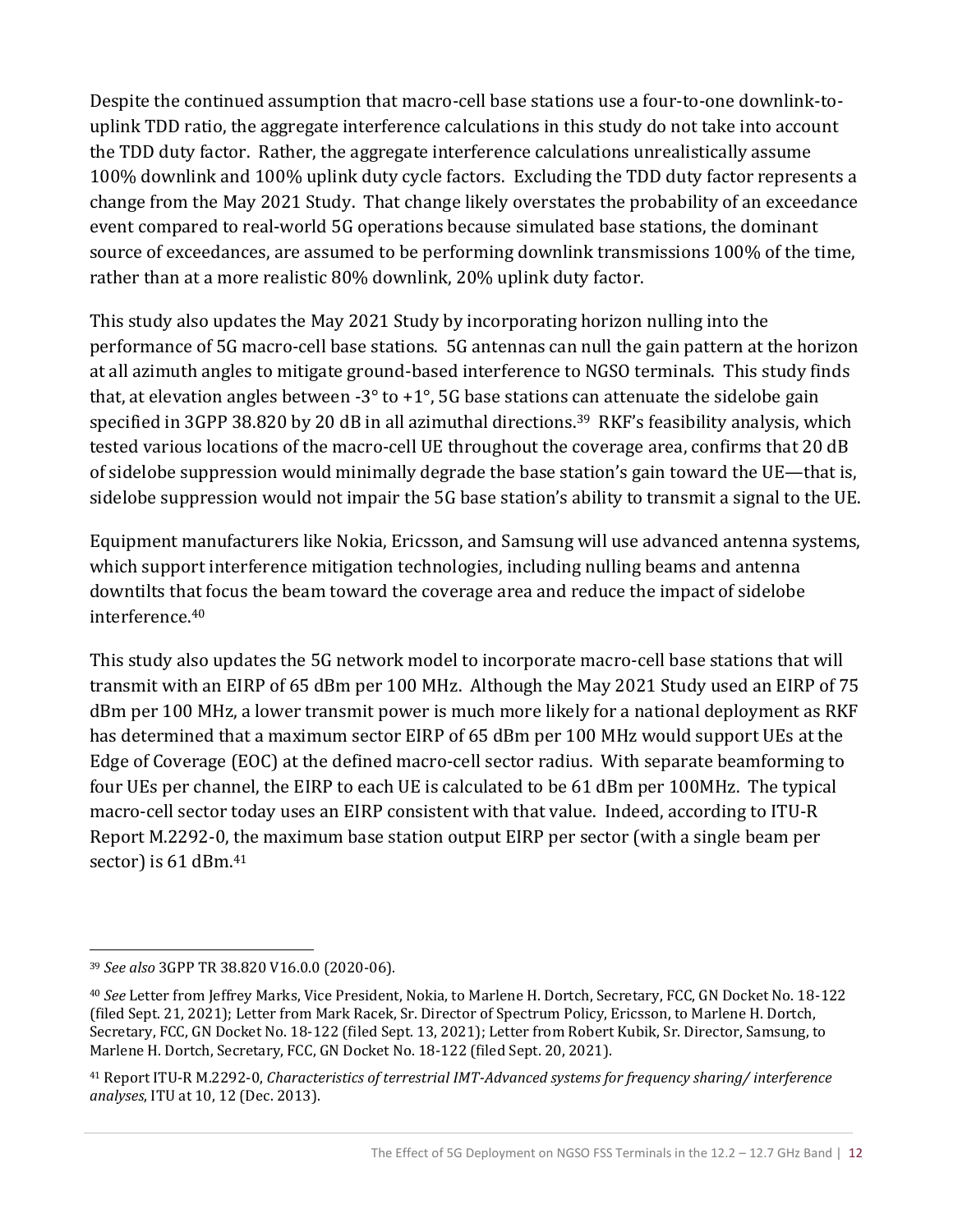#### <span id="page-20-0"></span>**2.2.2. 5G Small Cells**

This study updates the May 2021 Study by modeling horizon nulling and optimized beamforming in small-cell base stations. This study finds that it is possible to do so in a way that minimizes the impact on small-cell performance while reducing the incidental interference they might generate.

The effect of incorporating horizon nulling and optimized beamforming appears in [Table 2-2,](#page-21-0) which shows changes to the small-cell base station's antenna pattern, antenna peak gain, and hence the EIRP. The new small-cell beamformed antenna has 3 dB more gain than the omnidirectional antenna used in the May 2021 Study (18 dBi vs. 15 dBi), which increased the EIRP by 3 dB accordingly. Each small-cell base station occupies a single sector with omnidirectional azimuth coverage.

This study uses an antenna pattern that produces a null toward the horizon with an EOC gain 5 dB below the peak gain. The overall 5G network model, however, imposes two constraints on the siting of the small-cell base stations: (1) maintaining a certain number of macro-cell and small-cell base stations in each PEA and (2) maintaining minimum Inter-Site Distance (ISD) between the base stations. Conditions did not always permit the satisfaction of both objectives. Where ISD constraints prevented the siting of the desired number of base stations in a given PEA, this study reduced the ISD values in increments of 50m. The incremental reduction in ISD values by 50m resulted in two new ISD tiers. The three tiers are shown in [Table 2-2](#page-21-0) below.

This study assumes that small-cell base stations use beamformed pattern antennas optimized for each ISD tier. Because small cells do not beamform toward individual UEs, each UE must be allocated its own spectrum. The simulation assumes that UEs in small cells are allocated 25MHz channels. [Figure 1-1](#page-13-1) shows that there are ten 25-MHz channels available in each small cell and that each channel does not overlap with spectrum used for small-cell backhaul. Again, the smallcell backhaul spectrum is split into four-to-one downlink-to-uplink consistent with the four-toone TDD operation in the small cell. Only outdoor small-cell base stations are simulated.

As with the 5G macro-cell base stations, the study applies nulling to small cells, reducing sidelobes that might generate incidental interference. And indeed, a fixed array optimization could maintain performance within the coverage area while reducing the first and second sidelobes as much as possible and increasing the slope of the peak to the first sidelobe. This type of configuration results in at least 20 dB gain suppression within more than 4.6° elevation angle, starting from a few degrees outside the EOC.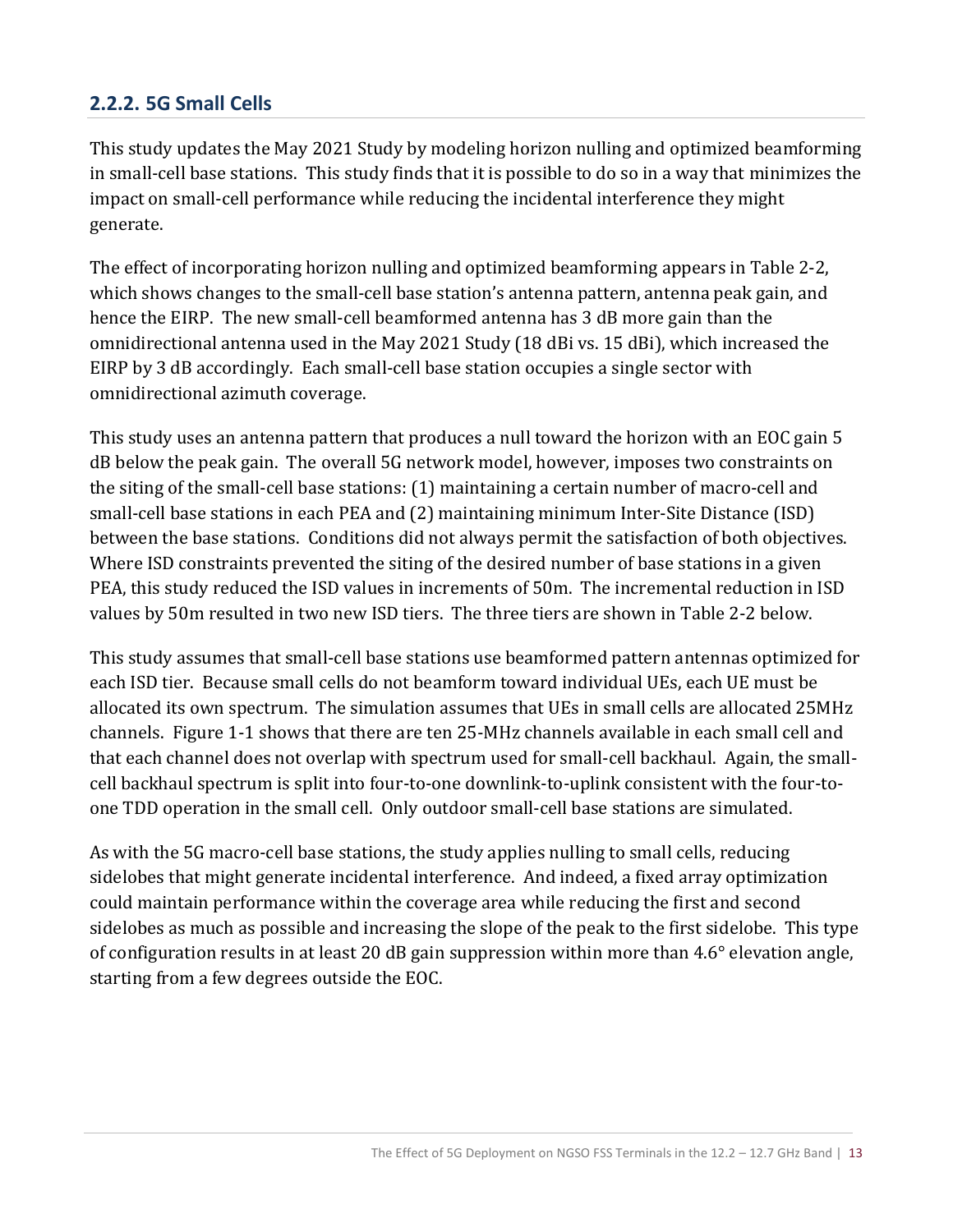<span id="page-21-0"></span>

| <b>Parameter</b>           | <b>Value</b>                                                                     |  |
|----------------------------|----------------------------------------------------------------------------------|--|
| Channel Plan and Bandwidth | Ten 25-MHz channels from 12.2-12.45 GHz                                          |  |
| Height, AGL                | 6m (pole mount)                                                                  |  |
| Antenna Pattern            | Omnidirectional azimuth and elevation<br>pattern with nulling toward the horizon |  |
| Antenna Peak Gain          | 18 dBi                                                                           |  |
| EIRP                       | 48 dBm / 100 MHz                                                                 |  |
| <b>ISD</b>                 | 150m (tier-1), 100m (tier-2), 50m (tier-3)                                       |  |
| Downtilt <sup>42</sup>     | $5^{\circ}$ (tier-1), $7^{\circ}$ (tier-2), $11^{\circ}$ (tier-3)                |  |

*Table 2-2: 12 GHz Outdoor Small-Cell Base Station Operating Characteristics*

This study uses beam patterns for small cells that are optimized to the different tiers of small-cell spacing. [Figure 2-1](#page-22-1) depicts the antenna pattern for a small-cell antenna in the elevation plane for an ISD of 150m (which corresponds to an 86.6m cell radius). The large null at approximately 0° (that is, approximately 0° is toward the horizon) is placed at the optimal angle for each ISD tier such that the small cells would produce the least amount of power toward NGSO dishes. The elevation angles below -2.97° are within the coverage area for the 150m ISD, and with the peak at -4.5°, the UE at the edge of coverage will be 5 dB below the peak gain. This pattern achieves 20 dB suppression for elevation angles between -1.6 $\degree$  to 3 $\degree$ . For small-cell base stations with Tier-2 (100m) and Tier-3 (50m) ISDs, the designed beamformed patterns achieved 5 dB gain reduction at the edge of coverage and more than 20 dB suppression for elevation angles between  $-3.2^{\circ}$  to 1.4° (for Tier-2) and  $-7.2^{\circ}$  to 23.2° (for Tier-3).

<sup>&</sup>lt;sup>42</sup> As a result of beam pattern optimization, downtilt angles varied slightly.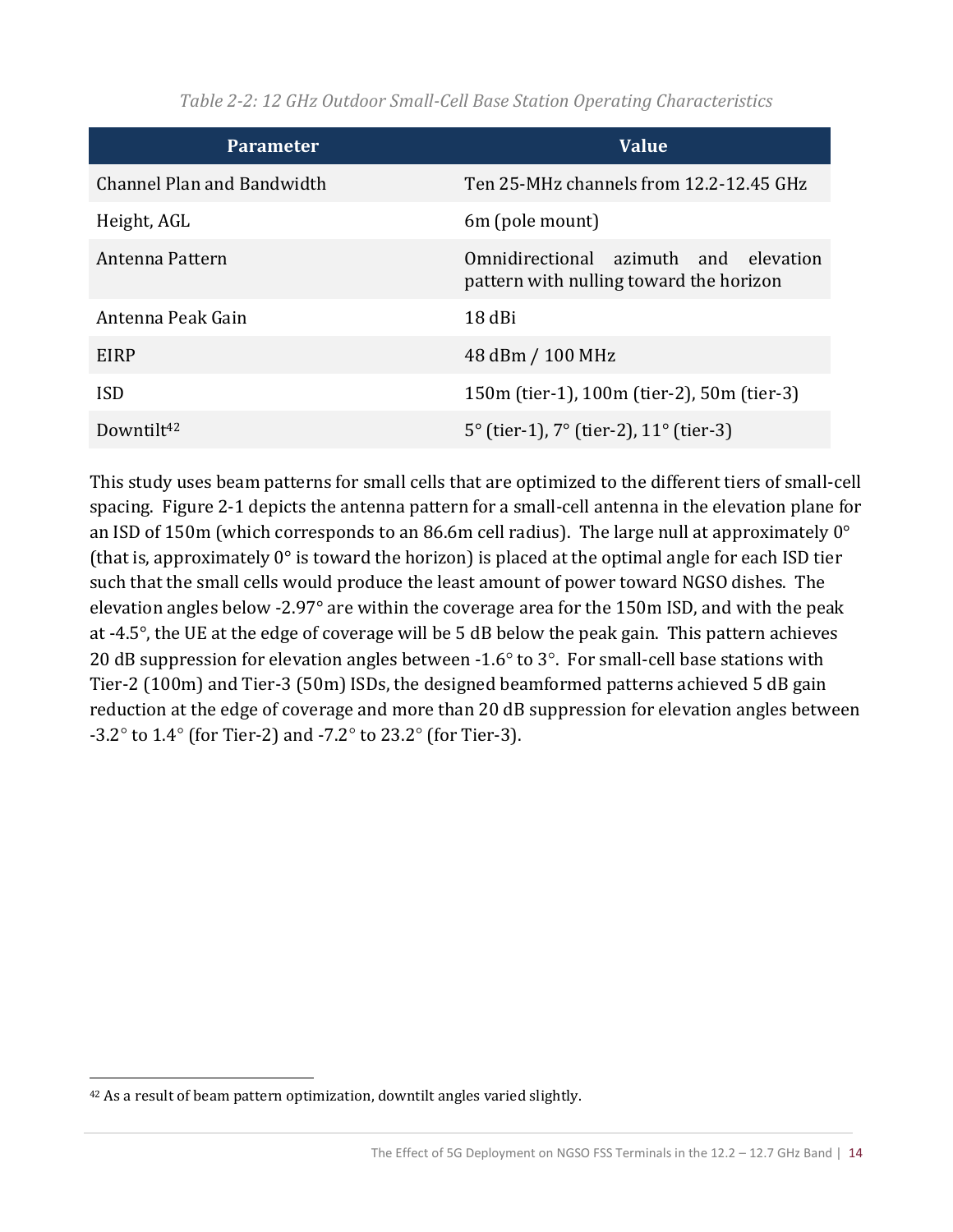<span id="page-22-1"></span>

*Figure 2-1: Small-Cell (150m ISD) Beamformed Antenna Pattern in the Elevation Plane*

### <span id="page-22-0"></span>**2.2.3. 5G Microwave Backhaul**

As in the May 2021 Study, 5% of all base stations are assumed to use point-to-point in-band microwave backhaul.43 Within each group, this study randomly assigns base stations that would hypothetically lack fiber access.

The backhaul links are designed to achieve higher throughput efficiency than the mobile links to ensure that the links can transport the full-cell capacity with an efficient amount of spectrum. The backhaul links operate in FDD rather than TDD mode; therefore, the backhaul links occupy separate uplink and downlink spectrum. The backhaul links are assumed to operate in FDD mode and use the spectrum simultaneously with the macro-cell base stations and UEs. Assuming that backhaul links operate in FDD mode results in overestimating the likelihood of exceedance because some reduction in base station spectrum or beam allocation might be needed to accommodate the backhaul in an actual deployment.

[Table 2-3](#page-23-1) shows the operating characteristics of the backhaul links. The "downlink" refers to the transmission from a base station with access to fiber to a base station with no access to fiber, and the "uplink" is defined as a transmission in the opposite direction. These parameters remain unchanged from the May 2021 Study.<sup>44</sup>

<sup>43</sup> *See* May 2021 Study at 38-43.

<sup>44</sup> *See* May 2021 Study at 41 (Table 2-6).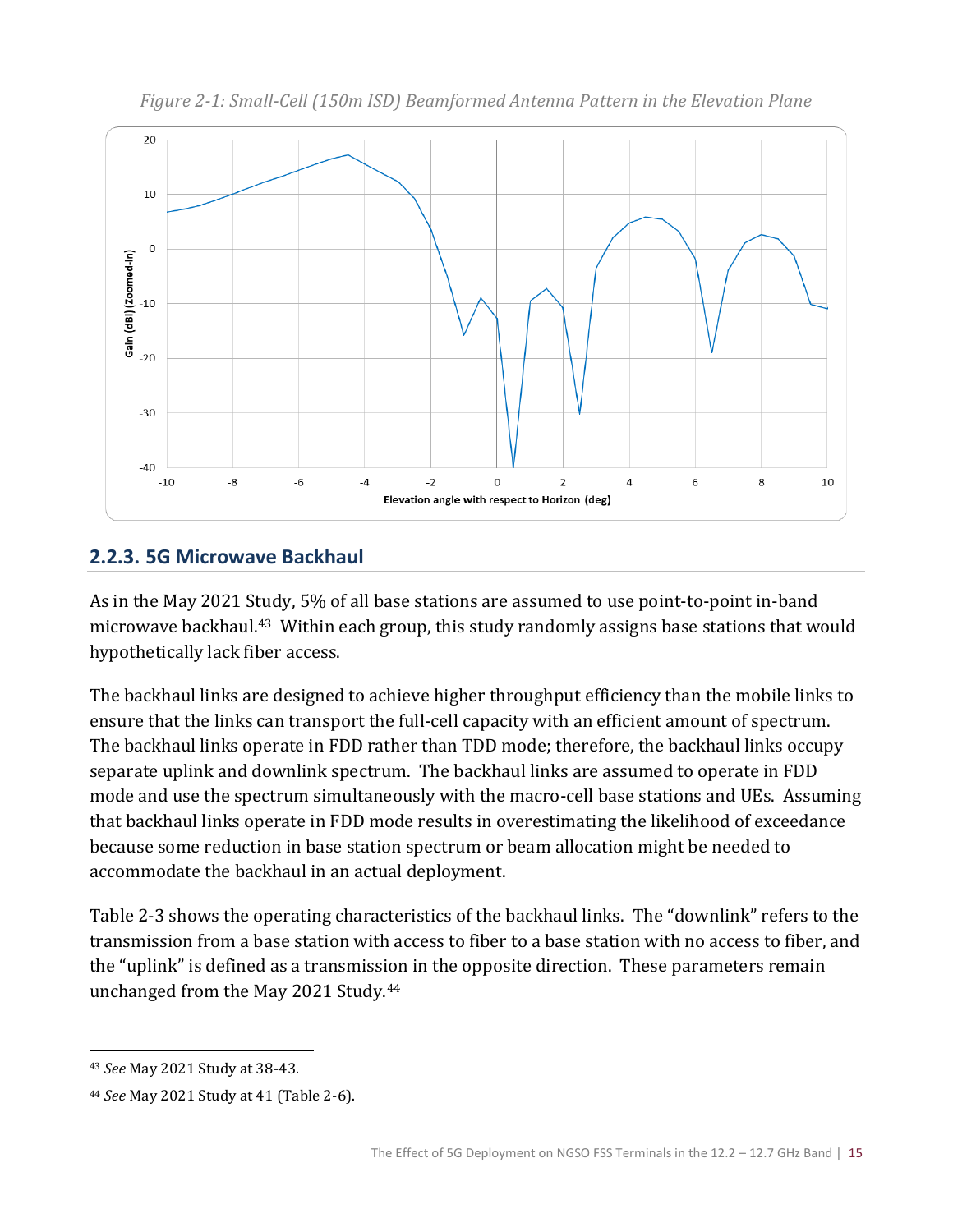<span id="page-23-1"></span>**Parameter Value** Channel Plan and Bandwidth Macro-cell downlink: 400 MHz (12.2-12.6 GHz) Macro-cell uplink: 100 MHz (12.6-12.7 GHz) Small-cell downlink: 200 MHz (12.45-12.65 GHz) Small-cell uplink: 50 MHz (12.65-12.7 GHz) Tx/Rx Antenna Pattern CommScope-HX6-13W<sup>45</sup> Tx/Rx Antenna Diameter 1.8m (6 feet) Tx/Rx Antenna Peak Gain 45 dBi Tx/Rx Feeder Loss 0 dB  $Rx$  Noise Figure 5 dB<sup>46</sup> Duty Cycle 200% downlink and uplink

*Table 2-3: 12 GHz Point-to-Point Microwave Backhaul Link Operating Characteristics*

#### <span id="page-23-0"></span>**2.2.4. 5G User Equipment**

As in the May 2021 Study, the UE antenna is assumed to have an isotropic gain of -3 dBi, a maximum conducted power of 23 dBm, and a body loss of 4 dB.<sup>47</sup> Each UE's EIRP is computed assuming open loop Transmit Power Control (TPC). The TPC parameters are set to typical parameters (P0=-90 dBm and alpha=0.8). The base station and UEs transmit with a downlinkto-uplink ratio of four-to-one. In other words, the base station transmits 80% of the time, and the UEs transmit 20% of the time. Again, this duty factor is not accounted for in the results; as noted above, disregarding the duty factor results in overestimating interference. Furthermore, 80% of the UEs are assigned as indoor and 20% as outdoor. Further details on UE parameters are available in the May 2021 Study.<sup>48</sup>

This study also updates the clutter loss assumptions for indoor UEs. The May 2021 Study assumed that indoor UEs with a HAGL less than 1.5m would experience clutter. The first floor of a building corresponds to a HAGL of approximately 3m, however. Because the model assumes that indoor UEs have a continuous height distribution, the May 2021 clutter loss assumption would have implied, unrealistically, that some UEs on the first floor of a building would not

<sup>48</sup> *See id.* at 37.

<sup>45</sup> *See HX6-13W*, CommScope[, https://bit.ly/33e49HE.](https://bit.ly/33e49HE)

<sup>46</sup> *See* Recommendation ITU-R F.758-7, *System parameters and considerations in the development of criteria for sharing or compatibility between digital fixed wireless systems in the fixed service and systems in other services and other sources of interference*, ITU, at Table 8 (Nov. 2019).

<sup>47</sup> *See* May 2021 Study at 38.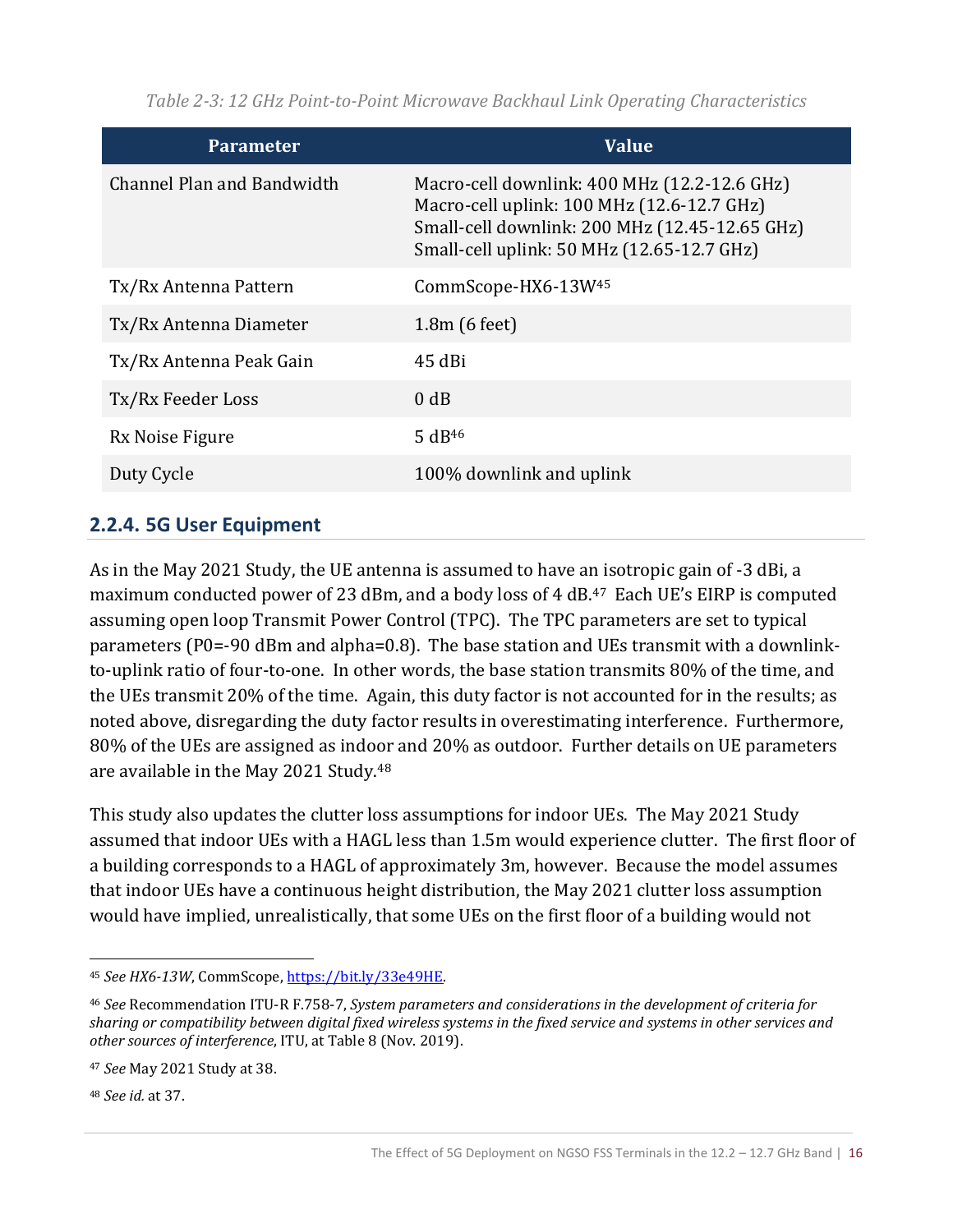experience clutter. This study updates this assumption to account for clutter loss when indoor UEs are between 1.5m and 3.0m HAGL. As in the May 2021 Study, this study assumes that outdoor UEs are at 1.5m HAGL and will experience clutter.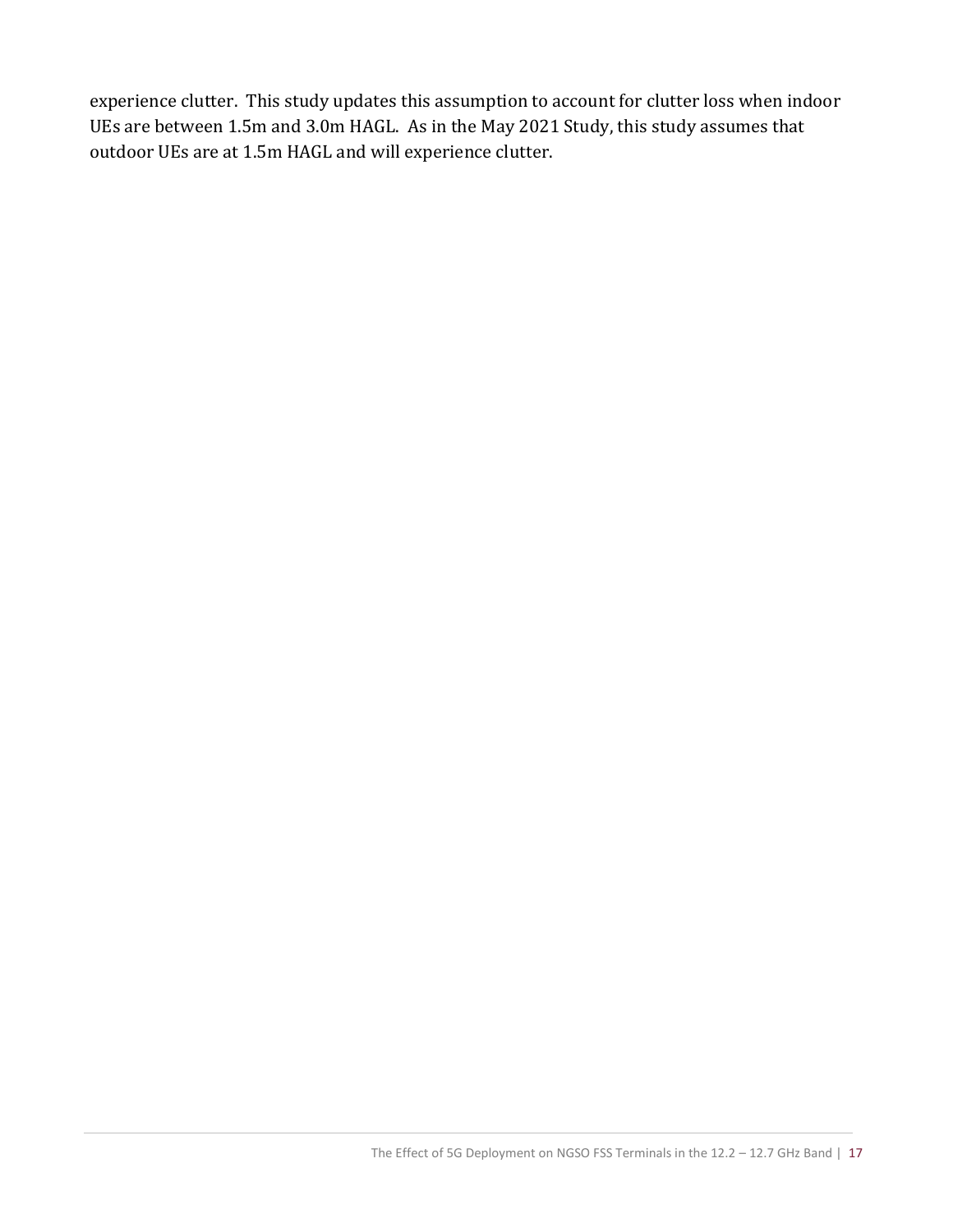# <span id="page-25-0"></span>**3. 5G and NGSO**

### <span id="page-25-1"></span>**3.1. Overview**

To analyze the impacts of sharing between 5G terrestrial systems and NGSO operations in the 12 GHz band, RKF focuses on Starlink satellite terminals, which represent by far the largest planned deployment. RKF's Starlink user terminal deployment model is informed by the RDOF deployment areas Starlink has committed to serving and mirrors the deployment model that satellite operators and analysts anticipate will maximize the value proposition NGSO can offer consumers. RKF finds that at least 99.85% of Starlink terminals would experience no interference from 5G operations in 12.2-12.7 GHz.

RKF largely uses the same NGSO network deployment and operational assumptions as in its May 2021 Study, with three changes based on Starlink's subsequent comments, all of which increase the exceedance event probability. These changes are summarized in [Table 3-1](#page-25-2) and explained below.

<span id="page-25-2"></span>

| <b>Parameter</b>                                           | May 2021 Study                                                               | <b>April 2022 Study</b>                                                                                                                                                     |
|------------------------------------------------------------|------------------------------------------------------------------------------|-----------------------------------------------------------------------------------------------------------------------------------------------------------------------------|
| <b>Starlink Terminal Minimum</b><br><b>Elevation Angle</b> | Terminals prefer Starlink<br>satellites with look angles of<br>$55-85^\circ$ | Terminals communicate with<br>Starlink satellites with a high<br>probability of low look angles<br>according to the distribution<br>Starlink provided (see Figure<br>$3-1)$ |
| <b>Starlink Terminal HAGL</b>                              | 80% 1.5m HAGL<br>20% 4.5m HAGL                                               | 45% 1.5m HAGL<br>55% 4.5m HAGL                                                                                                                                              |
| <b>Starlink Terminal Antenna</b><br>Pattern                | ITU-R Rec. S.142849                                                          | ETSI Class B WBES                                                                                                                                                           |

*Table 3-1: Summary of Changes to 5G-NGSO Assumptions*

<sup>49</sup> Recommendation ITU-R S.1428-1, *Reference FSS earth-station radiation patterns for use in interference assessment involving non-GSO satellites in frequency bands between 10.7 GHz and 30 GHz*, ITU (Feb. 2001).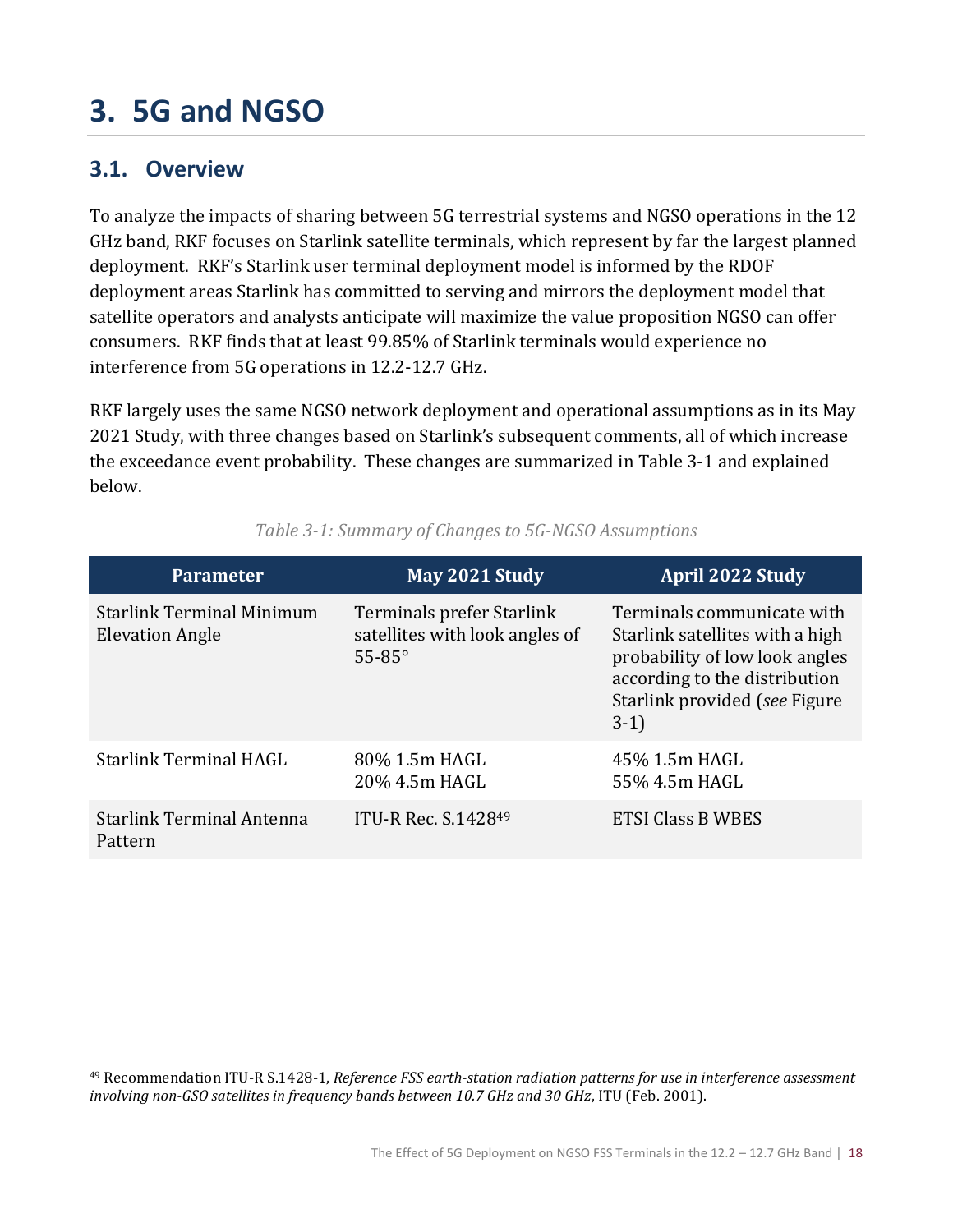## <span id="page-26-0"></span>**3.2. Modeling the NGSO Network**

#### <span id="page-26-1"></span>**3.2.1. NGSO Terminal Elevation Angles**

In this study, RKF assumes Starlink user terminals will more frequently employ a lower elevation angle closer to the minimum authorized angle of 25°, based on Starlink's comments in this proceeding.50 By contrast, in the May 2021 Study, RKF simulated a hypothetical Starlink network consistent with then-authorized Starlink system parameters. In the May 2021 Study, RKF assumed the Starlink terminals would point at the satellite with the longest view time. This approach should produce a distribution of pointing directions at low elevation angles. However, even this methodology resulted in most of the elevation angles between 55° and 85°.

The performance requirements of large NGSO satellite constellations—particularly Starlink, which is obliged to satisfy RDOF speed benchmarks—require a user terminal operation that is typically limited to comparatively high elevation angles.<sup>51</sup> Lower elevation angles imply more obstructions, more latency, lower link margins, higher rain fade, lower data rates, or more power from the satellites and larger beam footprints. Despite the numerous limitations associated with operating at lower elevation angles, Starlink has insisted that its terminals will be deployed in this manner based on the chart it has presented to the Commission (*see* [Figure 3-1](#page-27-1) below).<sup>52</sup> When the full Starlink constellation is deployed and operational, it remains doubtful whether Starlink terminals would actually use lower elevation angles with any degree of frequency due to the meaningful performance and capacity constraints that those operations will entail for the Starlink system. Nevertheless, this study incorporates Starlink's claimed distribution of elevation angles into its updated analysis.

<sup>50</sup> *SpaceX Mod2 Order* at n.3.

<sup>51</sup> RKF previously explained why the use of higher elevation angles improves Starlink system capacity and increases the number of users that can be served simultaneously. *See* Letter from David Marshack, Managing Director and Chief Operating Officer, RKF Engineering Solutions, LLC, to Marlene H. Dortch, Secretary, FCC, WT Docket No. 20- 443, at 6 (filed Aug. 9, 2021) ("Lower elevation angles also mean each SpaceX spot beam is covering a much larger area. To maintain an Nco value of 1 (*i.e*., no overlapping co-frequency beams), a larger spot beam due to a sharper satellite-to-earth angle will result in lower system capacity.").

<sup>52</sup> SpaceX Reply Comments at 9. Interestingly, while RKF's model is based on Starlink's full 4,408 satellite Gen1 constellation, which is not fully launched, Starlink did not use the future tense when providing its "correction" to the elevation angle distribution used by RKF, and instead used the present tense. The cumulative distribution function chart that Starlink provided was preceded by the words, "In reality, however, the distribution of Starlink user terminal elevation angles *is* as follows:". *Id.* (emphasis added). This suggests that the elevation angle data is based on the operational constellation as it existed in the summer of 2021, for which the elevation angle distribution would be much more heavily weighted toward lower angles due to fewer satellites. Even so, RKF used the Starlinkprovided elevation angle distribution.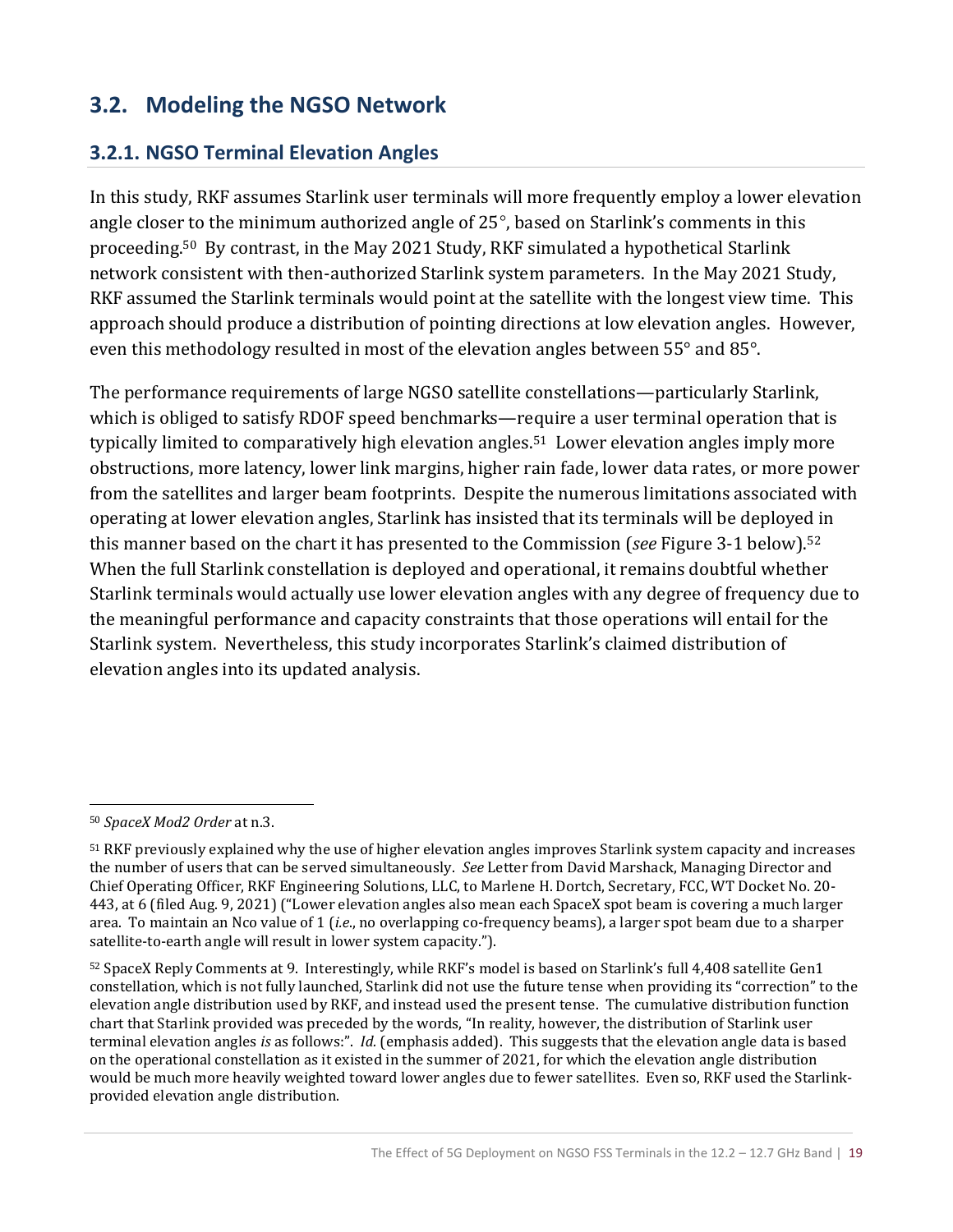

<span id="page-27-1"></span>*Figure 3-1: Starlink's Claimed Distribution of Elevation Angles of Starlink Terminals<sup>53</sup>*

#### <span id="page-27-0"></span>**3.2.2. NGSO Terminal Heights**

The May 2021 Study assumed a distribution of NGSO terminals more heavily weighted toward ground installations—80% of Starlink terminals would have an HAGL at 1.5m, and 20% would have an HAGL of 4.5m. This study now assumes, in response to recent assertions, that 45% of Starlink terminals would be installed near ground level with an HAGL of 1.5m, and 55% of Starlink terminals would be installed on rooftops with an HAGL of 4.5m.

The May 2021 Study's assumptions are consistent with Starlink's blanket earth station license application, which used an HAGL of 0.0m.<sup>54</sup> Indeed, Starlink's default installation is a ground deployment, and the Starlink kit includes no mounting tools beyond a mounting tripod that "is designed for ground-level installation."55 Any other type of deployment requires the purchase of additional equipment and, more likely than not, a professional installation to address the cabling

<sup>53</sup> RKF digitized the four curves manually, based on the CDF value (approximated to the nearest value with 2 decimal points) for every 5° from 25° to 90°.

<sup>54</sup> Application of SpaceX Services, Inc., IBFS File No. SES-LIC-20190211-00151, Form 312, Schedule B (filed Feb. 1, 2019); Application of SpaceX Services, Inc., IBFS File No. SES-MOD-20200731-00807 (withdrawn Feb. 6, 2022).

<sup>55</sup> *General FAQ*, Starlink,<https://bit.ly/3tqYD12> (last visited Mar. 1, 2022) ("What comes in my Starlink kit? Your Starlink Kit includes everything you need to connect to the internet including your Starlink, WiFi router/power supply, cables, and base. The Starlink base is designed for ground level installation, or to support a quick start setup to test your internet connection. Many customers find that a permanent mount provides the best installation and service. Additional mounts and accessories are available for purchase on the Starlink Shop once your Starlink Kit is ready to ship.").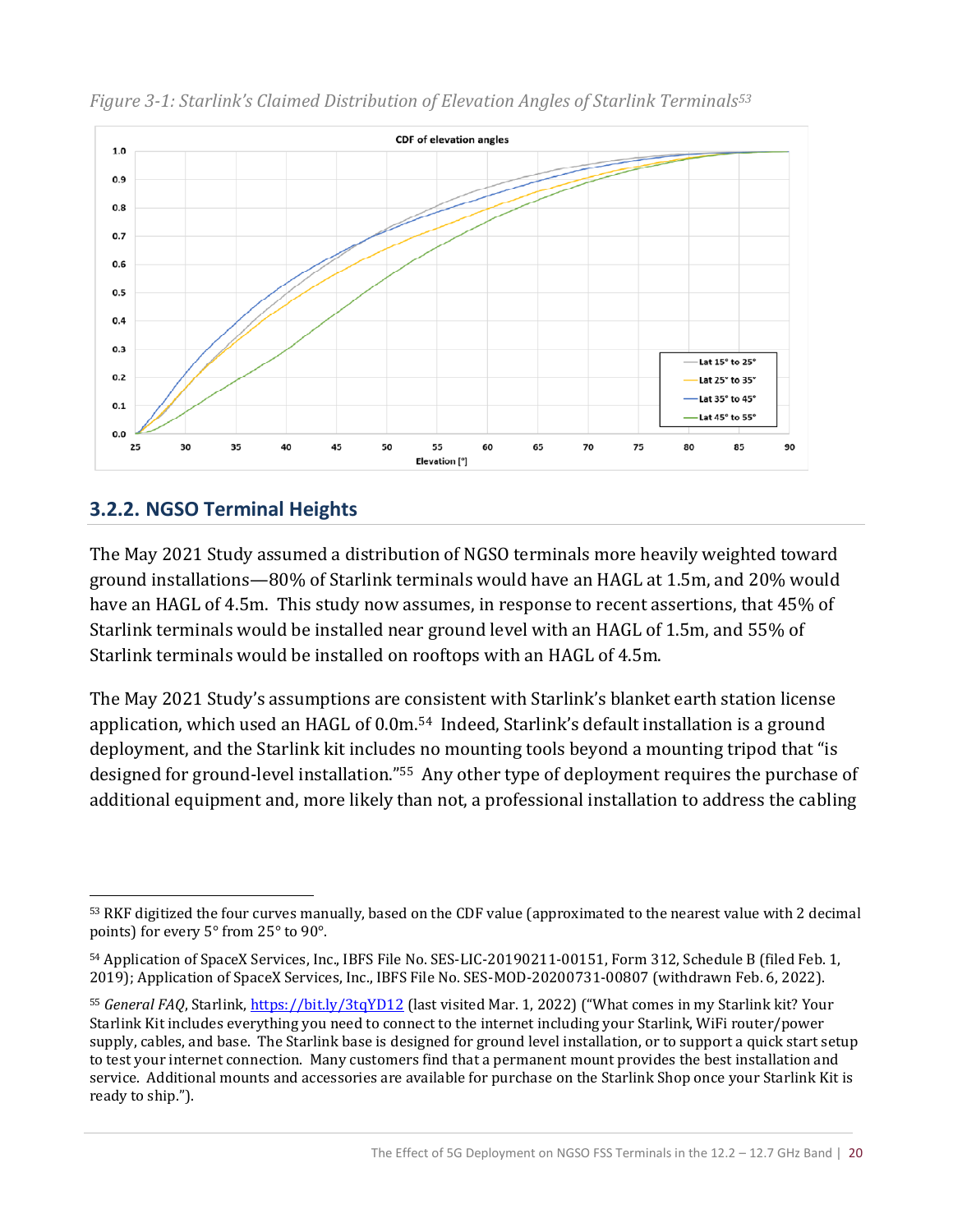and building penetration issues associated with rooftop mounting.<sup>56</sup> As Starlink's CEO noted, the "[i]nstructions are simply: plug in socket, point at sky."<sup>57</sup>

Nevertheless, the company has claimed that "most current users install antennas as high as possible (typically rooftop)."58 Although RKF finds these assertions to be unsupported and inconsistent with publicly available information about Starlink terminal deployment practices by consumers, RKF now assumes, out of an abundance of caution, that a majority (55%) of terminals will have a 4.5m HAGL consistent with rooftop installation.

#### <span id="page-28-0"></span>**3.2.3. NGSO Terminal Gain Patterns**

This study assumes, again in response to recent assertions from Starlink, a maximum off-axis antenna gain pattern from an ETSI standard for user terminals.<sup>59</sup>

#### *Equation 2: ETSI Standard for User Terminals*

For Class B WBES, the maximum antenna gain of each of the co-polarized components in any direction  $\phi$  degrees from the antenna main beam axis shall not exceed the following limits:

| $G = 40 - 25 \log \phi$ dBi | for $6^{\circ} \le \phi < 48^{\circ}$     |
|-----------------------------|-------------------------------------------|
| G = -2 dBi                  | for $48^{\circ} \le \phi \le 180^{\circ}$ |

Although no party expressly claims that Starlink terminals perform at this standard, Starlink belatedly asserts that the ETSI values should have been used.<sup>60</sup> In the May 2021 Study, RKF relied on an off-axis gain pattern based on Recommendation ITU-R S.1428.

Using the ETSI formulas results in a larger assumed off-axis gain, which in turn makes Starlink terminals more prone to exceedance events. For the revised analysis, RKF implemented the ETSI

<sup>56</sup> Starlink Pre-Order Agreement, Starlink[, https://bit.ly/3isXZMf](https://bit.ly/3isXZMf) (last visited Jan. 30, 2022) ("If you require a permanent roof mount installation, you acknowledge the potential risks associated with this type of installation, including, without limitation, with respect to any warranty that applies to your roof or penetration of your roof membrane. Follow the Install Guide. If you cannot safely install the Starlink Kit, do not install it.").

<sup>57</sup> Elon Musk (@elonmusk), Twitter (Jan. 7, 2020, 9:06 AM)[, https://bit.ly/3Asv1SK.](https://bit.ly/3Asv1SK)

<sup>58</sup> Letter from Letter from David Goldman Director, Satellite Policy, Space Exploration Technologies Corp., to Marlene H. Dortch, Secretary, FCC, WT Docket No. 20-443 and GN Docket No. 17-183, Attachment, at 8 (filed Aug. 2, 2021).

<sup>59</sup> ETSI, *Satellite Earth Stations and Systems (SES); Fixed and in-motion Wide Band Earth Stations communication with non-geostationary satellite systems (WBES) in the 11 GHz to 14 GHz frequency bands; Harmonised Standard for access to radio spectrum*, ETSI EN 303 981 V1.1.0, at 27 (2020-10).

<sup>60</sup> SpaceX Reply Comments at 10. RKF notes that Starlink still has not provided the actual antenna pattern for Starlink. Starlink could better advance the FCC's analysis by providing this information rather than industry reference parameters.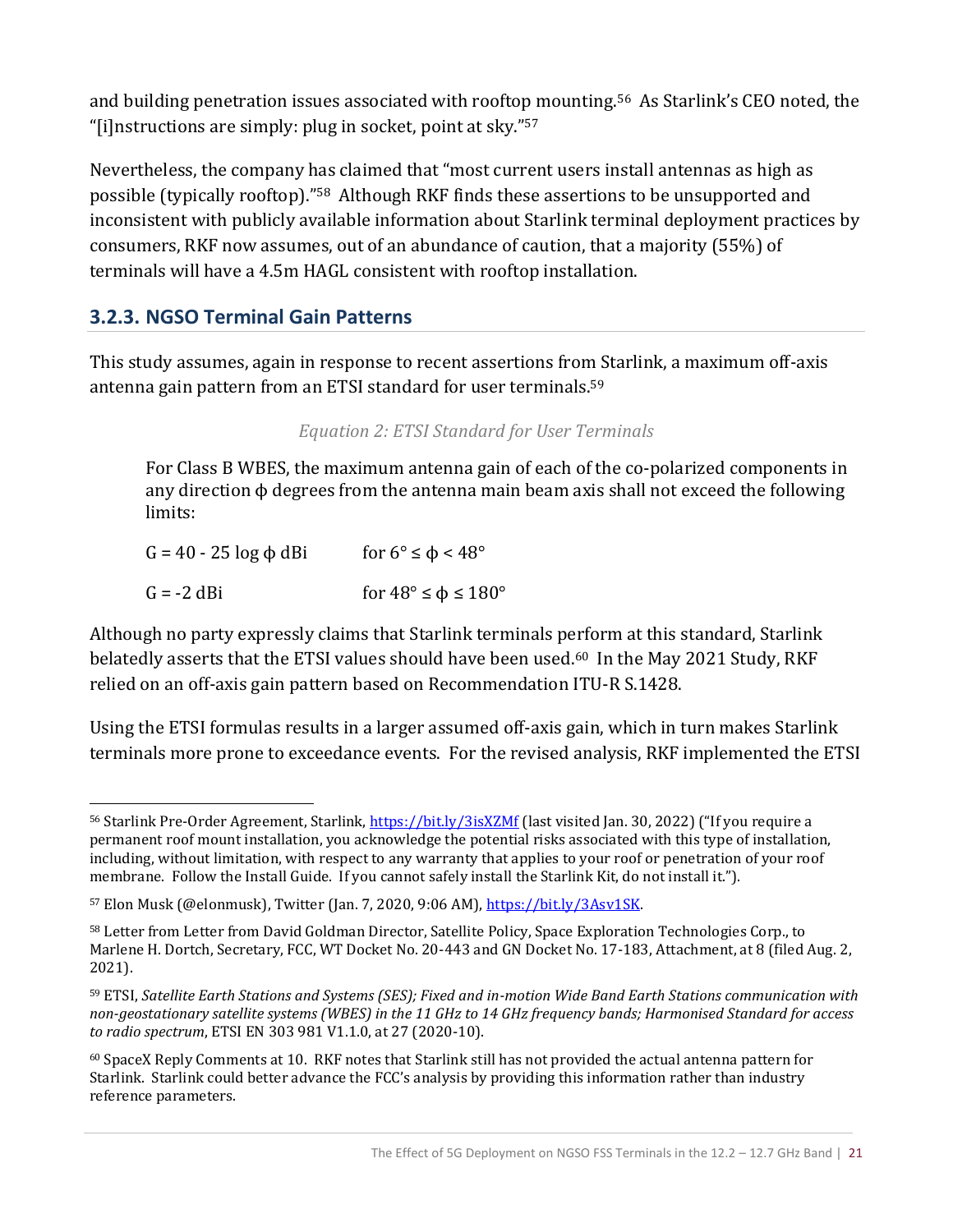off-axis receive gain pattern described above for all Starlink terminals in the simulation. As [Figure 3-2](#page-29-0) shows, the revised ETSI pattern implies (1) an increase in gain of 11 dB between 6° and 33.1°; (2) the increase in gain dropping from 11 dB to 7 dB between 33.1° and 48°; (3) an increase in gain of 7 dB between 48° and 80°; and (4) an increase in gain of 3 dB for elevation angles greater than 80°.



<span id="page-29-0"></span>*Figure 3-2: Gain Patterns Using ETSI Class B Wideband Earth Station (WBES) Formula Versus S.1428*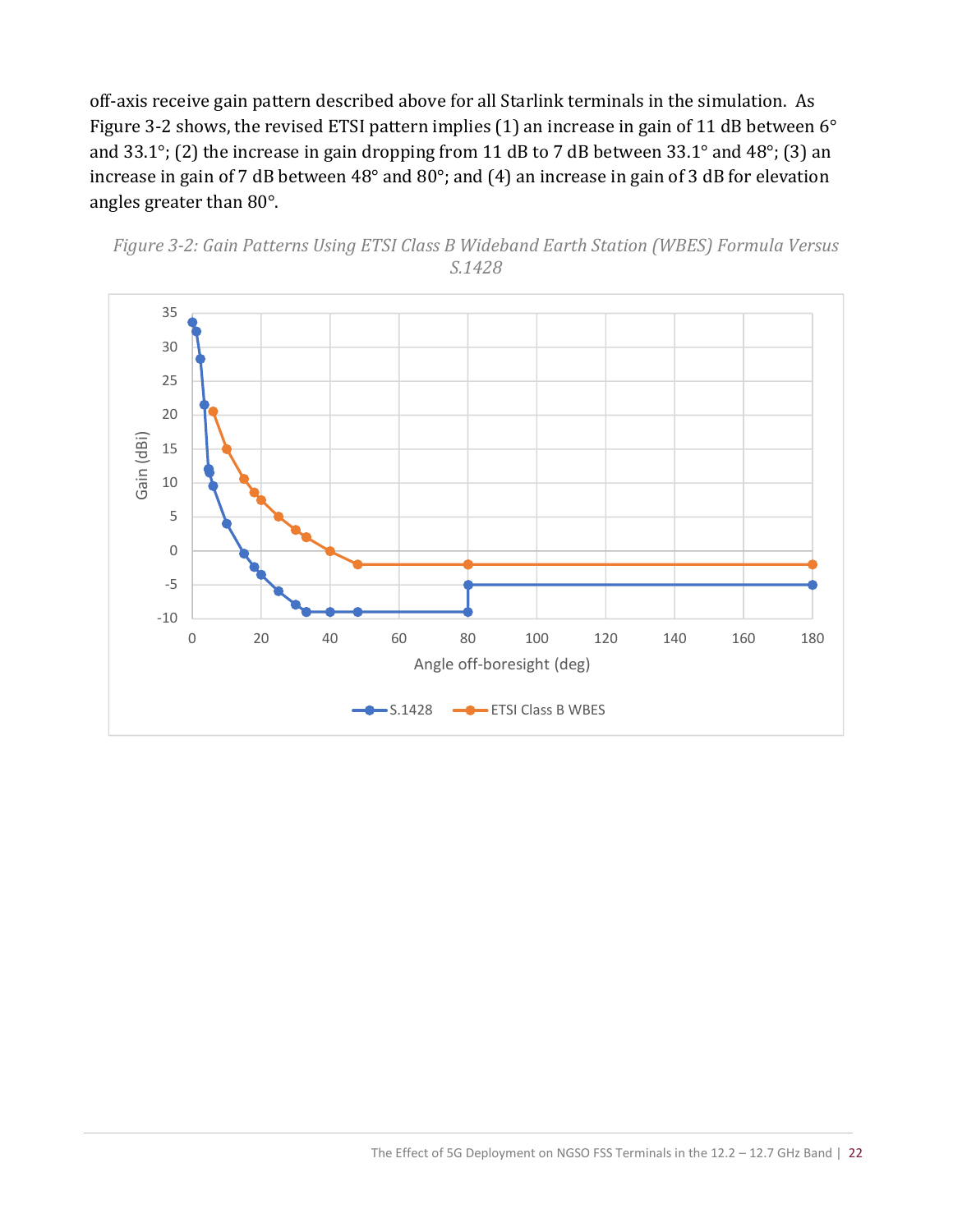#### <span id="page-30-0"></span>**3.2.4. NGSO Interference Propagation Model**

The propagation models for this study are largely the same as those used in the May 2021 Study. Rather than repeating that discussion in its entirety, a summary of the propagation model, along with adjustments made to the May 2021 Study, are discussed below.

[Table 3-2](#page-30-1) summarizes the propagation models used in calculating interference to NGSO terminals from the 12 GHz 5G network. The application of the models depends on the interference source, the cell-site morphology, and the length of the interference path.

<span id="page-30-1"></span>

| <b>Slant Range (12)</b><br><b>GHz Transmitter to</b><br><b>NGSO Terminal)</b> | <b>Morphology</b>                                               | <b>Propagation Model</b>                                                                                                                                                                                                   |  |
|-------------------------------------------------------------------------------|-----------------------------------------------------------------|----------------------------------------------------------------------------------------------------------------------------------------------------------------------------------------------------------------------------|--|
| Up to 30m                                                                     | Any                                                             | Free Space Path Loss FSPL <sup>61</sup>                                                                                                                                                                                    |  |
| 30m to 1km                                                                    | Urban/Suburban Macro-<br>cell BS to UE or NGSO<br>terminal      | 38.901 UMa                                                                                                                                                                                                                 |  |
|                                                                               | Urban/Suburban<br>Macro-cell UE to NGSO<br>terminal             | 38.901 UMi                                                                                                                                                                                                                 |  |
|                                                                               | Small-cell BS and UE                                            | 38.901 UMi                                                                                                                                                                                                                 |  |
| 30m to 5km                                                                    | Rural Macro-cell BS and<br><b>UE</b>                            | 38.901 RMa                                                                                                                                                                                                                 |  |
| >1km                                                                          | Urban/Suburban Macro-<br>cell BS and UE<br>Small-cell BS and UE | ITM + Clutter at Tx + Clutter at $Rx^{62}$<br>Clutter at Tx or Rx:<br>urban/suburban: P.2108<br>rural: P.452 village center<br>clutter<br>Clutter at Tx is applied when Tx is a UE<br>with height < 3m, or a Small-Cell BS |  |
| > 5km                                                                         | Rural Macro-cell BS and<br><b>UE</b>                            |                                                                                                                                                                                                                            |  |

*Table 3-2: Summary of Propagation Models*

 $61$  Free Space Path Loss (dB) = 92.45 + 20\*log10 (center frequency in GHz) + 20\*log10 (Tx-Rx distance in km).

<sup>62</sup> Recommendation ITU-R P.2108-1, *Prediction of clutter loss*, ITU, Table 1 (Sept. 2021).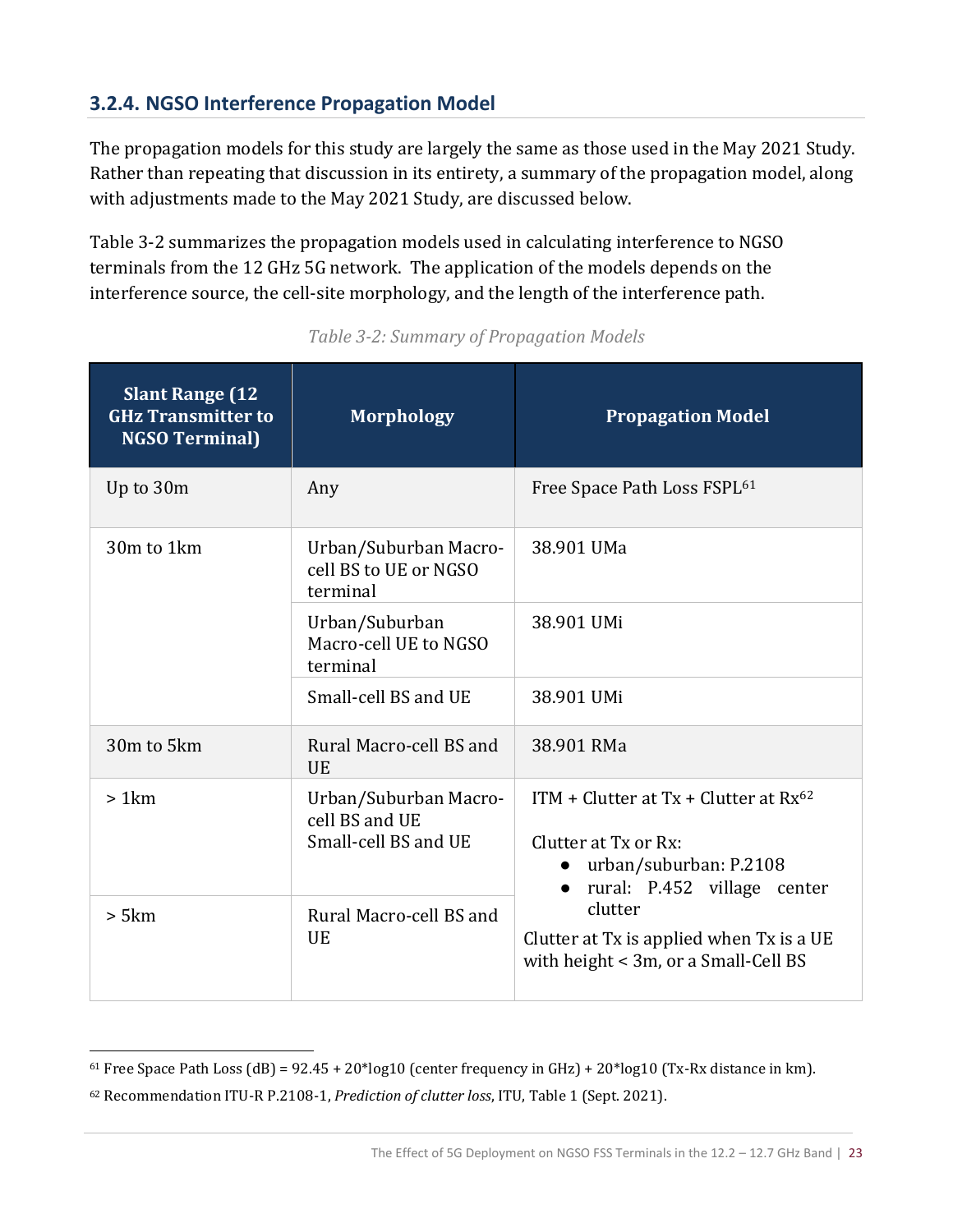#### <span id="page-31-0"></span>**3.2.5. NGSO Terminal Quantity and Distribution**

The large number of simulated NGSO terminals—2.5 million in total—implies that the study's results are statistically valid for any large number of NGSO user terminals. Put differently, although the absolute number of terminals that may experience an exceedance in the 12 GHz band would change if the actual number of terminals were higher or lower than the 2.5 million Starlink terminals this study examines, the percentage will not. The deployment distribution of 2.5 million Starlink terminals is summarized in [Table 3-2.](#page-30-1) 63

| Case                                              | Percentage<br>of<br><b>Locations</b><br><b>Served</b> | <b>Total Locations</b><br>in RDOF | <b>Total Assumed</b><br><b>Starlink Terminals</b> |
|---------------------------------------------------|-------------------------------------------------------|-----------------------------------|---------------------------------------------------|
| <b>Starlink RDOF Wins: Non-</b><br>Metropolitan   | 60%                                                   | 545,851                           | 327,511                                           |
| <b>Starlink RDOF Wins: Metropolitan</b>           | 15%                                                   | 97,474                            | 14,621                                            |
| Other Bidder RDOF Wins: Non-<br>Metropolitan      | 30%                                                   | 4,334,999                         | 1,300,500                                         |
| Other Bidder RDOF Wins:<br>Metropolitan           | $5\%$                                                 | 243,885                           | 12,194                                            |
| Total within RDOF Funded Areas in<br><b>CONUS</b> |                                                       |                                   | 1,654,826                                         |
| Total Spread in Non-RDOF Rural<br>Areas in CONUS  |                                                       |                                   | 845,174                                           |
| Total within CONUS                                |                                                       |                                   | 2,500,000                                         |

*Table 3-3: Derivation of Number of Starlink Terminals over CONUS*

<sup>63</sup> *See* May 2021 Study at 21. A full description of the model can be found in this study.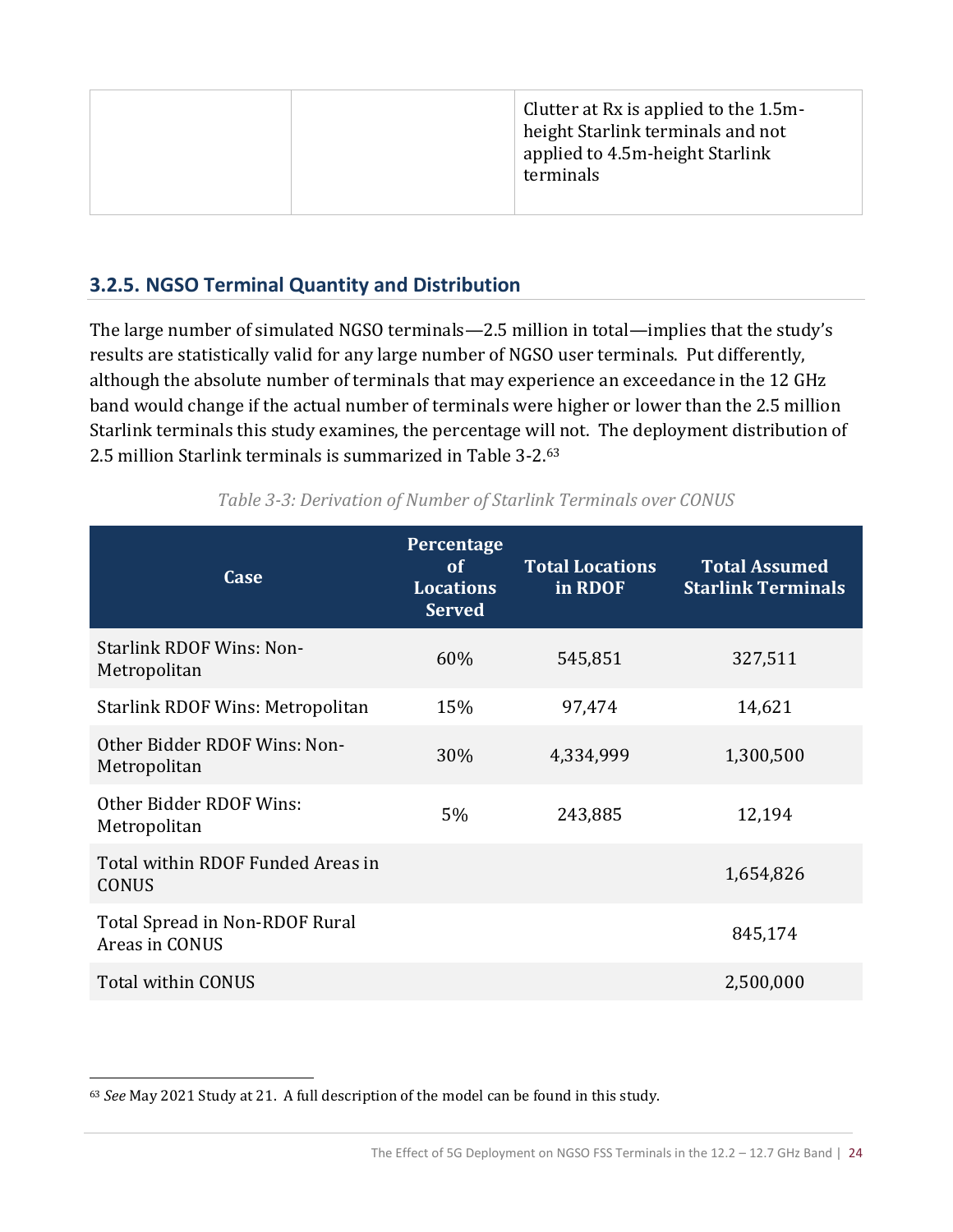As described extensively in the May 2021 Study, this study continues to use the Census Bureau's definition of "urban" areas to weight satellite terminals to "rural" areas.64 Modeling a ruraldeployment weighting for Ku-band satellite user terminal sites is well supported by the operational characteristics of satellite systems. Elon Musk has explained that Starlink is not well suited to urban areas: "The challenge for anything that is space-based is that the size of the cell is gigantic … it's not good for high-density situations. We'll have some small number of customers in LA. But we can't do a lot of customers in LA because the bandwidth per cell is simply not high enough."<sup>65</sup> In May 2021, Musk tweeted that Starlink would "most likely" fulfill Starlink orders, but the company would face "[m]ore of a challenge when we get into the several million user range" and a "limitation" based on a "high density of users in urban areas."<sup>66</sup>

## <span id="page-32-0"></span>**3.3. Results and Discussion**

RKF's simulation finds that only 0.15% of Starlink terminals receive emissions in excess of a nominal I/N value of -8.5 dB. **Stated differently, at least 99.85% of Starlink terminals experience no interference in 12.2-12.7 GHz.** To put this probability of exceedance into context, of the 2.5 million Starlink terminals modeled, only 3,825 terminals would experience a 12 GHz exceedance in the simulation. And even this small number of 12 GHz exceedance events would affect no more than two of the up to eight available 250-megahertz Ku-band NGSO FSS channels. Thus, even in the unlikely, worst-case scenario where a 12 GHz exceedance event were to produce actual harmful interference on both channels in the 12.2-12.7 GHz portion of the NGSO FSS downlink band, an NGSO FSS user would not necessarily experience any service degradation so long as one or more of the other Ku-band downlink channels remained available.

RKF's analysis produces a cumulative distribution function (CDF) to assess the probability of potential interference to Starlink earth terminals from a robust national deployment of terrestrial 5G in the 12 GHz band, including base stations, small cells, backhaul, and user equipment. RKF is only presenting the results for the downlink simulation because the downlink simulation bounds the worst-case interference. The downlink simulation assumes that all Starlink terminals would receive downlink emissions from 5G base stations and that the 12 GHz FDD point-to-point links are continuously active. These results confirm the May 2021 Study's findings: 5G terrestrial broadband operations do not cause harmful interference to Starlink operations. Once the 5G deployment model is better aligned with real-world 5G base station

<sup>64</sup> *See* May 2021 Study at 8-9.

<sup>65</sup> Jon Brodkin, *Elon Musk: Starlink latency will be good enough for competitive gaming*, ARS TECHNICA (Mar. 10, 2020), [https://bit.ly/3dUrbbu;](https://bit.ly/3dUrbbu) *see also* Sascha Segan, *Who Needs Starlink Internet? These Rural US Counties Top the List*, PC MAGAZINE (Mar. 31, 2021)[, https://bit.ly/3a5z9gW;](https://bit.ly/3a5z9gW) *see also* Anshu Goel, *Intelligence Brief: Is direct-to-consumer satellite broadband now viable?*, MOBILE WORLD LIVE (Mar. 10, 2021),<https://bit.ly/3dVmTke> ("Given the current prices for satellite broadband, it looks likely consumer uptake will probably be highest amongst rural households in developed countries.").

<sup>&</sup>lt;sup>66</sup> Elon Musk (@elonmusk), Twitter (May 4, 2021, 5:22 PM)[, https://bit.ly/34pNd52.](https://bit.ly/34pNd52)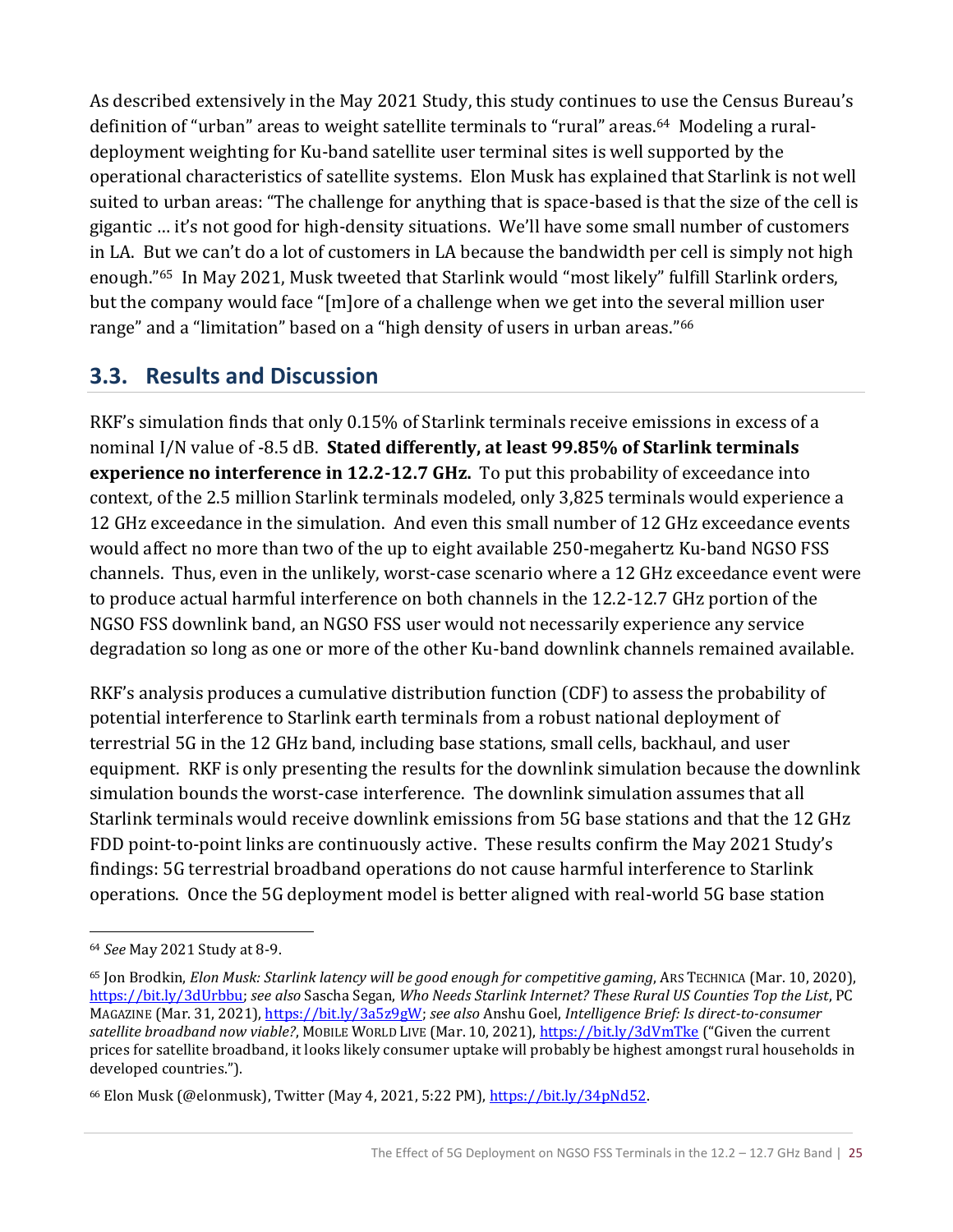power levels and incorporates current-generation 5G horizon-nulling technologies, even with Starlink's weighted distribution of terminals with lower elevation angles, higher off-axis antenna gain, and other conservative assumptions, there is no significant probability of exceedance.

To measure exceedance, this study compares aggregate interference against an I/N of -8.5 dB, which is the ITU's criteria for potential interference between FSS earth stations and FS operations.67 This criterion was chosen because it is the most recent standard for terrestrial interference into FSS earth stations. Although some commentators have suggested an exceedance threshold of -12.2 dB I/N,<sup>68</sup> that value would not materially affect this study's findings: A -12.2 dB I/N increases the noise level by 0.3 dB relative to -8.5 dB I/N, and therefore only marginally increases the percentage of additional Starlink terminal exceedances.

[Figure 3-3](#page-34-0) shows the individual I/N statistics generated using the assumptions in this report resulting from the 49,997 fixed macro-cell base stations (gray curve), 89,970 fixed small-cell base stations (yellow), 6,999 point-to-point backhaul links (orange), and the combined 5G transmissions (blue). The figure shows the y-axis in log-scale to make visible the points above the -8.5 dB I/N threshold. Note that due to the dominance of total interference by the macro-cell base stations, the gray curve (from macro-cell base stations) is under the blue curve (from total 5G interferers).

<sup>67</sup> Recommendation ITU-R SF.1006, *Determination of the Interference Potential Between Earth Stations of the Fixed-Satellite Service and Stations in the Fixed Service*, ITU, Table 1 (Apr. 1993).

<sup>68</sup> *See* Letter from David Goldman, Director of Satellite Policy, Space Exploration Technologies Corp., to Marlene H. Dortch, Secretary, FCC, WT Docket No. 20-443 and GN Docket No. 17-183, at 6 (filed Feb. 3, 2022) ("Feb. 3, 2022 SpaceX Letter).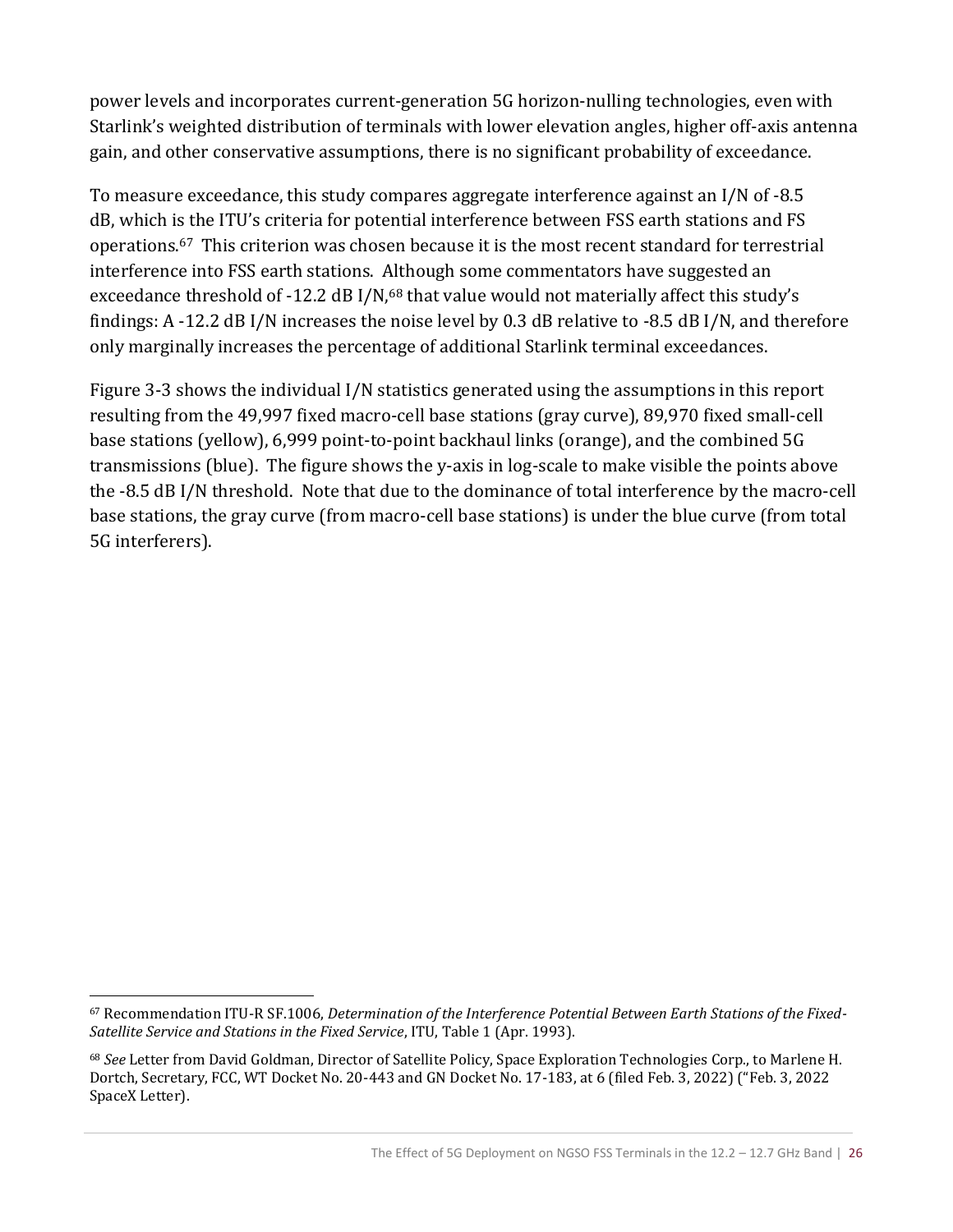<span id="page-34-0"></span>*Figure 3-3: Probability of Aggregate I/N Due to Macro-Cell BS, Small-Cell BS, Point-To-Point Links and the Combined 5G Transmissions Exceeding X-Axis Value at Starlink Terminal Locations over CONUS* 



[Table 3-4](#page-35-1) shows the exceedance probabilities from each of the curves in [Figure 3-3.](#page-34-0)69 As indicated, the transmissions from 49,997 macro-cell base stations over CONUS result in 0.152% of all 2.5 million Starlink terminals having an aggregate I/N greater than -8.5 dB. Similarly, the transmissions from 89,970 small-cell base stations over CONUS results in 0.010% of all the Starlink terminals having an I/N exceeding -8.5 dB. Finally, the transmissions from 6,999 pointto-point backhaul links result in 0.00008% of all the Starlink terminals having an exceedance. Considering the aggregate I/N statistics from all the 5G macro- and small-cell base station transmissions as well as the point-to-point links, -8.5 dB I/N exceedance occurs for 0.153% of Starlink terminals.

<sup>69</sup> Note that the total exceedance probabilities in the table are not equal to the sum of individual exceedance probabilities because the total statistics includes Starlink terminals experiencing exceedances from more than one 5G transmitter type.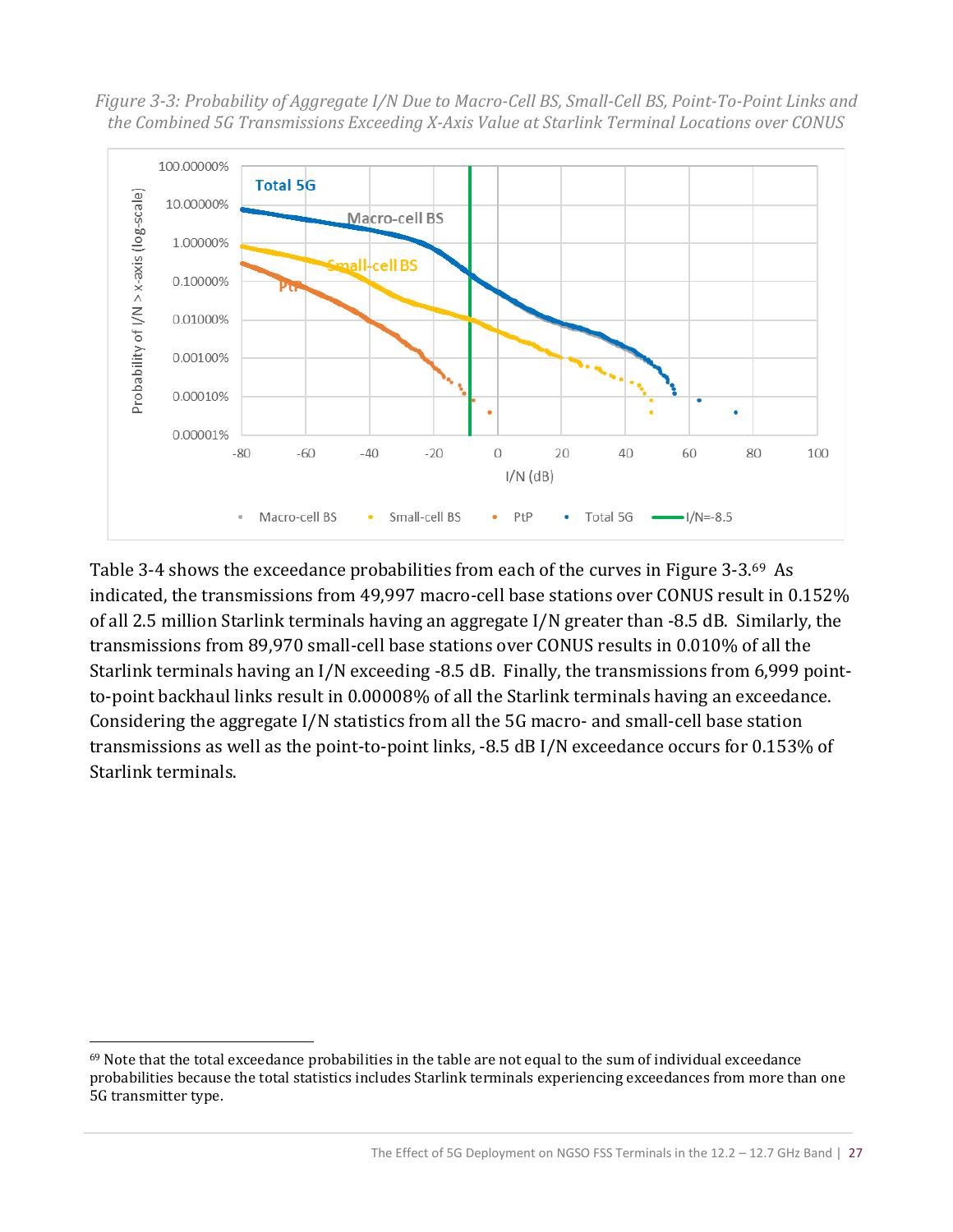<span id="page-35-1"></span>*Table 3-4: I/N Exceedance Probabilities from Each Category of 5G Downlink Transmitter and the Total*

| <b>Exceedance Source</b>                                       | % of Starlink Terminals |
|----------------------------------------------------------------|-------------------------|
| Macro-Cell Base Station 65 dBm/100 MHz<br>EIRP (DL) or UE (UL) | 0.152\%                 |
| Small-Cell Base Stations                                       | $0.010\%$               |
| Point-to-Point Microwave Backhaul                              | $0.00008\%$             |
| Total                                                          | 0.153%                  |

If anything, the finding that 0.15% of NGSO terminals could experience an exceedance of -8.5 dB I/N overstates the interference potential of 5G networks. RKF's study errs toward overestimating exceedances in ways that would not be likely to materialize in the real world. For example, this study assumes that the Starlink terminals use lower elevation angles and a greater proportion of rooftop installations than seems likely.

Additionally, for the small percentage of terminals that may experience exceedances, the degradation will generally be a reduction in the link margin that will have no or only a very small impact on their throughput if they point toward satellites with high elevation angles.

Starlink also has other user downlink spectrum available to support its hypothetical future customers, including the 10.7-11.7 GHz band. These issues are discussed below.

#### <span id="page-35-0"></span>**3.3.1. Fixed Service Operations (10.7-11.7 GHz)**

Some responses to the May 2021 Study argued that FS operations in the 10.7-11.7 GHz band meant that NGSO operators had limited ability to use that band for user downlinks.<sup>71</sup> RKF previously addressed those concerns in a detailed analysis of the NGSO-FS environment in the 10.7-11.7 GHz band.72 RKF developed a robust model of FS operations in the 10.7-11.7 GHz band

 $70$  This figure is computed for the 2.5 million Starlink terminals that were subject to 5G base station downlink transmissions, by adding the I/N from the individual 5G sources (*i.e.*, macro- and small-cell base stations and pointto-point backhaul) linearly, then taking the 10\*log10 of the total to convert to dB, and finally computing the percentage of those Starlink terminals that had total I/N greater than -8.5 dB. The same methodology was used to calculate the values for each type of exceedance source (i.e., 0.152%, 0.010%, and 0.00008%).

<sup>71</sup> *See* Reply Comments of OneWeb, WT Docket No. 20-443 and GN Docket No. 17-183, at 8 (filed July 7, 2021) ("[The 10.7-11.7 GHz band] is likely to be limited to satellite user terminals located on board aircraft, ships at sea, and in lesser-developed countries where there are significantly fewer terrestrial stations.").

<sup>72</sup> *See* Letter from David Marshack, Managing Director and Chief Operating Officer, RKF Engineering Solutions, LLC, to Marlene H. Dortch, Secretary, FCC, WT Docket No. 20-443 (filed Dec. 9, 2021). Starlink replied to RKF in a heated submission that not only questioned RKF's engineering credentials, but also alleged misrepresentation and lack of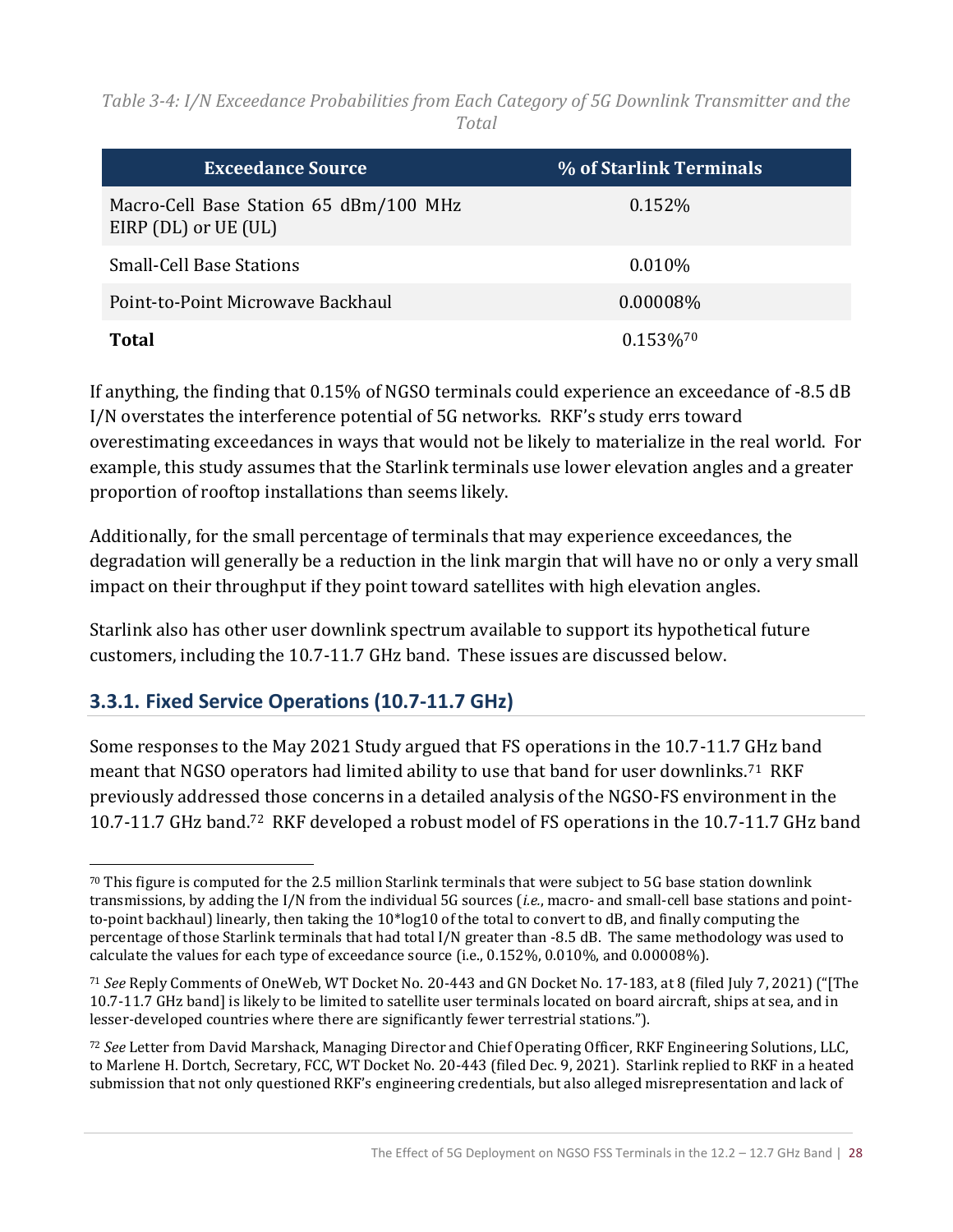to assess claims about the Starlink system, extracting and assembling data for each of the roughly 162,000 frequency transmit paths from the FCC's ULS database, including each transmitter's precise latitude/longitude coordinates, maximum EIRP, and antenna height above ground level. RKF assumed the same Starlink performance characteristics as those used in this study. RKF found that 3% of Starlink terminals may be affected by FS frequency transmit paths in the 10.7- 11.7 GHz band, and such an attenuated effect represents a situation that good-faith coordination can resolve.<sup>73</sup>

These points carry two implications for this study. First, the small effect of FS operations in the 10.7-11.7 GHz band for co-frequency NGSO operations confirms that NGSO operators can reliably use downlink channels outside the 12 GHz band to mitigate the effects of a 5G exceedance. Second, however small FS interference might be for NGSO operators in the 10.7-11.7 GHz band (3%), the incremental effects of 5G are much smaller.

### <span id="page-36-0"></span>**3.3.2. Radio Astronomy Service (10.6-10.7 GHz)**

Some NGSO licensees claimed a limited ability to use the lower channels of the 10.7-11.7 GHz band due to RAS operations in the 10.6-10.7 GHz band.<sup>74</sup> But they have never said the band is unusable.75 In fact, Starlink sought and received an authorization to use that band<sup>76</sup> and represented to the FCC that it could use the spectrum for user downlinks, as recently as October 2020.77 And while Starlink *suggests* it cannot use the 10.7-10.95 GHz channel based on a European Conference of Postal and Telecommunications Administrations (CEPT) report, Starlink never actually says it has committed not to transmit on those bands and retains its authorizations for use.<sup>78</sup> Instead, Starlink hides behind CEPT's pronouncement and downplays

<sup>74</sup> SpaceX Reply Comments at 10, 20.

candor. *See* Letter from David Goldman, Director Satellite Policy, Space Technologies Exploration Corp., to Marlene H. Dortch, Secretary, FCC, WT Docket No. 20-443 (Feb. 3, 2022). RKF categorically rejects Starlink's claims as empty rhetoric that has no place in this proceeding. Rather than match Starlink's baseless and inflammatory allegations, RKF will focus on the facts, such as they are, that Starlink has submitted on the record.

<sup>73</sup> *Id.* at 8.

<sup>75</sup> *Cf.* Matt Daneman, *LEO Boom Increasingly Concerns Radio Astronomy*, COMMUNICATIONS DAILY (June 17, 2021), <https://bit.ly/3fuYT9g> ("[OneWeb] will protect the radioastronomy sites in 10.6-10.7 GHz primary allocation by not transmitting in the adjacent frequency channel when a OneWeb satellite *is in the visibility* of the radioastronomy receiver.") (emphasis added).

<sup>76</sup> *See supra* note 54.

<sup>77</sup> Short-form Application of Space Exploration Technologies Corp., ULS File No. 0009149922, Spectrum Access Attachment at 2 (filed Oct. 23, 2020) ("The following chart details the link, transmission direction, and frequency ranges that SpaceX will use for supported services . . . User Downlink Satellite-to-User Terminal . . . 10.7 – 12.7 GHz[.]").

<sup>78</sup> *See* Feb. 3, 2022 Starlink Letter at 2-4 (citing ECC Report 271, *Compatibility and sharing studies related to NGSO satellite systems operating in the FSS bands 10.7-12.75 GHz (space-to-Earth) and 14-14.5 GHz (Earth-to-space)*, CEPT Electronic Communications Committee (updated Apr. 23, 2021) ("ECC Report 271")).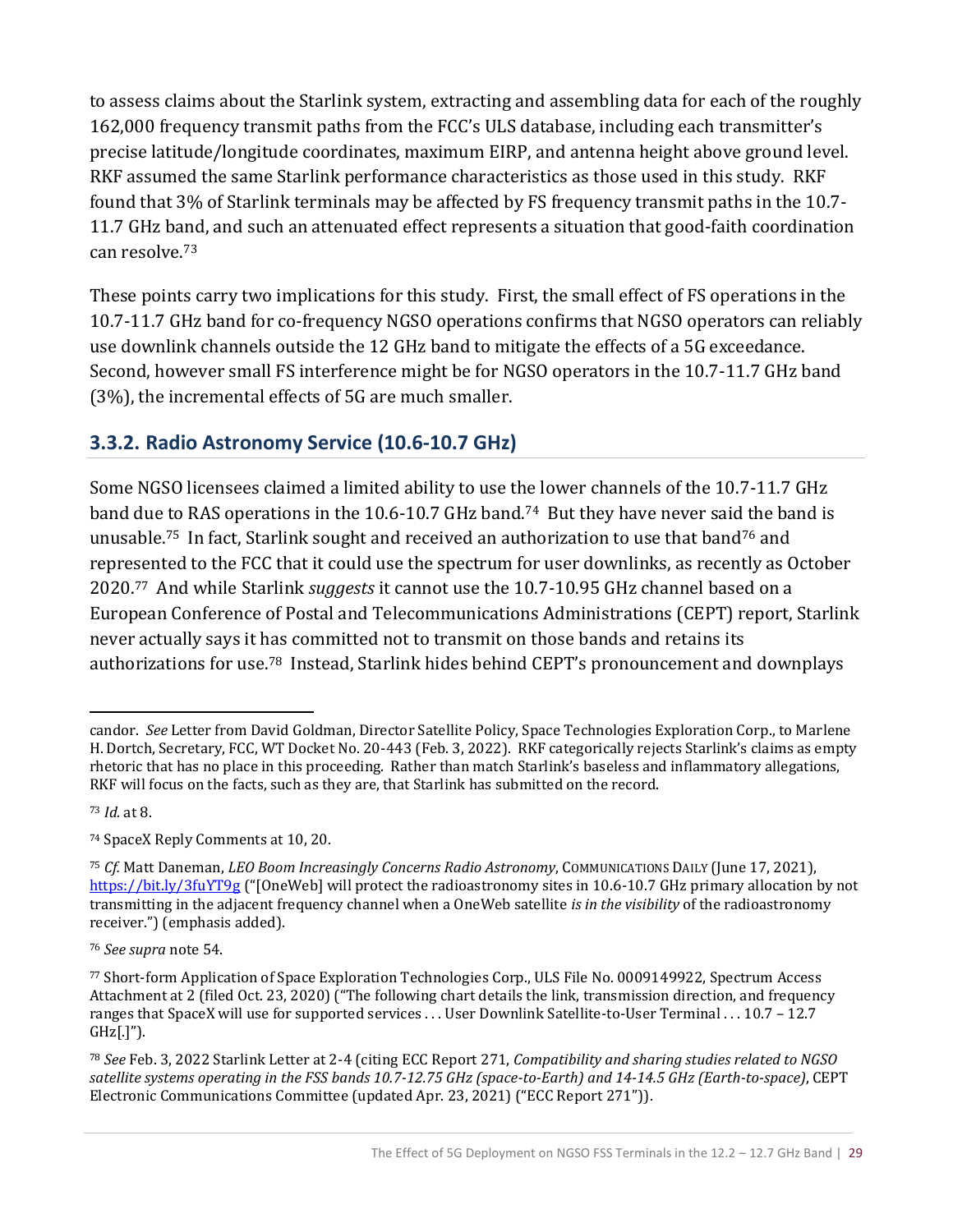the possibility of any sharing solution that could allow for NGSO FSS operations at 10.7-10.95 across much of the globe. Indeed, Starlink has acknowledged that it "continues to work with the RAS community to optimize spectrum sharing strategies."<sup>79</sup>

<sup>79</sup> *Compare id.* at 4 ("[T]he CEPT report's rigorous analysis confirms that the lowest 250 MHz of the 10 GHz band are essentially unusable for NGSO operations.") *with* ECC Report 271 at 24 ("These unwanted emission e.i.r.p. levels can be met by the NGSO FSS constellation through a careful design of the satellite payload using appropriate modulation shaping, IF and RF filtering, constraints on the SSPA design.").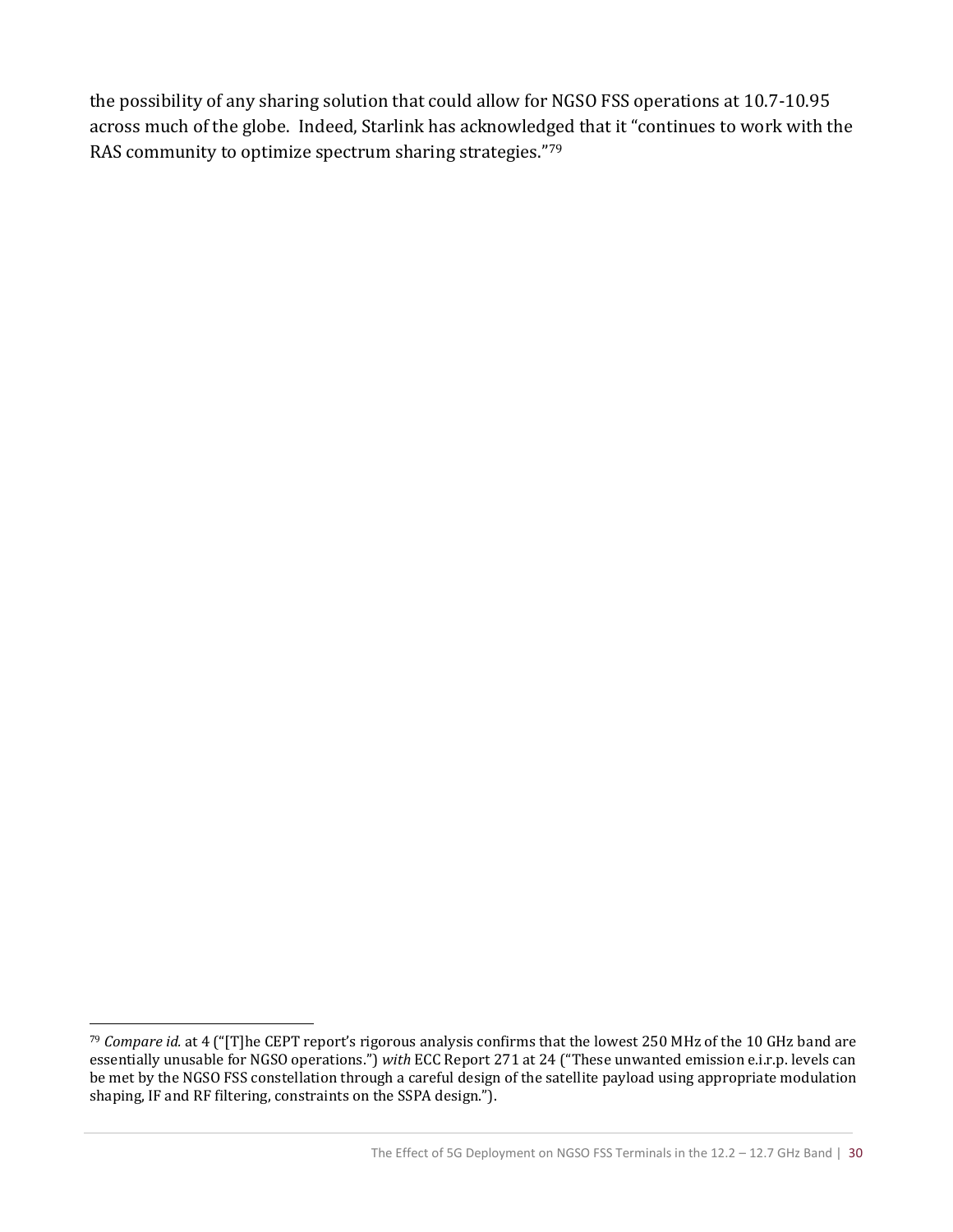# <span id="page-38-0"></span>**4.Conclusion**

This study reports the results of a nationwide Monte Carlo analysis modeling the interaction of:

- A robust terrestrial 5G network deployment consisting of nearly 50,000 macro-cell base stations, nearly 90,000 small-cell base stations, nearly 2 million simultaneously active mobile devices, and almost 7,000 point-to-point backhaul links across CONUS; and
- 2.5 million Starlink terminals that operate according to the reference parameters that were disclosed in filings to the Commission and, where applicable, have been adjusted to accommodate more conservative assumptions that Starlink has provided during the course of this proceeding.

RKF then simulated the interaction among this large population, set of services, equipment, and devices to assess the likely real-world effects of 5G deployments on NGSO terminals on an aggregated, nationwide basis. RKF examined how each of the 2.5 million Starlink terminals respond to the presence of a robust 5G deployment that RKF simulated using siting algorithms carefully attuned to the design considerations terrestrial network operators would use in optimizing a 12 GHz network.

RKF's simulations find that 99.85% of Starlink terminals deployed over CONUS experience no exceedance events from 5G operations at 12 GHz and thus have no possibility of experiencing harmful interference from 5G. That is, only 0.15% of Starlink terminals deployed over CONUS experience an exceedance event. And even users of the 0.15% of Starlink terminals that experience an exceedance event in the 12.2-12.7 GHz band would not experience a service disruption unless the exceedance event rose to a level of actual interference *and* all other 250 megahertz Ku-band NGSO FSS channels were simultaneously unavailable.

The exceedance values that RKF calculated do not necessarily result in service disruption or degradation of NGSO terminals. Exceedance thresholds are heuristics that are intended to capture the possibility that some percentage of subscribers might be affected.That an NGSO subscriber experiences exceedance at a particular moment in time does not mean the subscriber will suffer "harmful interference" as the Commission defines that term, much less that a consumer would experience any service interruption or degradation. Rather, the exceedance probabilities in this study represent an upper bound on the likelihood of potentially harmful interference.

Several qualitative factors account for the highly favorable environment in the 12 GHz band:

• NGSO satellite constellations that are designed to provide mass-market broadband internet access often include thousands of satellites; therefore, user terminal operation is typically limited to comparatively high elevation angles.